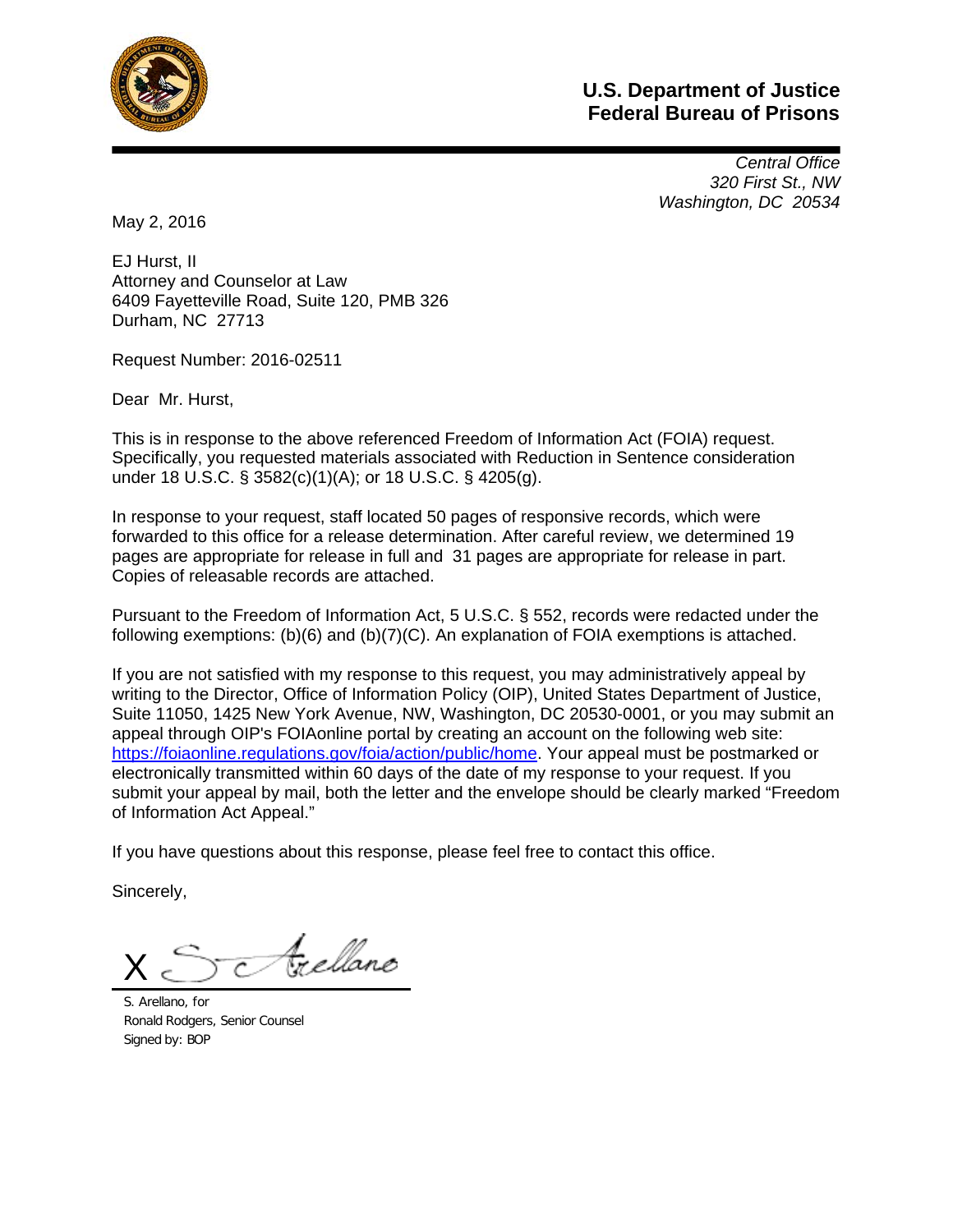#### **Explanation of FOIA Exemptions Used by the Federal Bureau of Prisons**

**5 U.S.C. § 552(b)(1)** protects classified information.

**5 U.S.C. § 552(b)(2)** concerns matters related solely to internal agency personnel rules or practices.

**5 U.S.C. § 552(b)(3)** concerns matters specifically exempted from release by statute.

**5 U.S.C. § 552(b)(4)** concerns trade secrets and commercial or financial information obtained from a person that is privileged or confidential.

**5 U.S.C. § 552(b)(5)** concerns certain inter- and intra-agency communications protected by the deliberative process privilege, the attorney work-product privilege, and/or the attorney-client privilege.

**5 U.S.C. § 552(b)(6)** concerns material the release of which would constitute a clearly unwarranted invasion of the personal privacy of third parties.

**5 U.S.C. § 552(b)(7)(A)** concerns records or information compiled for law enforcement purposes the release of which could reasonably be expected to interfere with enforcement proceedings.

**5 U.S.C. § 552(b)(7)(B)** concerns records or information compiled for law enforcement purposes the release of which would deprive a person of a right to a fair trial or an impartial adjudication.

**5 U.S.C. § 552(b)(7)(C)** concerns records or information compiled for law enforcement purposes the release of which could reasonably be expected to constitute an unwarranted invasion of the personal privacy of third parties.

**5 U.S.C. § 552(b)(7)(D)** concerns records or information compiled for law enforcement purposes the release of which could reasonably be expected to disclose the identities of confidential sources and information furnished by such sources.

**5 U.S.C. § 552(b)(7)(E)** concerns records or information compiled for law enforcement purposes the release of which would disclose techniques and procedures for law enforcement investigations or prosecutions.

**5 U.S.C. § 552(b)(7)(F)** concerns records or information compiled for law enforcement purposes the release of which could reasonably be expected to endanger the life or personal safety of an individual.

**5 U.S.C. § 552(b)(8)** concerns matters that are "contained in or related to examination, operating, or condition reports prepared by, on behalf of, or for the use of an agency responsible for the regulation or supervision of financial institutions."

**5 U.S.C. § 552(b)(9)** concerns geological and geophysical information and data, including maps, concerning wells.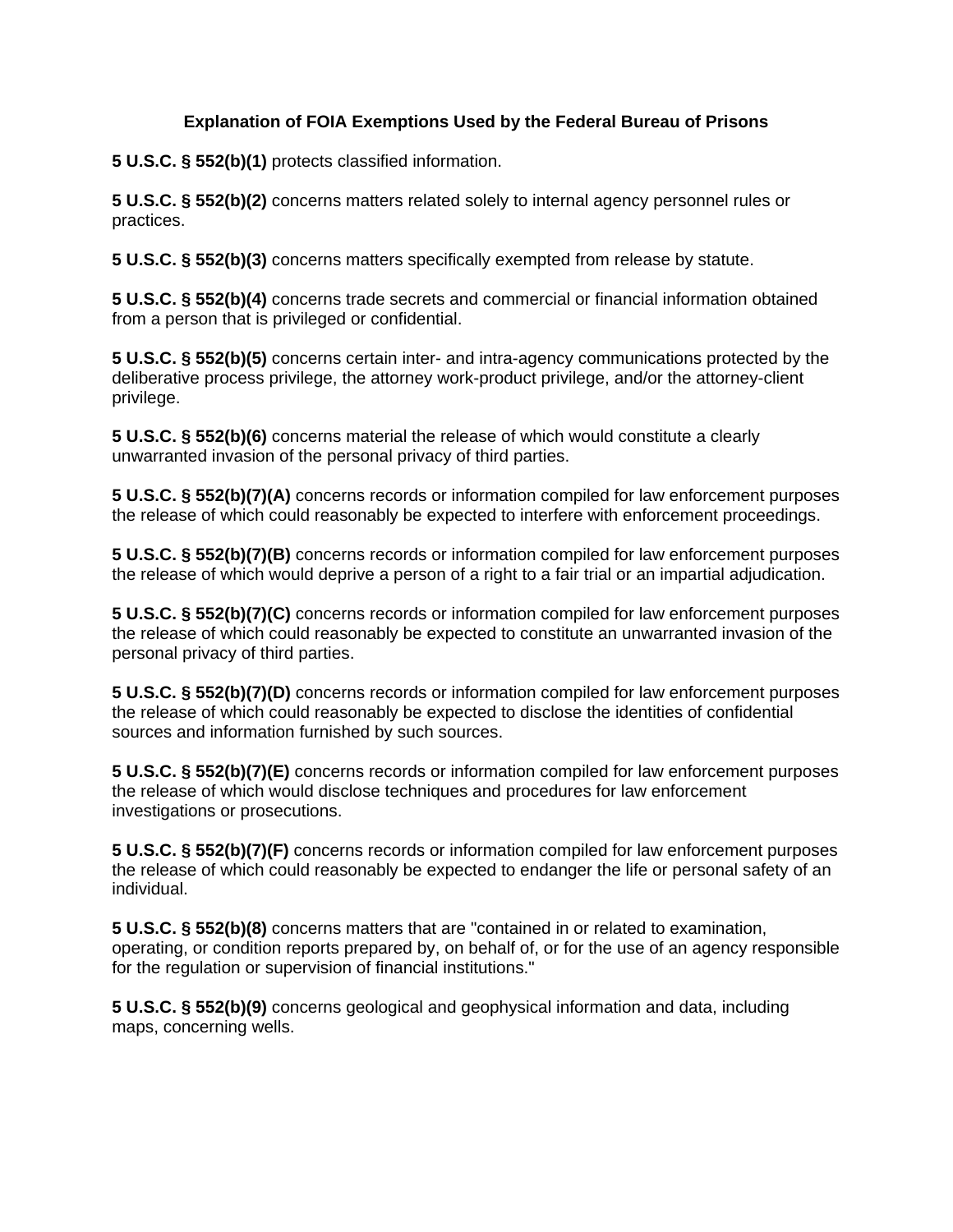## **REDUCTION IN SENTENCE (RIS) DATA** From January 1, 2015, through December 31, 2015

| - Total number of RIS cases forwarded to CO for review <sup>2</sup> 191         |  |
|---------------------------------------------------------------------------------|--|
|                                                                                 |  |
|                                                                                 |  |
|                                                                                 |  |
| MEDICAL-DEBILITATED23                                                           |  |
| ELDERLY-MEDICAL5                                                                |  |
| ELDERLY-OTHER10                                                                 |  |
|                                                                                 |  |
| MEDICAL-TERMINAL38                                                              |  |
| MEDICAL-DEBILITATED18                                                           |  |
| ELDERLY-MEDICAL25                                                               |  |
| ELDERLY-OTHER26                                                                 |  |
| CHILD CAREGIVER4                                                                |  |
| SPOUSE/REGISTERED PARTNER2                                                      |  |
|                                                                                 |  |
| - Of the total number of denials, USAO or USPO objections33                     |  |
|                                                                                 |  |
| - Total number of cases currently under review in OGC as of December 31, 201544 |  |
| - Total number of cases in which inmate died prior to decision11                |  |
| - Total number of RIS requests submitted by D.C. offenders <sup>4</sup> 7       |  |

<sup>&</sup>lt;sup>1</sup> Number of RIS requests submitted to institutions, as reflected in the BPM database

<sup>&</sup>lt;sup>2</sup> Number of RIS requests approved by wardens, as reflected in the BPM database

<sup>&</sup>lt;sup>3</sup> Number of RIS requests denied by wardens, as reflected in the BPM database

<sup>&</sup>lt;sup>4</sup> Number of RIS requests submitted by D.C. Code offenders, as reflected in the BPM database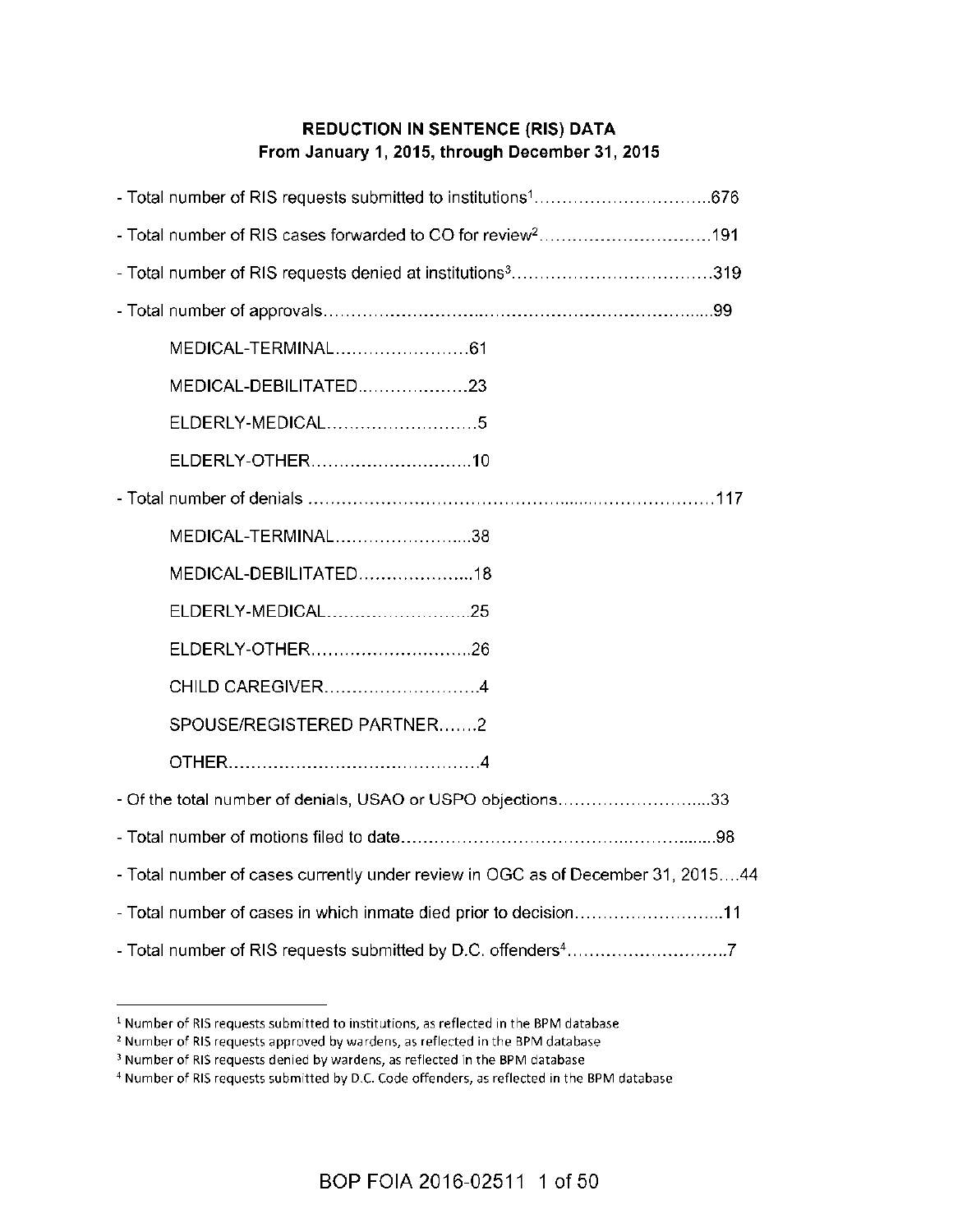# REDUCTION IN SENTENCE (RIS) CASE SUBMISSIONS TO CENTRAL OFFICE THROUGH RIS WORKFLOW/DATABASE SYSTEM

| From Calendar Year January 1, 2013, through December 31, 2013:           |
|--------------------------------------------------------------------------|
|                                                                          |
|                                                                          |
| MEDICAL-TERMINAL 51 (1 rec'd. in 2012)                                   |
| MEDICAL-DEBILITATED 10 (1 rec'd. in 2012)                                |
|                                                                          |
|                                                                          |
| MEDICAL-TERMINAL12                                                       |
| MEDICAL-DEBILITATED3                                                     |
|                                                                          |
|                                                                          |
|                                                                          |
| - Total number of cases currently under review as of November 30, 201381 |
|                                                                          |
| - Cases unresolved due to release via GCT or Home Confinement2           |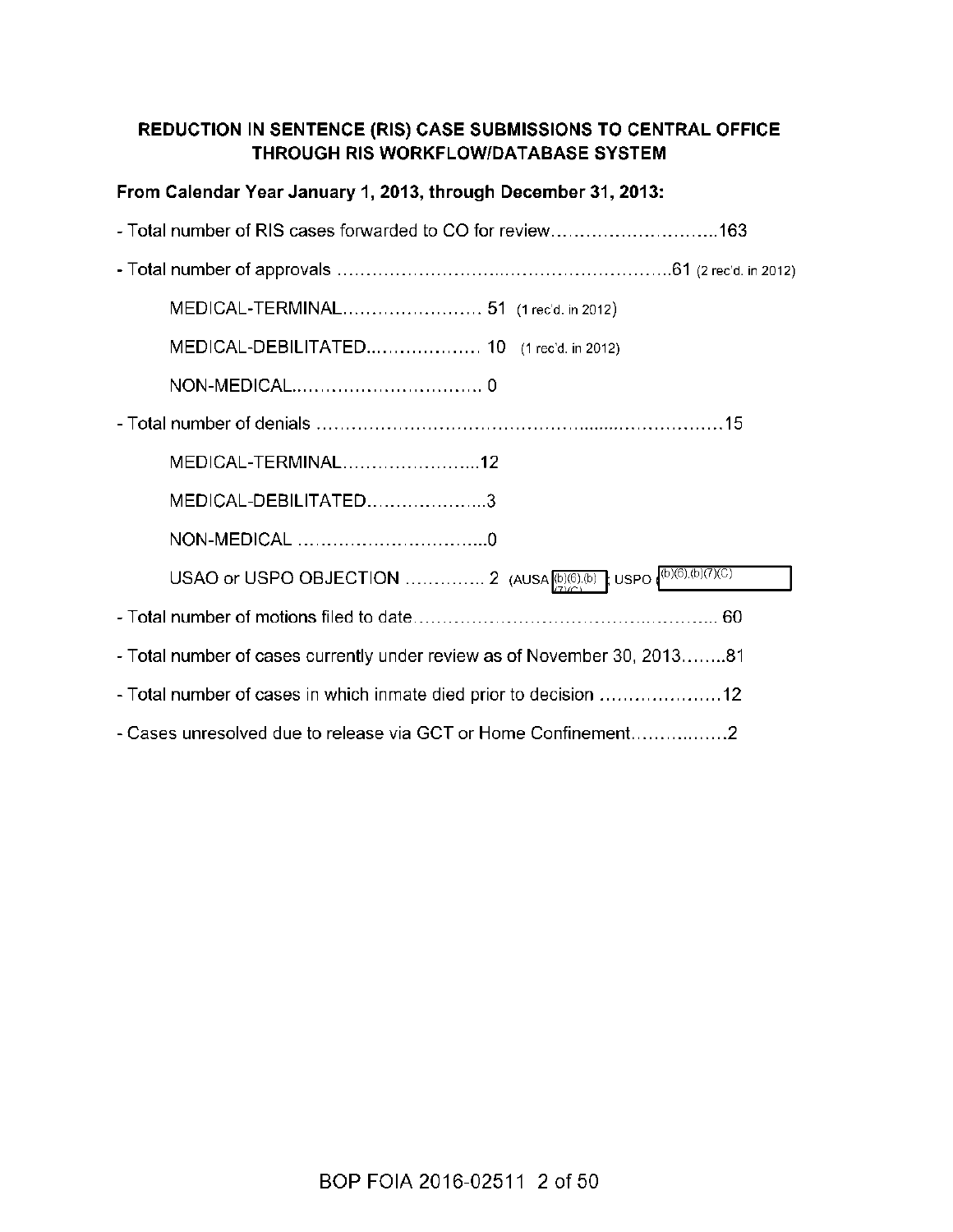# REDUCTION IN SENTENCE (RIS) CASE SUBMISSIONS TO CENTRAL OFFICE THROUGH RIS WORKFLOW/DATABASE SYSTEM

### From January 1, 2014, through December 31, 2014:

| - Total number of RIS cases forwarded to CO for review <sup>1</sup> 191         |
|---------------------------------------------------------------------------------|
|                                                                                 |
| MEDICAL-TERMINAL66                                                              |
| MEDICAL-DEBILITATED19                                                           |
| ELDERLY-MEDICAL4                                                                |
| ELDERLY-OTHER12                                                                 |
|                                                                                 |
| MEDICAL-TERMINAL31                                                              |
| MEDICAL-DEBILITATED19                                                           |
| ELDERLY-MEDICAL28                                                               |
| ELDERLY-OTHER25                                                                 |
| CHILD CAREGIVER13                                                               |
| SPOUSE/REGISTERED PARTNER2                                                      |
|                                                                                 |
| - Of the total number of denials, USAO or USPO objections19                     |
|                                                                                 |
| - Total number of cases currently under review in OGC as of December 31, 201442 |
| - Total number of cases in which inmate died prior to decision11                |
| - Cases unresolved due to release via GCT or Home Confinement4                  |

<sup>&</sup>lt;sup>1</sup> Number of RIS requests approved by wardens, as reflected in the BPM database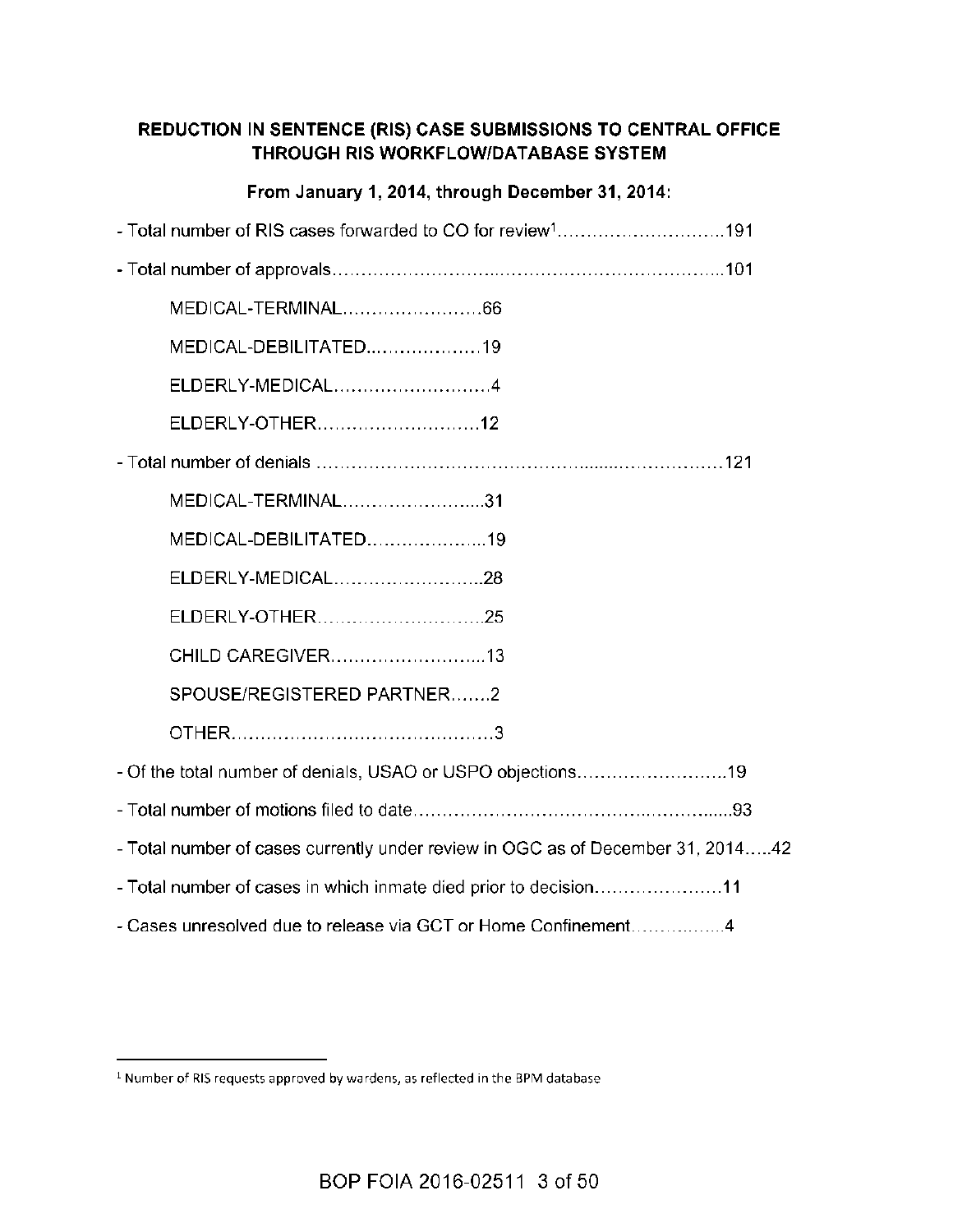

CHANGE NOTICE OPI: OGC/LCI NUMBER: 5050.49, CN-1 DATE: March 25, 2015

# **Compassionate Release/Reduction in Sentence:** Procedures for Implementation of 18 U.S.C. §§ 3582(c)(1)(A) and 4205(g)

 $/s/$ Approved: Charles E. Samuels, Jr. Director, Federal Bureau of Prisons

This Change Notice (CN) implements the following change to Program Statement 5050.49, Compassionate Release/Reduction in Sentence: Procedures for Implementation of 18 U.S.C.  $\S$ § 3582(c)(1)(A) and 4205(g), dated August 12, 2013. The new text (in Section 4.b.) is marked with a highlight.

### b. Elderly Inmates with Medical Conditions. Inmates who fit the following criteria:

- $\blacksquare$  Age 65 and older.
- Suffer from chronic or serious medical conditions related to the aging process.  $\blacksquare$
- **Experiencing deteriorating mental or physical health that substantially diminishes their ability** to function in a correctional facility.
- Conventional treatment promises no substantial improvement to their mental or physical condition.
- Have served at least 50% of their sentence.

Additionally, for inmates in this category, the BOP should consider the following factors when evaluating the risk that an elderly inmate may reoffend: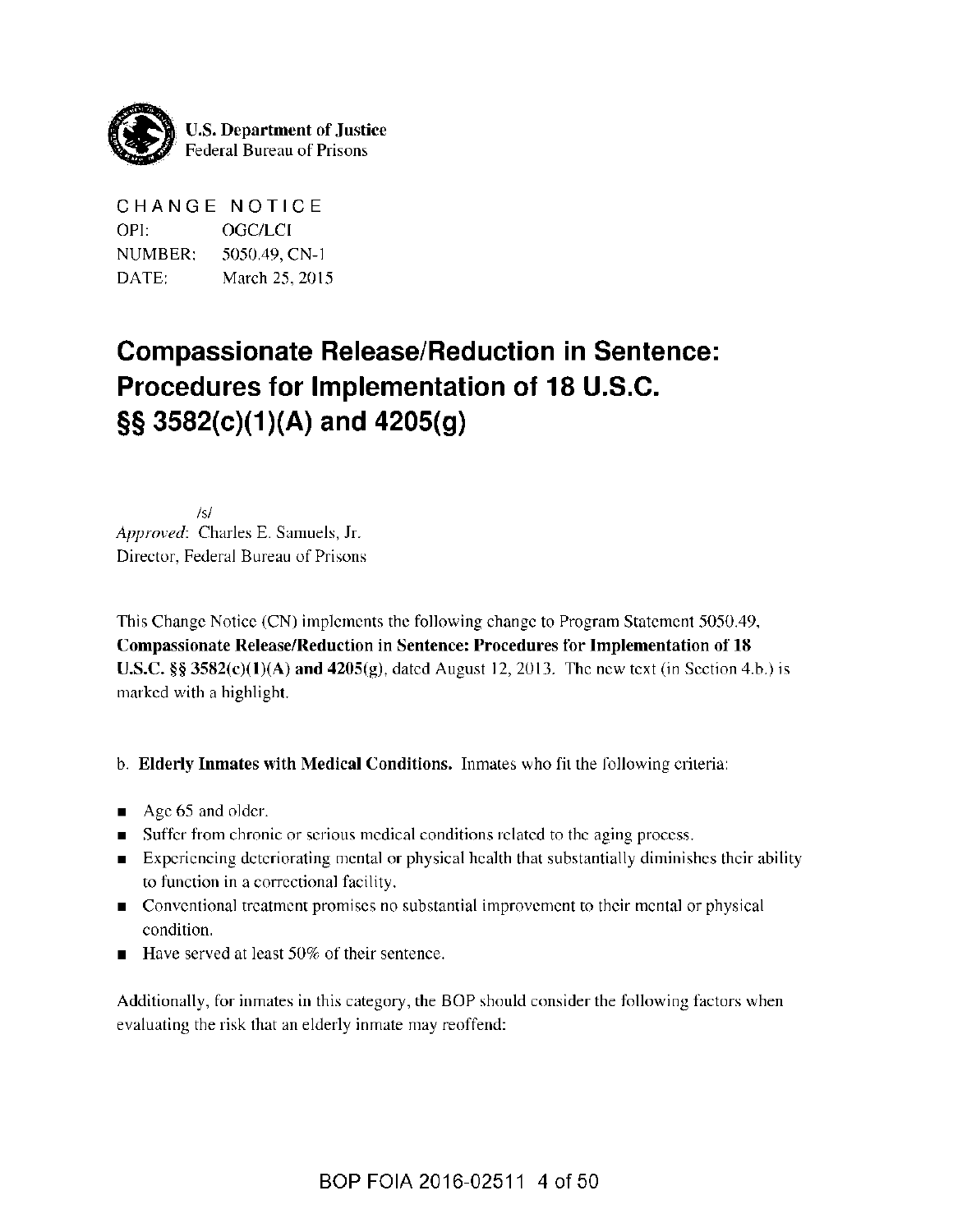- The age at which the inmate committed the current offense.
- Whether the inmate suffered from these medical conditions at the time the inmate committed the offense.
- Whether the inmate suffered from these medical conditions at the time of sentencing and whether the Presentence Investigation Report (PSR) mentions these conditions.

The BOP Medical Director will develop and issue medical criteria to help evaluate the inmate's suitability for consideration under this RIS category.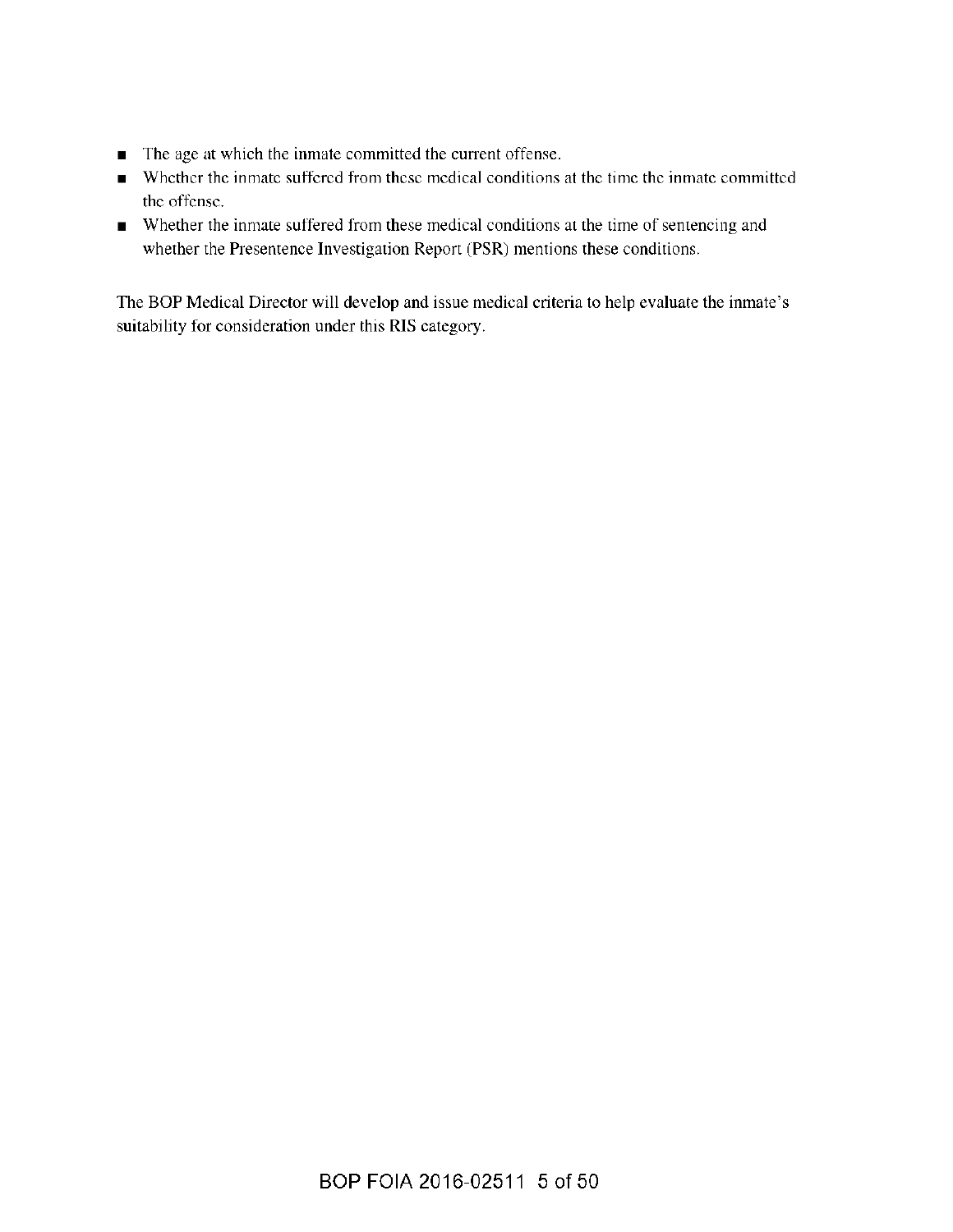

PROGRAM STATEMENT **OPI OGC/LCI** NUMBER 5050.49 **DATE** August 12, 2013

# **Compassionate Release/Reduction in Sentence:** Procedures for Implementation of 18 U.S.C.  $\S$ \$ 3582(c)(1)(A) and 4205(g)

 $/s/$ Approved: Charles E. Samuels, Jr. Director, Federal Bureau of Prisons

### 1. PURPOSE AND SCOPE

### §571.60 Purpose and scope.

Under 18 U.S.C. 4205(g), a sentencing court, on motion of the Bureau of Prisons, may make an inmate with a minimum term sentence immediately eligible for parole by reducing the minimum term of the sentence to time served. Under 18 U.S.C.  $3582(c)(1)(A)$ , a sentencing court, on motion of the Director of the Bureau of Prisons, may reduce the term of imprisonment of an inmate sentenced under the Comprehensive Crime Control Act of 1984.

The Bureau uses 18 U.S.C. 4205(g) and 18 U.S.C. 3582(c)(1)(A) in particularly extraordinary or compelling circumstances which could not reasonably have been foreseen by the court at the time of sentencing.

For the purposes of this Program Statement, the terms "compassionate release" and "reduction in sentence" are used interchangeably.

In deciding whether to file a motion under either  $18$  U.S.C.  $4205(g)$  or  $18$  U.S.C.  $3582(c)(1)(A)$ , the Bureau of Prisons (BOP) should consider whether the inmate's release would pose a danger to the safety of any other person or the community.

#### Federal Regulations from 28 CFR are in this type.

Implementing information is in this type.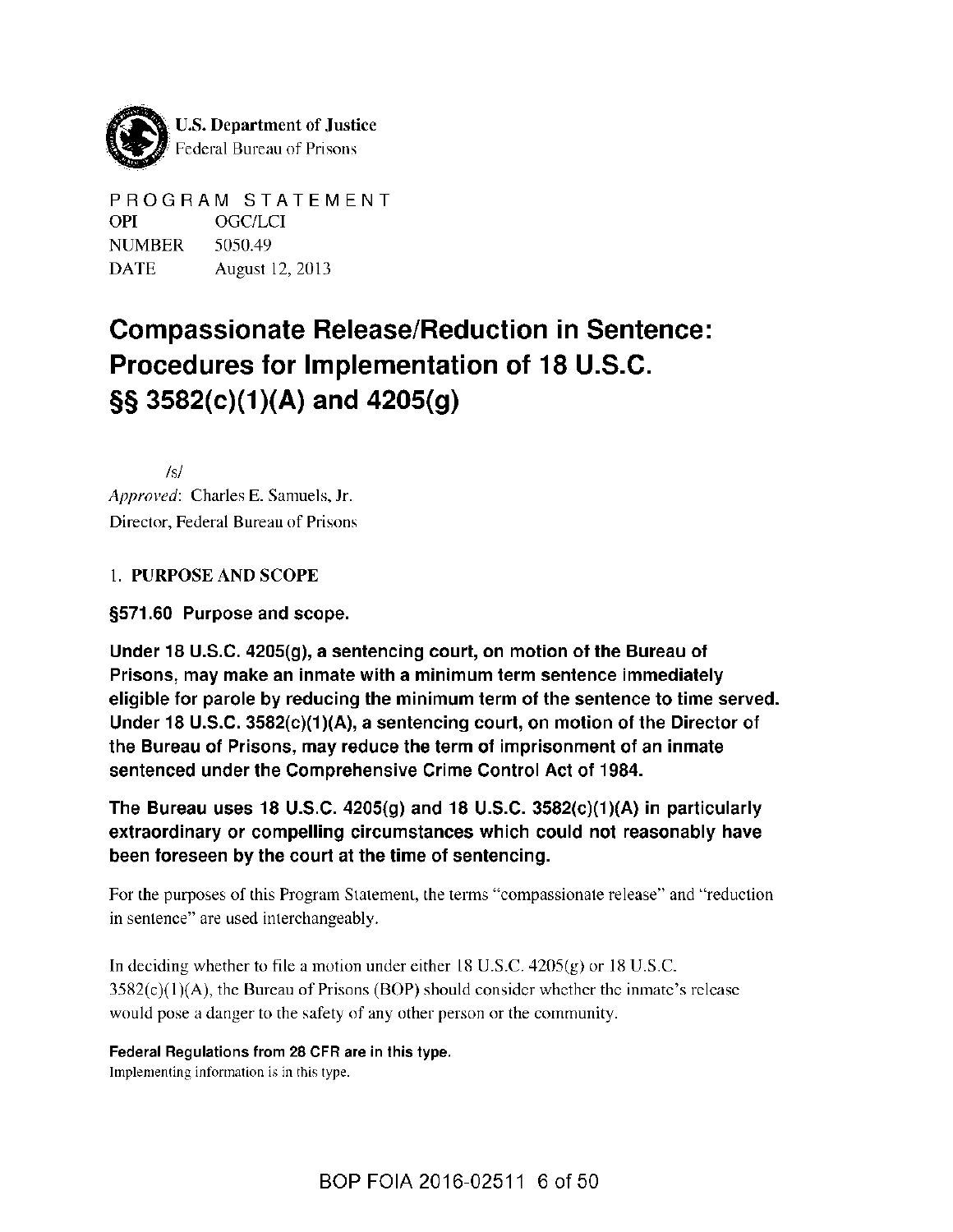### §572.40 Compassionate release under 18 U.S.C. 4205(g).

18 U.S.C. 4205(g) was repealed effective November 1, 1987, but remains the controlling law for inmates whose offenses occurred prior to that date. For inmates whose offenses occurred on or after November 1, 1987, the applicable statute is 18 U.S.C. 3582(c)(1)(A). Procedures for compassionate release of an inmate under either provision are contained in 28 CFR part 571, subpart G.

a. Program Objectives. The expected results of this program are:

- A motion for a modification of a sentence will be made to the sentencing court only in particularly extraordinary or compelling circumstances that could not reasonably have been foreseen by the court at the time of sentencing.
- The public will be protected from undue risk by careful review of each compassionate release request.
- Compassionate release motions will be filed with the sentencing judge in accordance with the statutory requirements of 18 U.S.C. 3582 (c)(1)(A) or 4205(g).

## b. Summary of Changes

### **Policy Rescinded**

P5050.48 Compassionate Release; Procedures For Implementation of 18 U.S.C. 3582  $(c)(1)(A) & 4205(g) (4/22/13)$ 

The following have been added to this version of the Program Statement:

- Criteria regarding requests based on medical circumstances.
- Criteria regarding requests based on non-medical circumstances for elderly inmates,
- Criteria regarding requests based on non-medical circumstances in which there has been the death or incapacitation of the family member caregiver of an inmate's child.
- Criteria regarding requests based on non-medical circumstances in which the spouse or registered partner of an inmate has become incapacitated.
- A list of factors that should be considered for all requests.
- Information regarding the electronic tracking database.  $\blacksquare$

# 2. INITIATION OF REQUEST – EXTRAORDINARY OR COMPELLING **CIRCUMSTANCES**

# § 571.61 Initiation of request – extraordinary or compelling circumstances.

a. A request for a motion under 18 U.S.C. 4205(g) or  $3582(c)(1)(A)$  shall be submitted to the Warden. Ordinarily, the request shall be in writing, and submitted by the inmate. An inmate may initiate a request for consideration under 18 U.S.C. 4205(g) or  $3582(c)(1)(A)$  only when there are particularly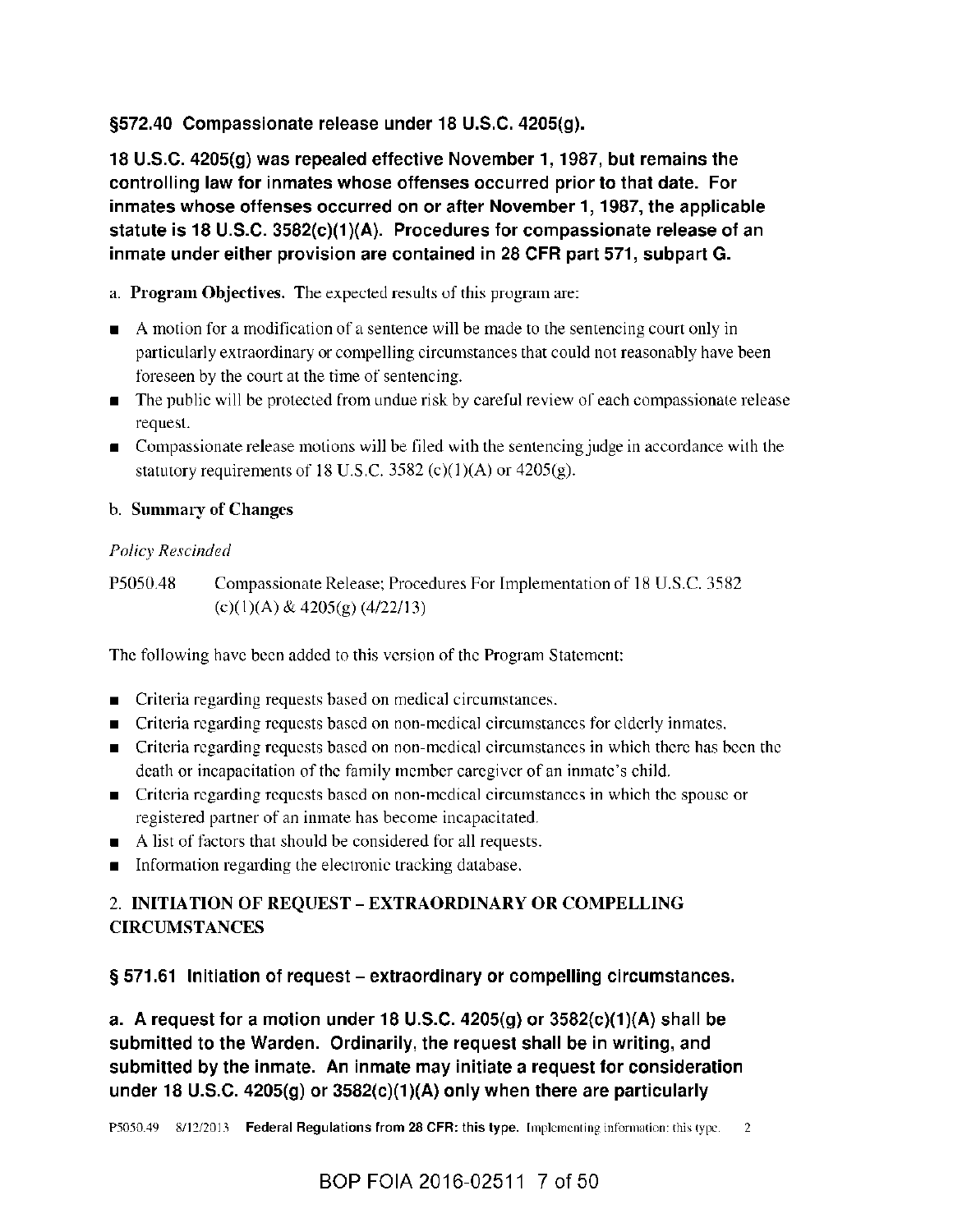extraordinary or compelling circumstances which could not reasonably have been foreseen by the court at the time of sentencing. The inmate's request shall at a minimum contain the following information:

(1) The extraordinary or compelling circumstances that the inmate believes warrant consideration.

(2) Proposed release plans, including where the inmate will reside, how the inmate will support himself/herself, and, if the basis for the request involves the inmate's health, information on where the inmate will receive medical treatment, and how the inmate will pay for such treatment.

b. The Bureau of Prisons processes a request made by another person on behalf of an inmate in the same manner as an inmate's request. Staff shall refer a request received at the Central Office to the Warden of the institution where the inmate is confined.

# 3. REQUESTS BASED ON MEDICAL CIRCUMSTANCES

The criteria for a reduction in sentence (RIS) request may include the following:

a. **Terminal Medical Condition.** RIS consideration may be given to inmates who have been diagnosed with a terminal, incurable disease and whose life expectancy is eighteen (18) months or less. The BOP's consideration should include assessment of the primary (terminal) disease, prognosis, impact of other serious medical conditions of the inmate, and degree of functional impairment (if any). Functional impairment (e.g., limitations on activities of daily living such as feeding and dressing oneself) is not required for inmates diagnosed with terminal medical conditions; however, functional impairment may be a factor when considering the inmate's ability or inability to reoffend.

b. Debilitated Medical Condition. RIS consideration may also be given to inmates who have an incurable, progressive illness or who have suffered a debilitating injury from which they will not recover. The BOP should consider a RIS if the inmate is:

- Completely disabled, meaning the inmate cannot carry on any self-care and is totally confined to a bed or chair; or
- **Example 2** Capable of only limited self-care and is confined to a bed or chair more than  $50\%$  of waking hours.

The BOP's review should also include any cognitive deficits of the inmate (e.g., Alzheimer's disease or traumatic brain injury that has affected the inmate's mental capacity or function). A cognitive deficit is not required in cases of severe physical impairment, but may be a factor when considering the inmate's ability or inability to reoffend.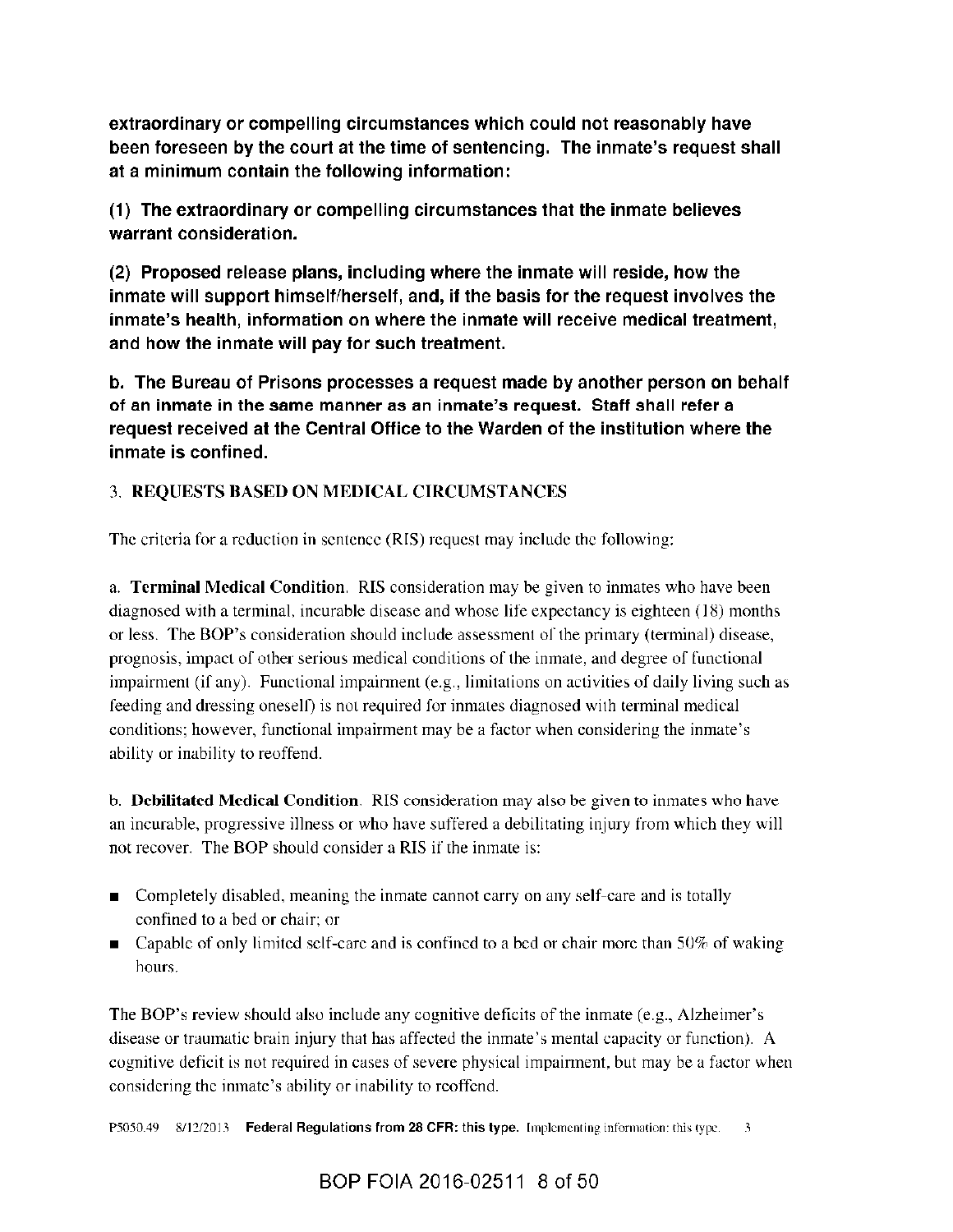All RIS requests should be assessed using the factors outlined in Section 7.

# 4. REQUESTS BASED ON NON-MEDICAL CIRCUMSTANCES - ELDERLY **INMATES**

The criteria for a RIS request may include the following:

a. "New Law" Elderly Inmates. Inmates sentenced for an offense that occurred on or after November 1, 1987 (e.g., "new law"), who are age 70 years or older and have served 30 years or more of their term of imprisonment.<sup>1</sup>

- b. Elderly Inmates with Medical Conditions. Inmates who fit the following criteria:
- Age 65 and older.  $\blacksquare$
- Suffer from chronic or serious medical conditions related to the aging process.
- Experiencing deteriorating mental or physical health that substantially diminishes their ability to function in a correctional facility.
- Conventional treatment promises no substantial improvement to their mental or physical condition.
- Have served at least 50% of their sentence.

Additionally, for inmates in this category, the BOP should consider the following factors when evaluating the risk that an elderly inmate may reoffend:

- The age at which the inmate committed the current offense.
- Whether the inmate suffered from these medical conditions at the time the inmate committed the offense.
- Whether the inmate suffered from these medical conditions at the time of sentencing and whether the Presentence Investigation Report (PSR) mentions these conditions.

The BOP Medical Director will develop and issue medical criteria to help evaluate the inmate's suitability for consideration under this RIS category.

c. Other Elderly Inmates. Inmates age 65 or older who have served the greater of 10 years or 75% of the term of imprisonment to which the inmate was sentenced.

<sup>&</sup>lt;sup>1</sup> These criteria are different from those provided in 18 U.S.C 3582(c)(1)(a)(ii), which states that a court, upon motion of the BOP Director, may reduce a sentence term if it finds that "the defendant is at least 70 years of age, has served at least 30 years in prison, pursuant to a sentence imposed under section 3559(c), for the offense or offenses for which the defendant is currently imprisoned, and a determination has been made by the Director of the Bureau of Prisons that the defendant is not a danger to the safety of any other person or the community, as provided under section  $3142(g)$ ."

P5050.49 8/12/2013 Federal Regulations from 28 CFR: this type. Implementing information: this type.  $\overline{4}$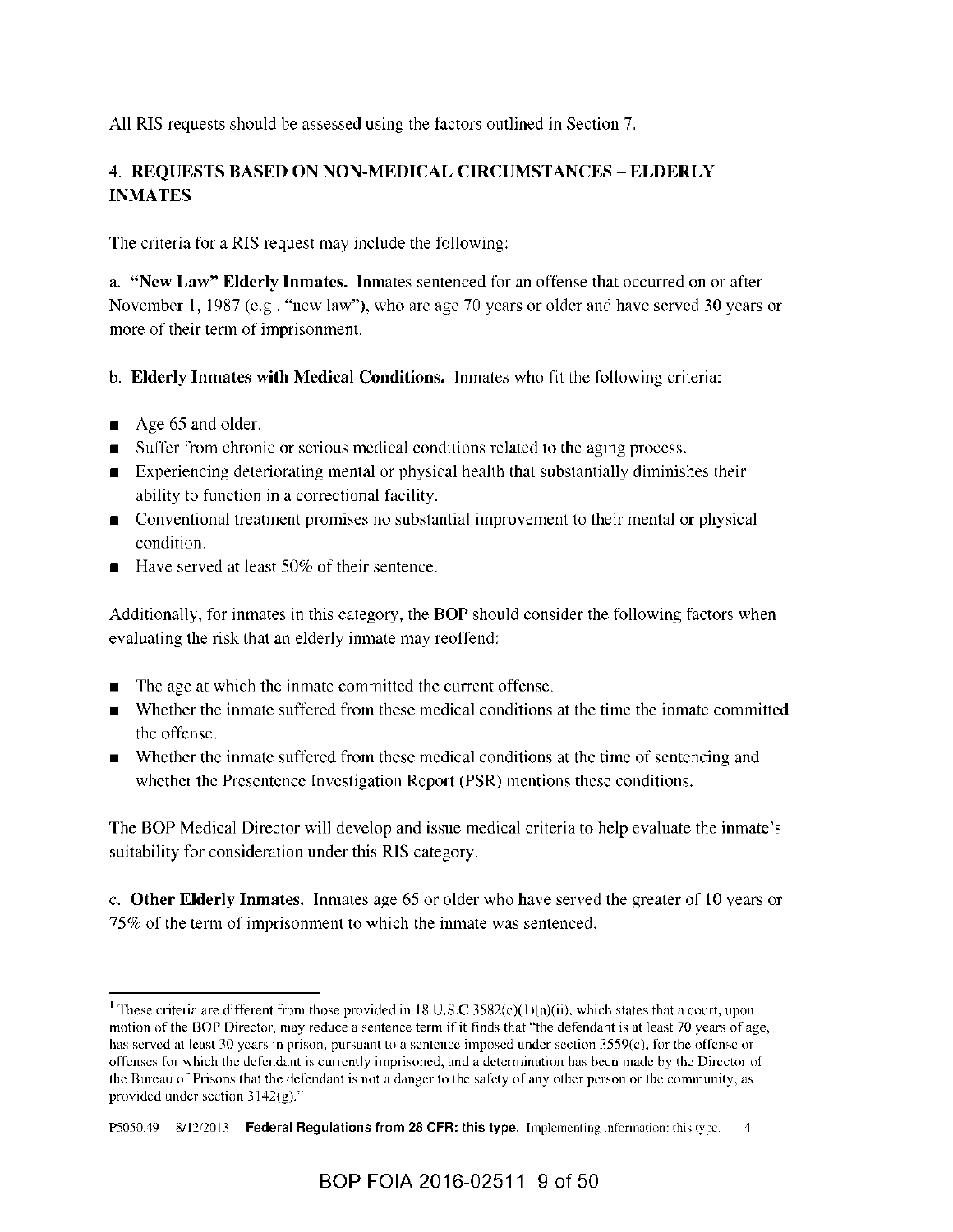Elderly inmates who were age 60 or older at the time they were sentenced ordinarily should not be considered for RIS if their current conviction is listed in the Categorization of Offenses Program Statement.

All RIS requests should be assessed using the factors outlined in Section 7.

# 5. REQUESTS BASED ON NON-MEDICAL CIRCUMSTANCES - DEATH OR **INCAPACITATION OF THE FAMILY MEMBER CAREGIVER.**

The criteria for a RIS request may include the death or incapacitation of the family member caregiver of an inmate's child, e.g., RIS requests from inmates whose biological or legally adopted child or children ("child") are suddenly without a family member caregiver due to that caregiver's death or incapacitation.

For these requests, "child" means a person under the age of 18 and "incapacitation" means the family member caregiver suffered a severe injury (e.g., auto accident) or suffers from a severe illness (e.g., cancer) that renders the caregiver incapable of caring for the child.

In reviewing these requests, BOP should assess, based on the information provided, whether release of the inmate to care for the inmate's child is in the best interest of the child.

a. First Stage of the Warden's Review. The following information should be provided by the inmate to the Warden in writing for RIS requests based on the death or incapacitation of the family member caregiver:

- A statement that explains that the inmate's family member caregiver has died or become incapacitated and that person was the caregiver for the inmate's biological or legally adopted child.
- A statement that this person was the only family member capable of caring for the inmate's child.
- The name of the deceased or incapacitated family member caregiver and the relationship of that person to the inmate (e.g., spouse, common-law spouse, mother, sister) and statement that the caregiver is a family member of the child.
- For requests based on a deceased family member caregiver, an official copy of the family member caregiver's death certificate.
- For requests based on an incapacitated family member caregiver, verifiable medical documentation of the incapacitation.
- Verifiable documentation that the inmate is the parent of the child. Acceptable documentation includes birth certificates, adoption papers, or verification of the inmate's paternity.
- Verifiable documentation providing the name and age of the child.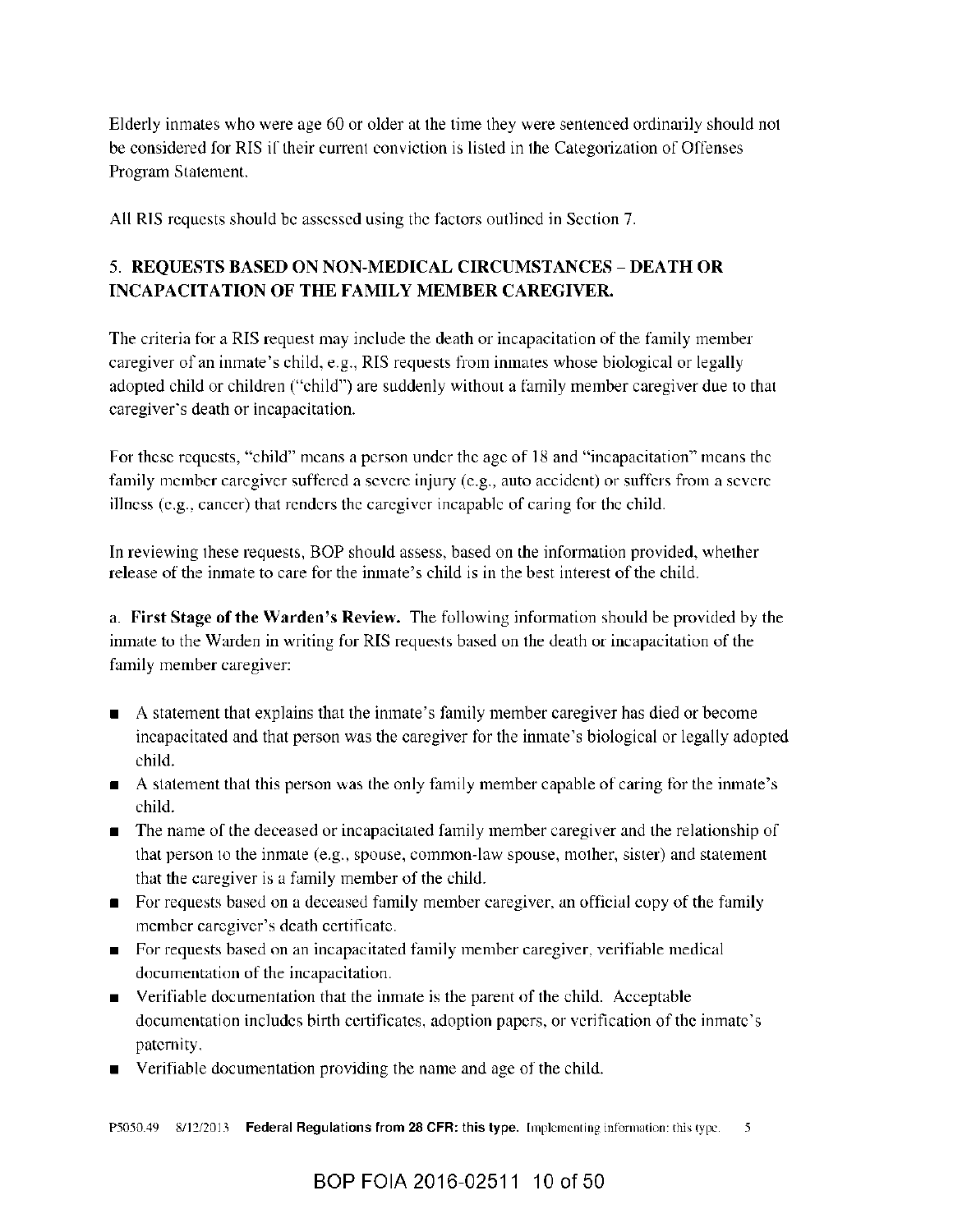- A clear statement and documentation that the inmate has a release plan, including housing, and the financial means to care for the child immediately upon the inmate's release.
- Authorization from the inmate for the BOP to obtain any information or documents from any individual, medical entity or doctor, or any government agency about the inmate, family members, and minor child.

The Warden may deny the inmate's request at the institution level of review if the Warden finds that the inmate has not provided adequate information and documentation as set forth above. b. Second Stage of the Warden's Review. Even if the inmate provides adequate and sufficient information and documentation set forth above regarding the RIS request, further investigation is appropriate. At this stage, the Warden should convene a committee consisting of the inmate's unit manager, correctional counselor, and any other relevant staff (social worker, physician, psychologist, etc.) to investigate the facts and circumstances provided by the inmate and to review supporting letters and documents before the Warden makes a recommendation to approve or deny the RIS request. The additional information and supporting documentation gathered by the committee for the Warden's review should include:

- A general description of the child's physical and mental condition.
- A description of the nature of the child's care both during the inmate's pre-arrest and pre- $\blacksquare$ sentence period, and during the inmate's current incarceration.
- Letters or documentation that the deceased/incapacitated family member was and still is the only family member caregiver capable of caring for the inmate's minor child. These letters or documentation should include:
	- $\triangleright$  Information indicating whether this family member was, in fact, caring for the child during the inmate's incarceration and immediately prior to the family member's death or incapacitation.
	- $\triangleright$  An explanation of who has been caring for the child since the family member's death or incapacitation.
	- $\triangleright$  If the child is in foster care, documentation verifying that the inmate will be able to immediately obtain custody of the child.

All RIS requests should be assessed using the factors outlined in Section 7 as well as the following factors.

- Has the inmate committed violent acts before or during the period of incarceration as  $\blacksquare$ reflected in the PSR, institutional disciplinary records, or other appropriate documentation?
- Did the inmate have drugs, drug paraphernalia, firearms, or other dangerous substances in the  $\blacksquare$ home while caring for the child prior to incarceration?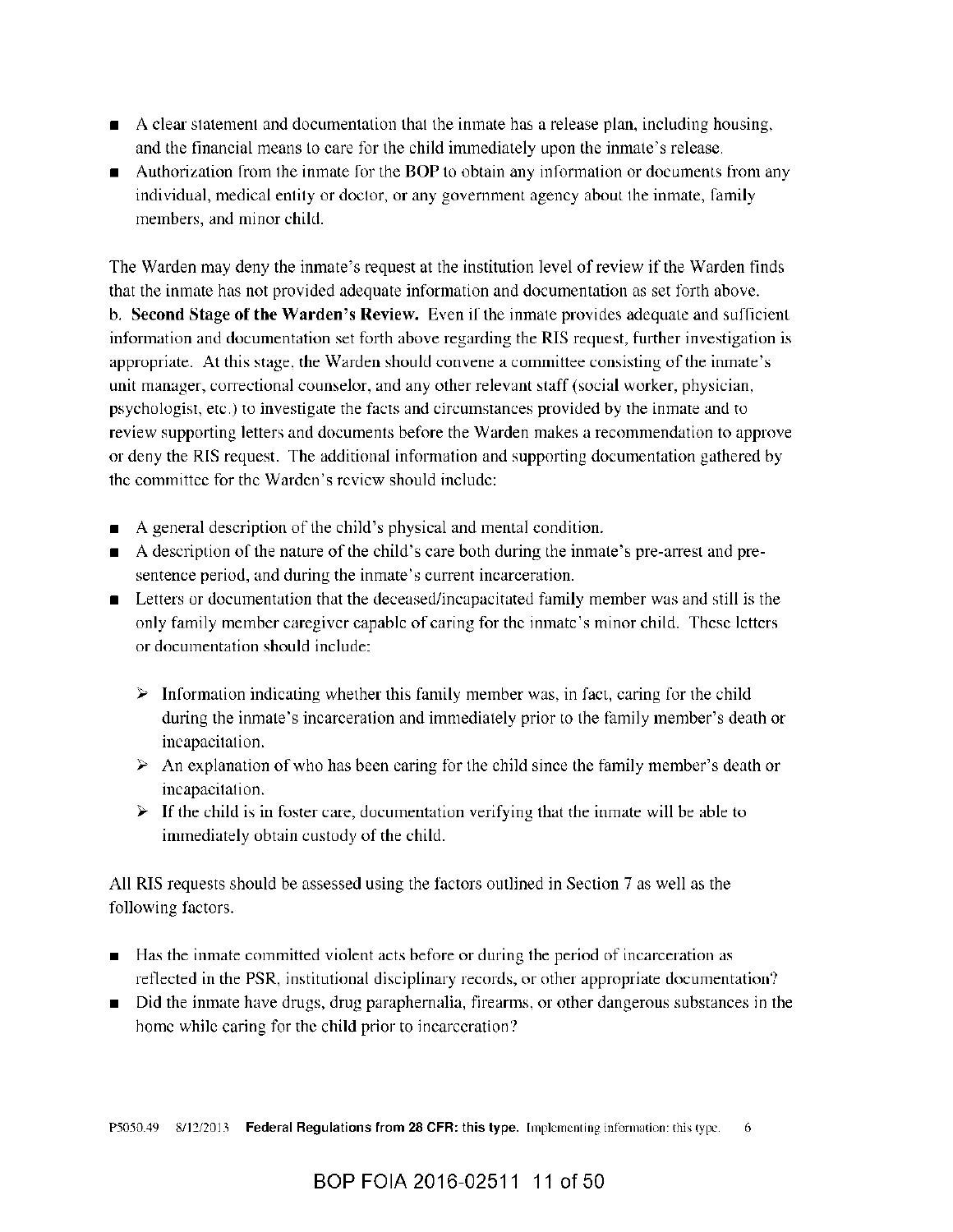- To what degree has the inmate had contact with or cared for the child prior to arrest, pretrial or pre-sentence, and during incarceration? Staff should review institution records for evidence of contact (telephone, mail, email, visiting log, etc.).
- Is there any evidence of child abuse, neglect, or exploitation in the PSR or other documents?
- Are there any documents regarding the inmate's parenting skills or obligations (e.g., child  $\blacksquare$ support orders, restraining orders for physical or emotional abuse of spouse, registered partner or children, certificates for classes in anger management or other types of counseling, removal of child from the home for any reasons)?
- $\blacksquare$  Are there records regarding the termination of parental rights or loss of custody of the inmate's (other) child?
- Does the inmate have a detainer as a deportable alien to a country other than where the child resides?
- Has the inmate received public funding or had a job with a living wage for any period of time prior to incarceration?
- Has the inmate engaged in programming (e.g., parenting, anger management) during incarceration that would indicate efforts to improve parenting skills or that would indicate a commitment to caring for the child upon release?

Wardens should also consider any additional reliable documentation (e.g., letters of support from family members, neighbors, doctors, hospitals, and state or local agencies). Documentation may be obtained with the assistance of the Office of Probation and Pretrial Services. Wardens should also consider whether the inmate participated in the Inmate Financial Responsibility Program and any information relating to the inmate's substance abuse treatment, physical/mental/ emotional health, and work evaluations during incarceration.

The care of a child may be requested to be a condition of the inmate's release to a supervised release term. Thus, failure to care for the child may result in a finding of a supervised release violation and return to custody.

# 6. REQUESTS BASED ON NON-MEDICAL CIRCUMSTANCES - INCAPACITATION OF A SPOUSE OR REGISTERED PARTNER

The criteria for a RIS request may include the incapacitation of an inmate's spouse or registered partner when the inmate would be the only available caregiver for the spouse or registered partner.

For these requests, "spouse" means an individual in a relationship with the inmate, where that relationship has been legally recognized as a marriage, including a legally-recognized commonlaw marriage. "Registered partner" means an individual in a relationship with the inmate, where that relationship has been legally recognized as a civil union or registered domestic partnership.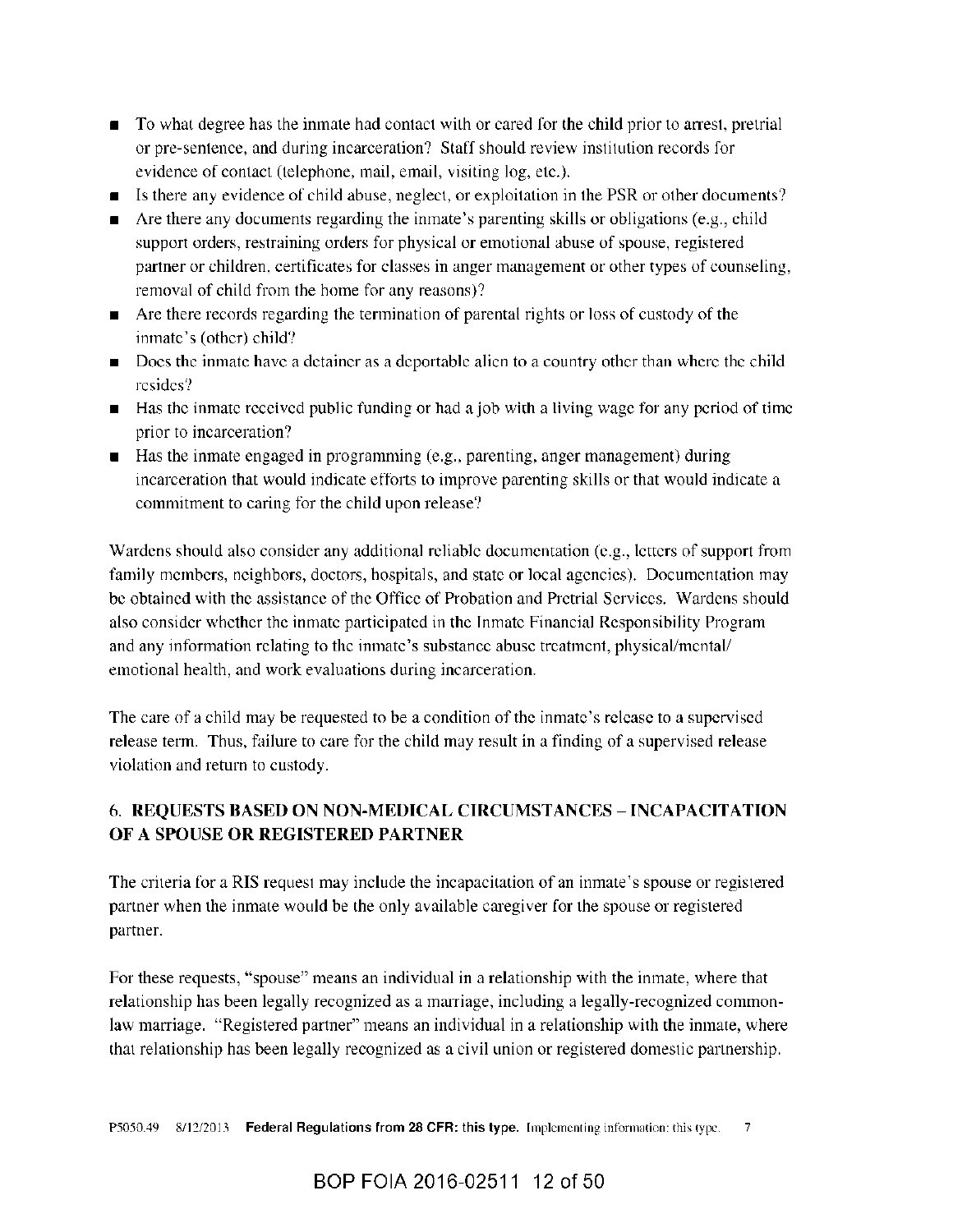The relationship should have been established before the inmate's offense date of arrest, and should be verified by information in the PSR or other administratively acceptable documentation (e.g. marriage certificate).

For these requests, "incapacitation" means the inmate's spouse or registered partner has:

- Suffered a serious injury, or a debilitating physical illness and the result of the injury or illness is that the spouse or registered partner is completely disabled, meaning that the spouse or registered partner cannot carry on any self-care and is totally confined to a bed or chair; or
- A severe cognitive deficit (e.g., Alzheimer's disease or traumatic brain injury that has severely affected the spouse's or registered partner's mental capacity or function), but may not be confined to a bed or chair.

For these requests, the inmate should demonstrate that the inmate is the only available caregiver for the spouse or registered partner, meaning there is no other family member or adequate care option that is able to provide primary care for the spouse or registered partner.

a. First Stage of the Warden's Review. The following information should be provided by the inmate to the Warden in writing for RIS requests based on the incapacitation of the spouse or registered partner:

- Statement that explains that the inmate's spouse or registered partner has become incapacitated.
- Statement that the inmate is the only family member capable of caring for the spouse or registered partner.
- Verifiable medical documentation of the incapacitation of the spouse or registered partner.
- A clear statement and documentation of the inmate's release plan, including housing, and the financial means to care for the spouse or registered partner immediately upon release.
- Written authorization from the inmate and others (as needed) for the BOP to obtain any information or documents from any individual, medical entity or doctor, or any government agency about the inmate, the spouse or registered partner, or other family members.

The Warden may deny the inmate's request at the institution level of review if the Warden finds that the inmate has not provided adequate information and documentation as set forth above.

b. Second Stage of the Warden's Review. Even if the inmate provides adequate and sufficient information and documentation set forth above regarding the RIS request, further investigation is appropriate. At this stage, the Warden should convene a committee consisting of the inmate's unit manager, correctional counselor and any other relevant staff (social worker, physician, psychologist, etc.) to investigate the facts and circumstances provided by the inmate and to review supporting letters and documents before the Warden makes a recommendation to approve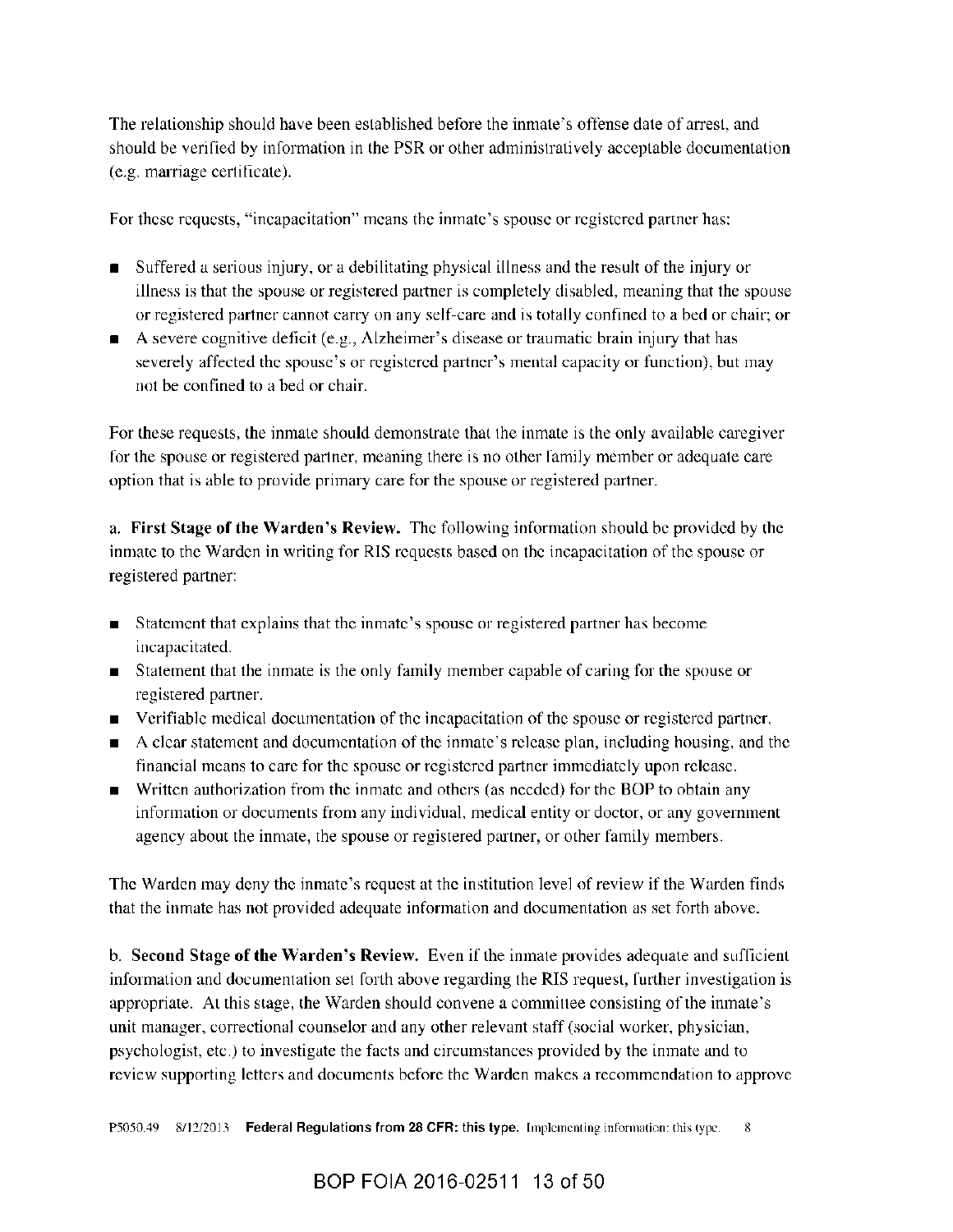or deny the RIS request. The information and supporting documentation gathered by the committee for the Warden's review should include:

- A general description of the spouse's or registered partner's physical and mental condition.
- A description of the nature of the spouse's or registered partner's care, as relevant, during the inmate's pre-arrest and pre-sentence period, and during the inmate's current incarceration.
- **Example 1** Letters or documentation indicating whether the inmate is the only family member caregiver capable of caring for the spouse or registered partner. This should include an explanation of who has been caring for the spouse or registered partner during the inmate's period of incarceration, as relevant.
- **Example 1** Letters or documentation indicating the spouse or registered partner is, or would be, supportive of the inmate's release, and of the inmate assuming the role of the primary caregiver.

All RIS requests should be assessed using the factors outlined in Section 7 as well as the following factors.

- Has the inmate committed violent acts before or during the period of incarceration, as reflected in the PSR, institution disciplinary records, or other appropriate documentation?
- To what extent would the inmate and spouse or registered partner be relying on publicly available resources (e.g., financial or medical) to provide care to the spouse or registered partner?
- Has the inmate ever been charged with, or convicted of, a crime of domestic violence?
- Did the inmate share a residence with the spouse or registered partner prior to the period of incarceration?
- Did the inmate have drugs, drug paraphernalia, firearms, or other dangerous substances in the home shared with the spouse or registered partner prior to incarceration?
- To what degree has the inmate had contact with (or cared for) the spouse or registered partner prior to arrest, pretrial or pre-sentence, and during incarceration? Staff should review institution records for evidence of contact (telephone, mail, email, visiting log, etc.).
- Is there any evidence of abuse or neglect involving the spouse or registered partner in the PSR or other documents?
- $\blacksquare$  Are there any documents regarding the inmate's custodial skills or obligations (e.g., child support orders, restraining orders for physical or emotional abuse of spouse or registered partner or children, certificates for classes in anger management or other types of counseling, removal of children from the home for any reasons)?
- Does the inmate have a detainer as a deportable alien to a country other than where the spouse or registered partner resides?
- Has the inmate received public funding or had a job with a living wage for any period of time prior to incarceration?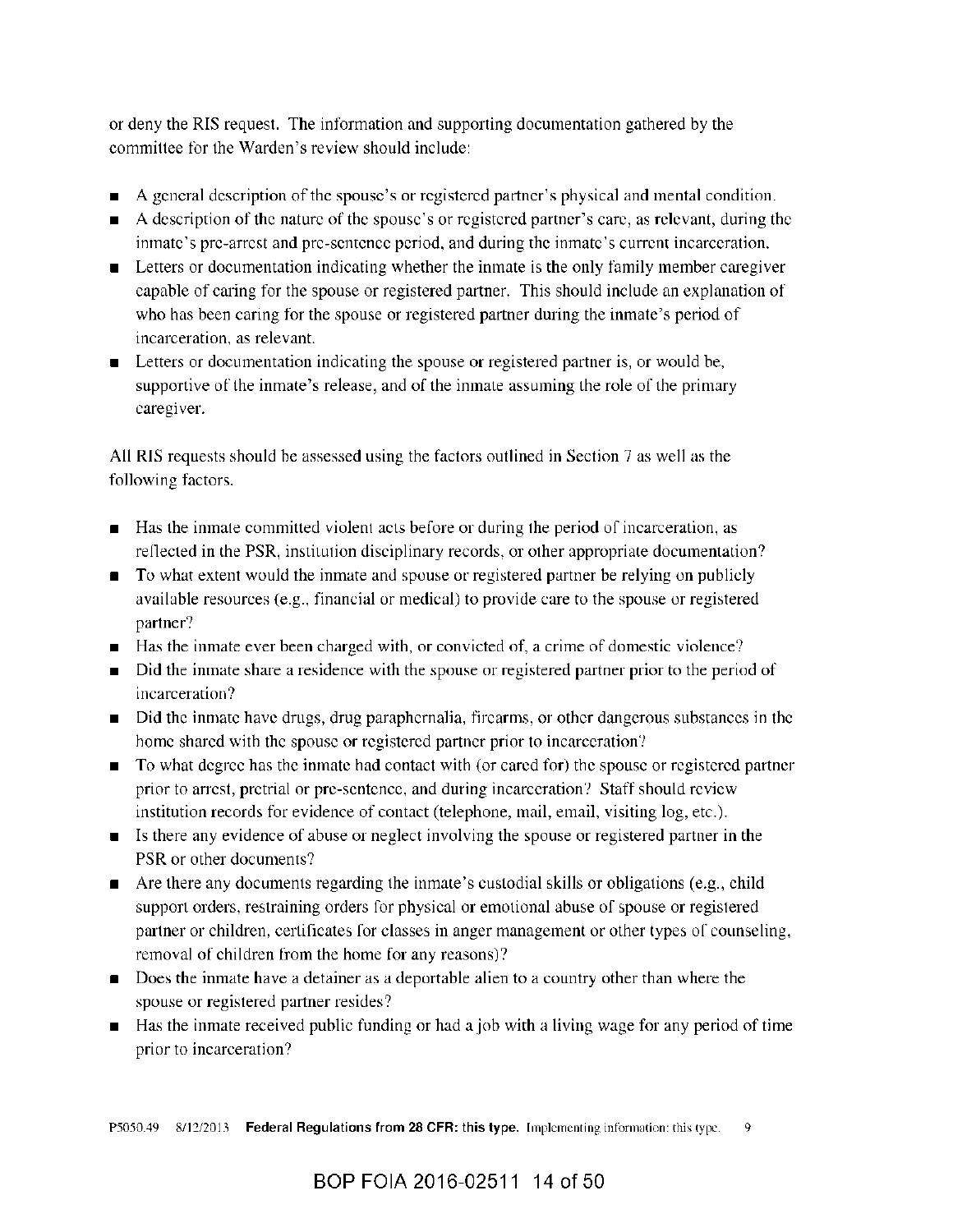Has the inmate engaged in programming (e.g., anger management, financial responsibility  $\blacksquare$ program) during incarceration that would indicate efforts to improve custodial skills and/or that would indicate a commitment to the inmate's spouse or registered partner upon release?

Wardens should also consider any additional reliable documentation (e.g., letters of support from family members, neighbors, doctors, hospitals, and state or local agencies). Documentation may be obtained with the assistance of the Office of Probation and Pretrial Services.

The care of the spouse or registered partner may be requested to be a condition of the inmate's release to a supervised release term. Thus, failure to care for the spouse or registered partner may result in a finding of a supervised release violation and return to custody.

#### 7. FACTORS AND EVALUATION OF CIRCUMSTANCES IN RIS REQUESTS

For all RIS requests, the following factors should be considered:

- Nature and circumstances of the inmate's offense.
- Criminal history.
- $\blacksquare$  Comments from victims.
- **Intervalue Unresolved detainers.**
- Supervised release violations.
- **n** Institutional adjustment.
- Disciplinary infractions.
- **Personal history derived from the PSR.**
- Length of sentence and amount of time served. This factor is considered with respect to proximity to release date or Residential Reentry Center (RRC) or home confinement date.
- Inmate's current age.
- Inmate's age at the time of offense and sentencing.
- Inmate's release plans (employment, medical, financial).
- Whether release would minimize the severity of the offense.

When reviewing RIS requests, these factors are neither exclusive nor weighted. These factors should be considered to assess whether the RIS request presents particularly extraordinary and compelling circumstances.

Overall, for each RIS request, the BOP should consider whether the inmate's release would pose a danger to the safety of any other person or the community.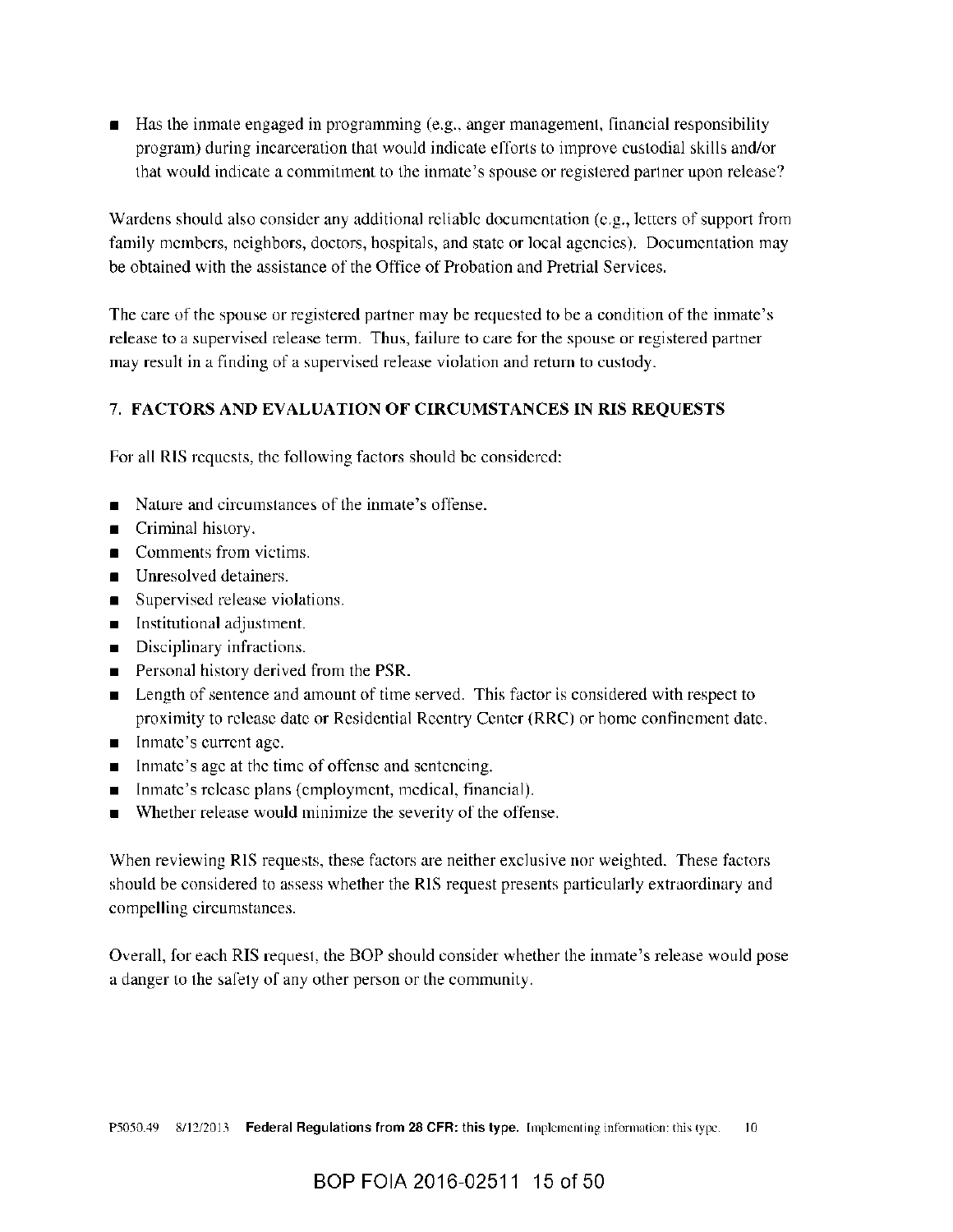#### 8. APPROVAL OF REQUEST

§571.62 Approval of request.

a. The Bureau of Prisons makes a motion under 18 U.S.C. 4205(g) or  $3582(c)(1)(A)$ only after review of the request by the Warden, the General Counsel, and either the Medical Director for medical referrals or the Assistant Director, Correctional Programs Division for non-medical referrals, and with the approval of the Director, Bureau of Prisons.

(1) The Warden shall promptly review a request for consideration under 18 U.S.C.  $4205(g)$  or  $3582(c)(1)(A)$ . If the Warden, upon an investigation of the request determines that the request warrants approval, the Warden shall refer the matter in writing with recommendation to the Office of General Counsel.

The Warden's referral at a minimum must include the following:

a. The Warden's written recommendation as well as any other pertinent written recommendations or comments made by staff during the institution review of the request.

b. A complete copy of Judgment and Commitment Order or Judgment in a Criminal Case and sentence computation data.

c. A progress report that is not more than 30 days old. All detainers and holds should be resolved prior to the Warden's submission of a case under 18 U.S.C. 3582 (c)(1)(A) or 4205(g). If a pending charge or detainer cannot be resolved, an explanation of the charge or conviction status is needed.

d. All pertinent medical records if the reason for the request involves the inmate's health. Pertinent records include, at a minimum, a Comprehensive Medical Summary by the attending physician, which should also include an estimate of life expectancy, and all relevant test results, consultations, and referral reports/opinions.

e. The referral packet must include, when available, a copy of the Presentence Investigation and Form U.S.A. 792, Report on Convicted Offender by U.S. Attorney, Custody Classification form, Notice of Action forms, Probation form 7a, information on fines, CIM Case Information Summary (BP-A0339), and any other documented information that is pertinent to the request. In the absence of a Form U.S.A. 792, the views of the prosecuting Assistant U.S. Attorney may be solicited; those views should be made part of the Warden's referral memo.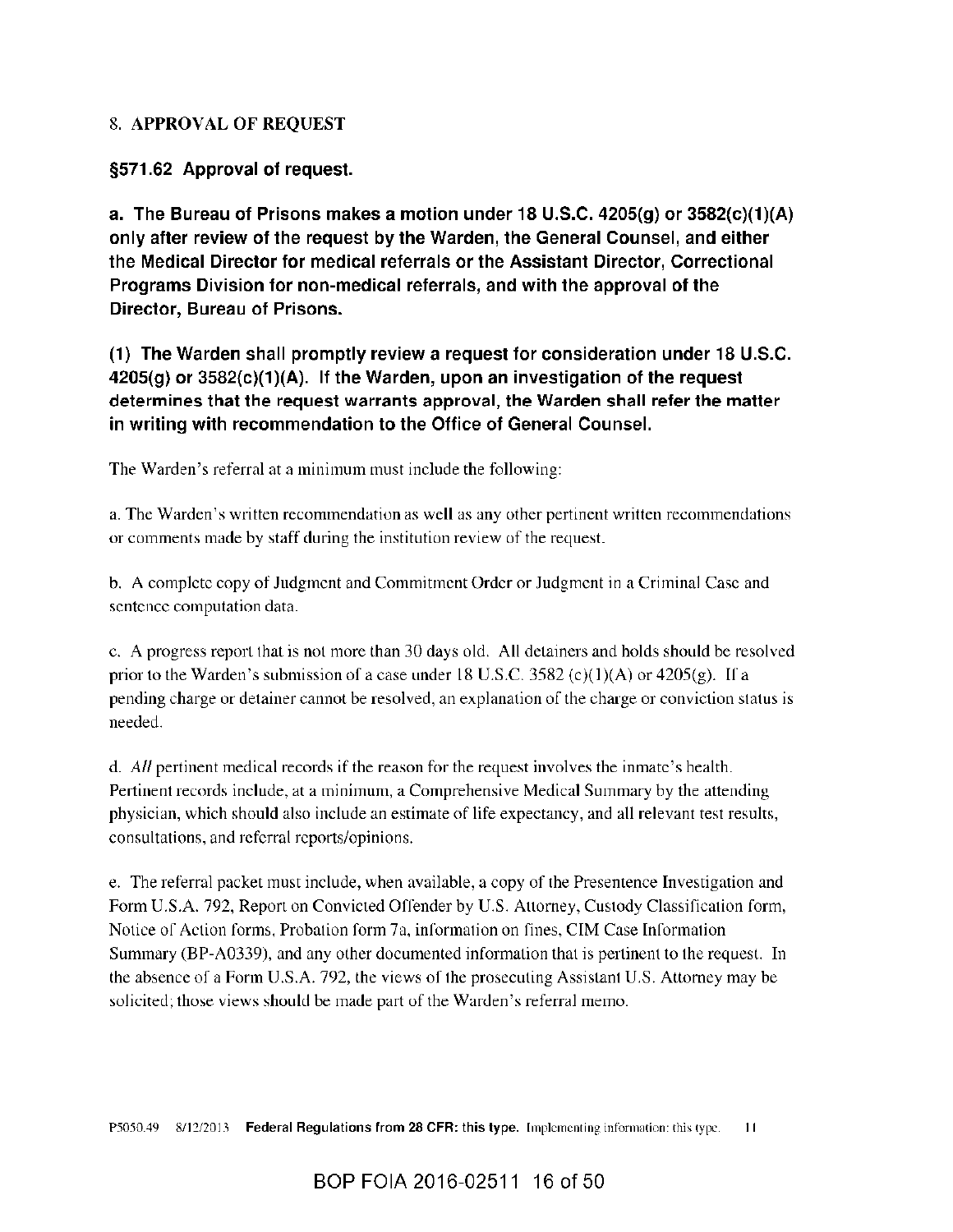f. If the inmate is subject to the Victim and Witness Protection Act of 1982 (VWPA), confirmation of notification to the appropriate victim( $s$ ) or witness( $es$ ) must be incorporated into the Warden's referral. A summary of any comments received must also be incorporated into the referral. If the inmate is not subject to the VWPA, a statement to that effect must be in the referral

g. For a request under 18 U.S.C.  $3582(c)(1)(A)$ , when a term of supervised release follows the term of imprisonment, confirmation that release plans have been approved by the appropriate U.S. Probation Office must be included in the referral. If the inmate will be released to an area outside the sentencing district, the U.S. Probation Office assuming supervision must be contacted. If no supervision follows the term of imprisonment, release plans must still be developed.

h. The development of release plans must include, at a minimum, a place of residence and the method of financial support, and may require coordination with various segments of the community, such as hospices, the Department of Veterans Affairs or veterans' groups, Social Security Administration, welfare agencies, local medical organizations, or the inmate's family.

i. Because there is no final agency decision until the Director has reviewed the request, staff at any level may not contact the sentencing judge or solicit the judge's opinion through other officers of the court.

(2) If the General Counsel determines that the request warrants approval, the General Counsel shall solicit the opinion of either the Medical Director or the Assistant Director, Correctional Programs Division depending upon the nature of the basis for the request. With this opinion, the General Counsel shall forward the entire matter to the Director, Bureau of Prisons, for final decision.

(3) If the Director, Bureau of Prisons, grants a request under 18 U.S.C. 4205(g), the Director will contact the U.S. Attorney in the district in which the inmate was sentenced regarding moving the sentencing court on behalf of the Bureau of Prisons to reduce the minimum term of the inmate's sentence to time served. If the Director, Bureau of Prisons, grants a request under 18 U.S.C. 3582(c)(1)(A), the Director will contact the U.S. Attorney in the district in which the inmate was sentenced regarding moving the sentencing court on behalf of the Director of the Bureau of Prisons to reduce the inmate's term of imprisonment to time served.

b. Upon receipt of notice that the sentencing court has entered an order granting the motion under 18 U.S.C.  $4205(g)$ , the Warden of the institution where the inmate is confined shall schedule the inmate for hearing on the earliest Parole Commission docket.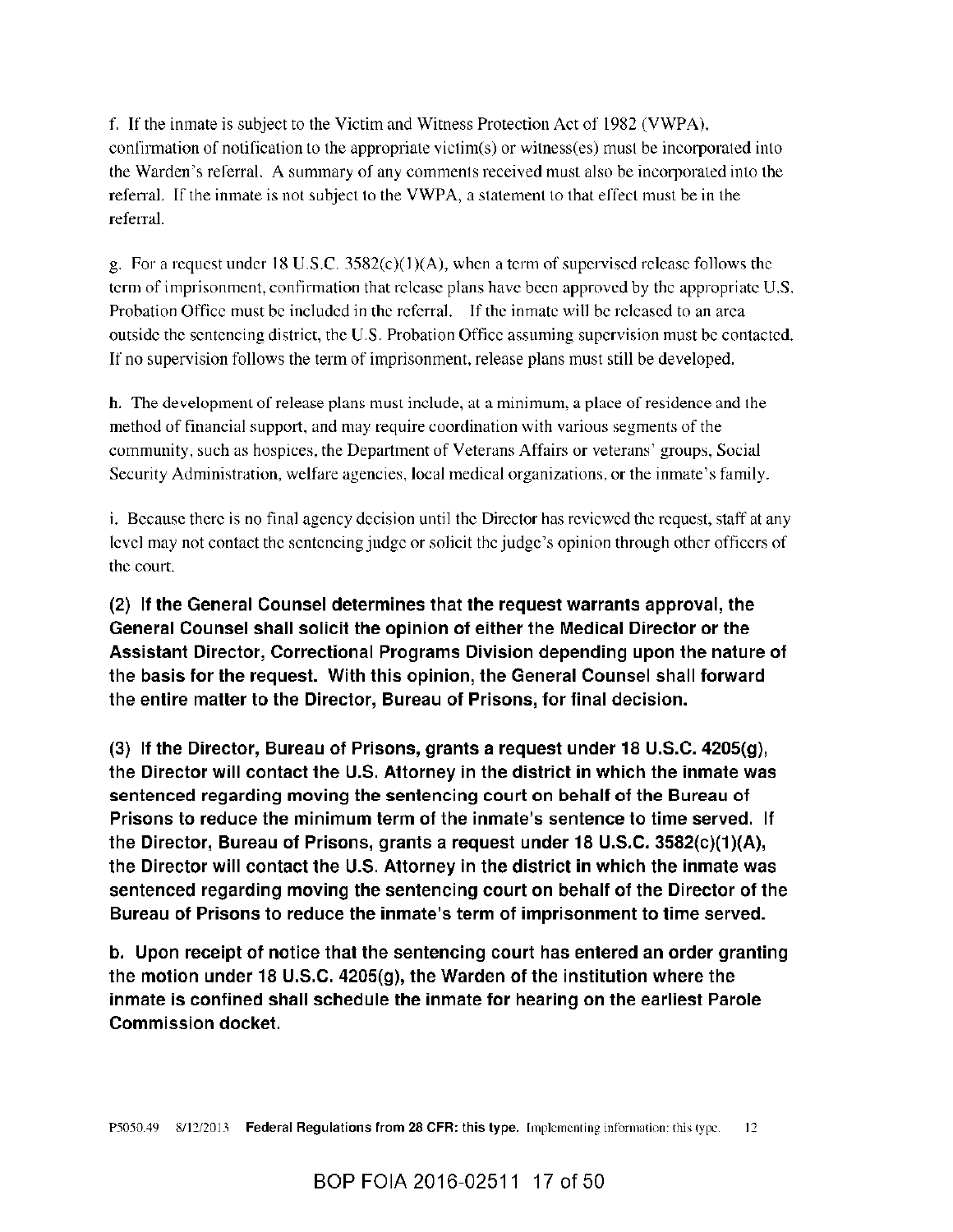Institution staff prepare an amended Sentence Data Summary for use at this hearing. Staff provide a copy of the most recent progress report to the Parole Commission.

Upon receipt of notice that the sentencing court has entered an order granting the motion under 18 U.S.C. 3582(c)(1)(A), the Warden of the institution where the inmate is confined shall release the inmate forthwith.

# c. In the event the basis of the request is the medical condition of the inmate, staff shall expedite the request at all levels.

A request for an expedited review permits the review process to be expedited, but does not lessen the requirement that documentation be provided.

## 9. DENIAL OF REQUEST

## §571.63 Denial of request.

a. When an inmate's request is denied by the Warden, the inmate will receive written notice and a statement of reasons for the denial. The inmate may appeal the denial through the Administrative Remedy Procedure (28 CFR part 542, subpart B).

b. When an inmate's request for consideration under 18 U.S.C. 4205(g) or 3582(c)(1)(A) is denied by the General Counsel, the General Counsel shall provide the inmate with a written notice and statement of reasons for the denial. This denial constitutes a final administrative decision.

c. When the Director, Bureau of Prisons, denies an inmate's request, the Director shall provide the inmate with a written notice and statement of reasons for the denial within 20 workdays after receipt of the referral from the Office of General Counsel. A denial by the Director constitutes a final administrative decision.

d. Because a denial by the General Counsel or Director, Bureau of Prisons, constitutes a final administrative decision, an inmate may not appeal the denial through the Administrative Remedy Procedure.

### 10. INELIGIBLE OFFENDERS

§571.64 Ineligible offenders.

The Bureau of Prisons has no authority to initiate a request under 18 U.S.C. 4205(g) or 3582(c)(1)(A) on behalf of state prisoners housed in Bureau of Prisons facilities or D.C. Code offenders confined in federal institutions. The Bureau of Prisons cannot initiate such a motion on behalf of federal offenders who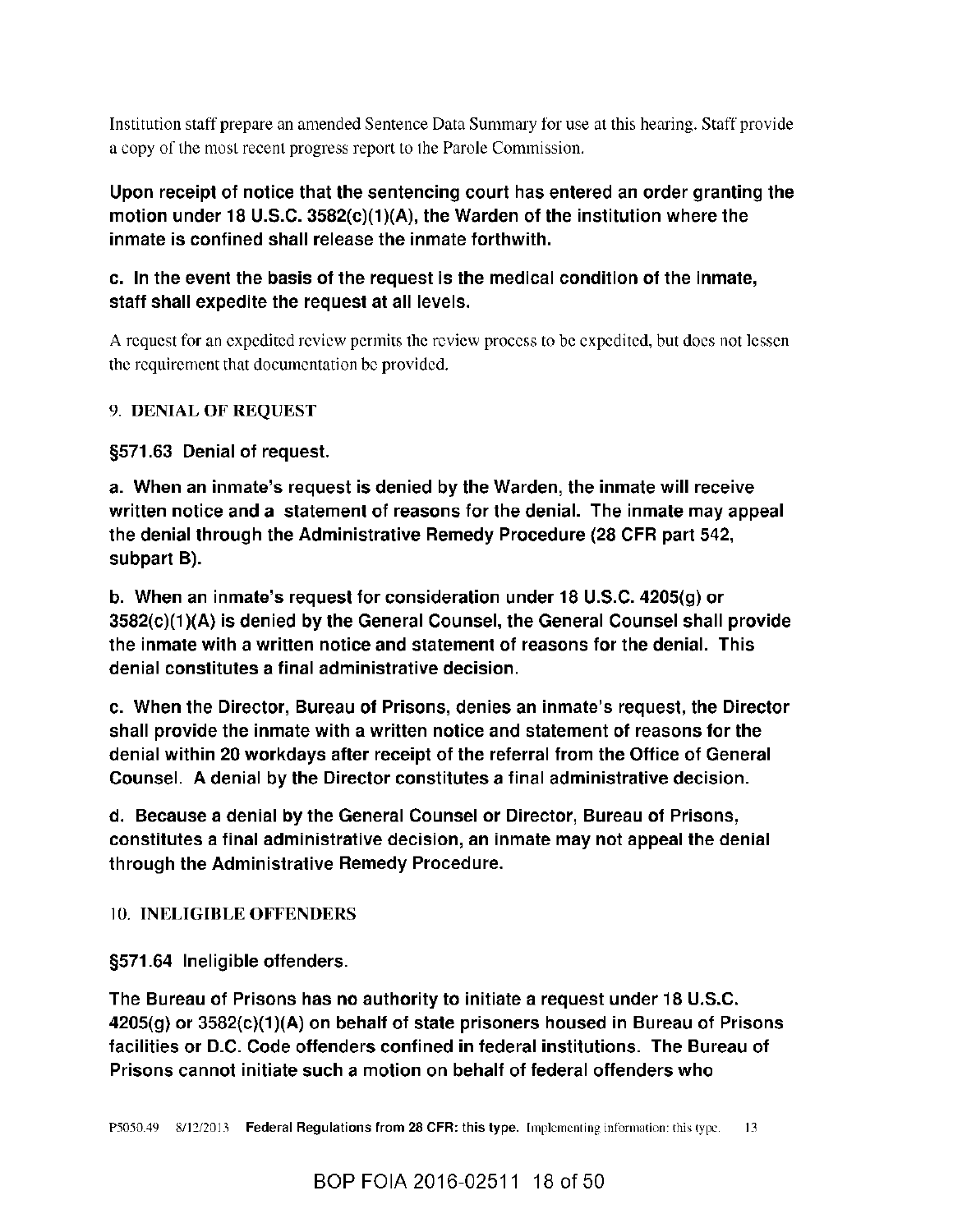## committed their offenses prior to November 1, 1987, and received non-parolable sentences.

## 11. TRACKING REDUCTION IN SENTENCE REQUESTS

To ensure consistent handling and documentation of RIS requests, Wardens must identify a staff member to serve as an institution RIS Coordinator (IRC) and an alternate. The principal responsibility of the IRC is to receive and document RIS requests and other RIS-related information in the RIS electronic tracking database.

For each RIS request, the following information is entered into the RIS tracking database by the IRC:

- Inmate's full name.
- Federal register number.  $\blacksquare$
- Date of birth and age.
- **n** Institution.
- Date RIS request received by institution.  $\blacksquare$
- Reason for RIS request.
- Disposition of request (e.g., approval or denial).  $\blacksquare$
- Reason for disposition.
- Date of disposition of request.  $\blacksquare$

At the Central Office (CO) level, information regarding RIS requests is entered into the database by RIS Coordinators in the Office of General Counsel, the Health Services Division, and the Correctional Programs Division. The following information is entered into the RIS tracking database by CO staff:

- Date RIS request received by CO.
- Director's final decision.

# **12. ACA AGENCY ACCREDITATION PROVISIONS**

None.

### **REFERENCES**

Directives Referenced P5162.05 Categorization of Offenses (3/16/09)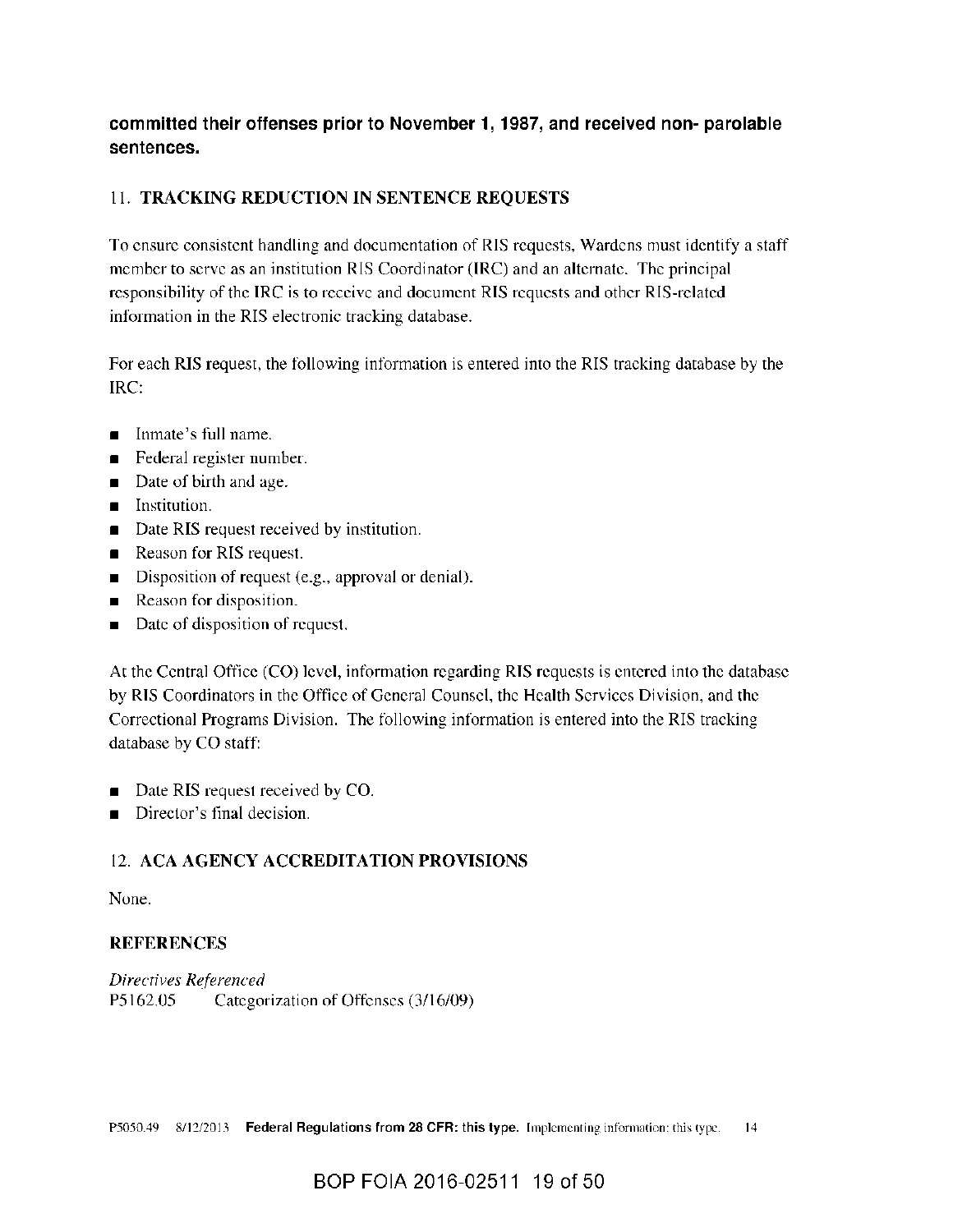#### **Federal Regulations**

- Rules cited in this Program Statement are contained in 28 CFR 571.60 through 571.64.  $\blacksquare$
- Rules referenced in this Program Statement are contained in 28 CFR 542.10 through 542.16  $\blacksquare$ and 572.40.

#### U.S. Code Referenced

- Title 18, United States Code, Section 4205(g).
- Title 18, United States Code, Section 3582(c)(1)(A).

#### **BOP** Forms

BP-A0339 CIM Case Information Summary

#### **Records Retention Requirements**

Requirements and retention guidance for records and information applicable to this program are available in the Records and Information Disposition Schedule (RIDS) system on Sallyport.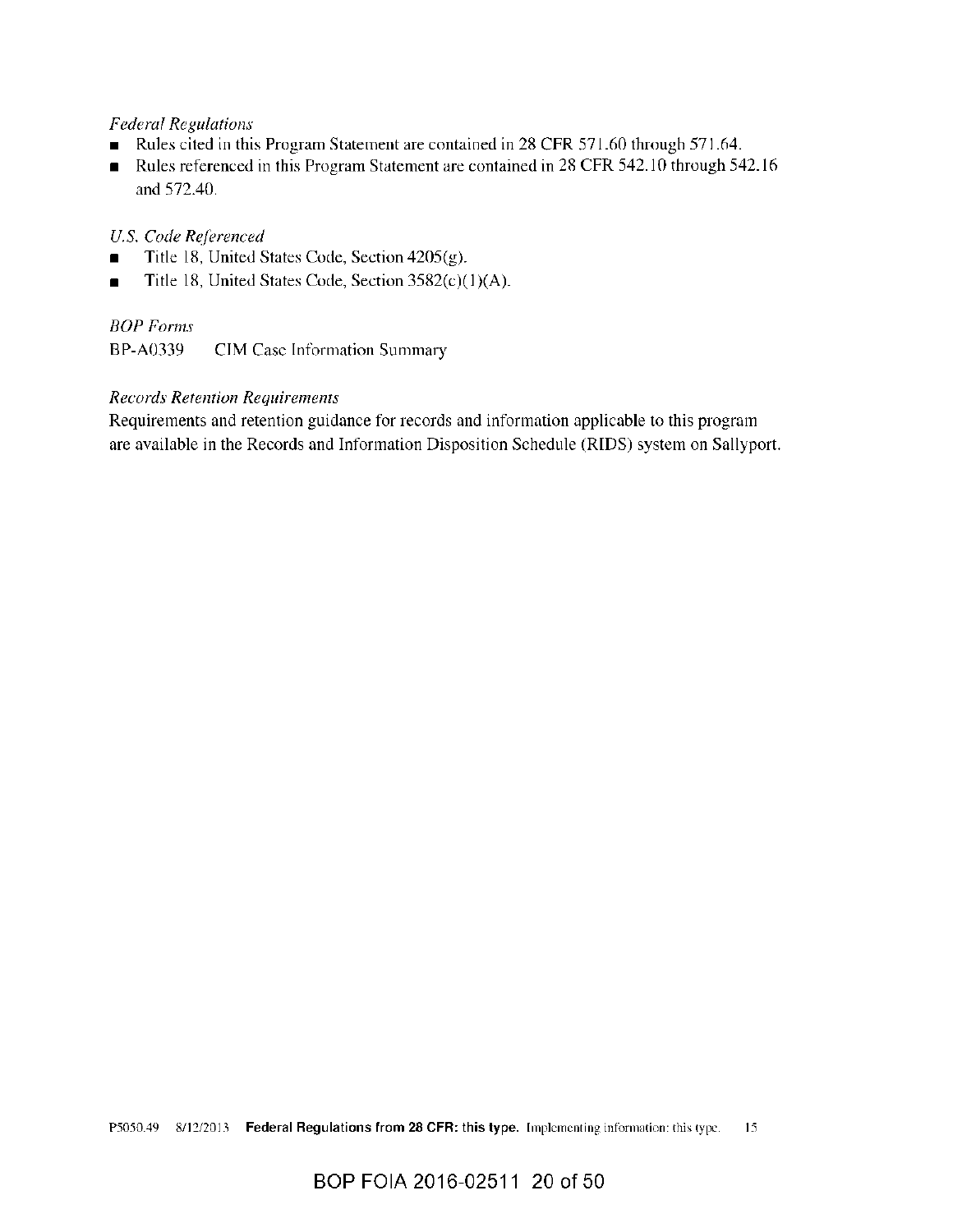| Last, First | RIS Approval<br>Request |
|-------------|-------------------------|
| (b)(6)      | 3/8/2016 Med-T          |
|             | 3/8/2016 Med-D          |
|             | 3/4/2016 Med-T          |
|             | 3/4/2016 Med-T          |
|             | 3/1/2016 Med-D          |
|             | 3/1/2016 Med-D          |
|             | 2/24/2016 Med-T         |
|             | 2/19/2016 Med-T         |
|             | 2/12/2016 Med-T         |
|             | 2/9/2016 Elderly-M      |
|             | 1/27/2016 Med-T         |
|             | 1/19/2016 Med-T         |
|             | 1/13/2016 Med-T         |
|             | 1/13/2016 Med-T         |
|             | 1/12/2016 Med-D         |
|             | 12/31/2015 Med-D        |
|             | 12/29/2015 Med-D        |
|             | 12/29/2015 Med-T        |
|             | 12/23/2015 Elderly-M    |
|             | 12/16/2015 Med-T        |
|             | 12/15/2015 Med-D        |
|             | 12/15/2015 Med-D        |
|             | 12/9/2015 Med-T         |
|             | 12/8/2015 Med-D         |
|             | 11/25/2015 Med-D        |
|             | 11/17/2015 Elderly-M    |
|             | 11/16/2015 Med-T        |
|             | 11/12/2015 Med-T        |
|             | 11/12/2015 Med-T        |
|             | 11/10/2015 Med-T        |
|             | 11/10/2015 Med-D        |
|             | 11/10/2015 Med-T        |
|             | 11/10/2015 MED-T        |
|             | 11/6/2015 Med-T         |
|             | 10/23/2015 Med-D        |
|             | 10/20/2015 Med-D        |
|             | 10/19/2015 Med-T        |
|             | 10/15/2015 Med-T        |
|             | 10/7/2015 Med-T         |
|             | 10/7/2015 Med-D         |
|             | 10/7/2015 Med-T         |
|             | 10/7/2015 Med-T         |
|             |                         |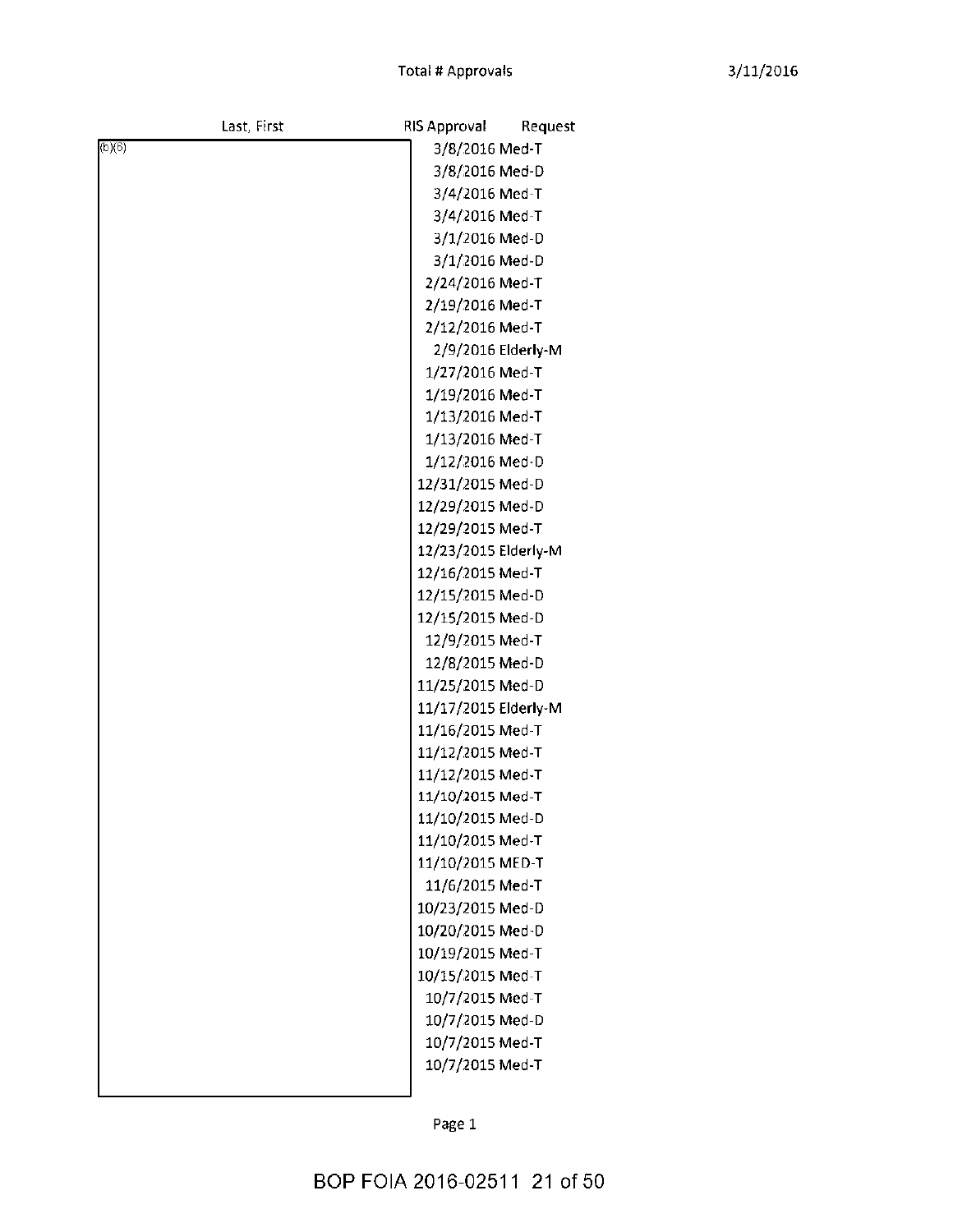Request

|        | Last, First | RIS Approval        | Reque              |
|--------|-------------|---------------------|--------------------|
| (b)(6) |             | 10/6/2015 Med-T     |                    |
|        |             | 10/5/2015 Med-T     |                    |
|        |             | 10/2/2015 Med-T     |                    |
|        |             | 10/2/2015 Med-T     |                    |
|        |             | 9/30/2015 Med-T     |                    |
|        |             | 9/21/2015 Med-T     |                    |
|        |             | 9/16/2015 Med-T     |                    |
|        |             | 9/16/2015 Med-T     |                    |
|        |             | 9/15/2015 Med-D     |                    |
|        |             | 8/25/2015 Med-T     |                    |
|        |             | 8/24/2015 Med-T     |                    |
|        |             | 8/21/2015 Med-T     |                    |
|        |             | 8/21/2015 Elderly-O |                    |
|        |             | 8/17/2015 Med-D     |                    |
|        |             | 8/14/2015 Med-T     |                    |
|        |             | 8/11/2015 Med-T     |                    |
|        |             | 8/11/2015 Med-T     |                    |
|        |             | 8/11/2015 Med-T     |                    |
|        |             | 8/3/2015 Med-T      |                    |
|        |             | 7/28/2015 Med-T     |                    |
|        |             | 7/6/2015 Med-D      |                    |
|        |             | 7/1/2015 Med-T      |                    |
|        |             | 7/1/2015 Med-T      |                    |
|        |             | 7/1/2015 Med-T      |                    |
|        |             | 6/26/2015 Med-T     |                    |
|        |             | 6/26/2015 Med-T     |                    |
|        |             | 6/18/2015 Med-T     |                    |
|        |             | 6/12/2015 Elderly-M |                    |
|        |             | 6/9/2015 Med-D      |                    |
|        |             | 6/5/2015 Med-D      |                    |
|        |             | 6/5/2015 Med-D      |                    |
|        |             | 6/1/2015 Med-T      |                    |
|        |             | 6/1/2015 Med-T      |                    |
|        |             | 5/29/2015 Med-T     |                    |
|        |             | 5/14/2015 Med-T     |                    |
|        |             | 5/13/2015 Med-T     |                    |
|        |             | 5/12/2015 Med-T     |                    |
|        |             | 5/12/2015 Med-T     |                    |
|        |             | 5/8/2015 Med-T      |                    |
|        |             | 5/6/2015 Med-T      |                    |
|        |             |                     | 5/4/2015 Elderly-O |
|        |             | 5/1/2015 Med-T      |                    |
|        |             |                     |                    |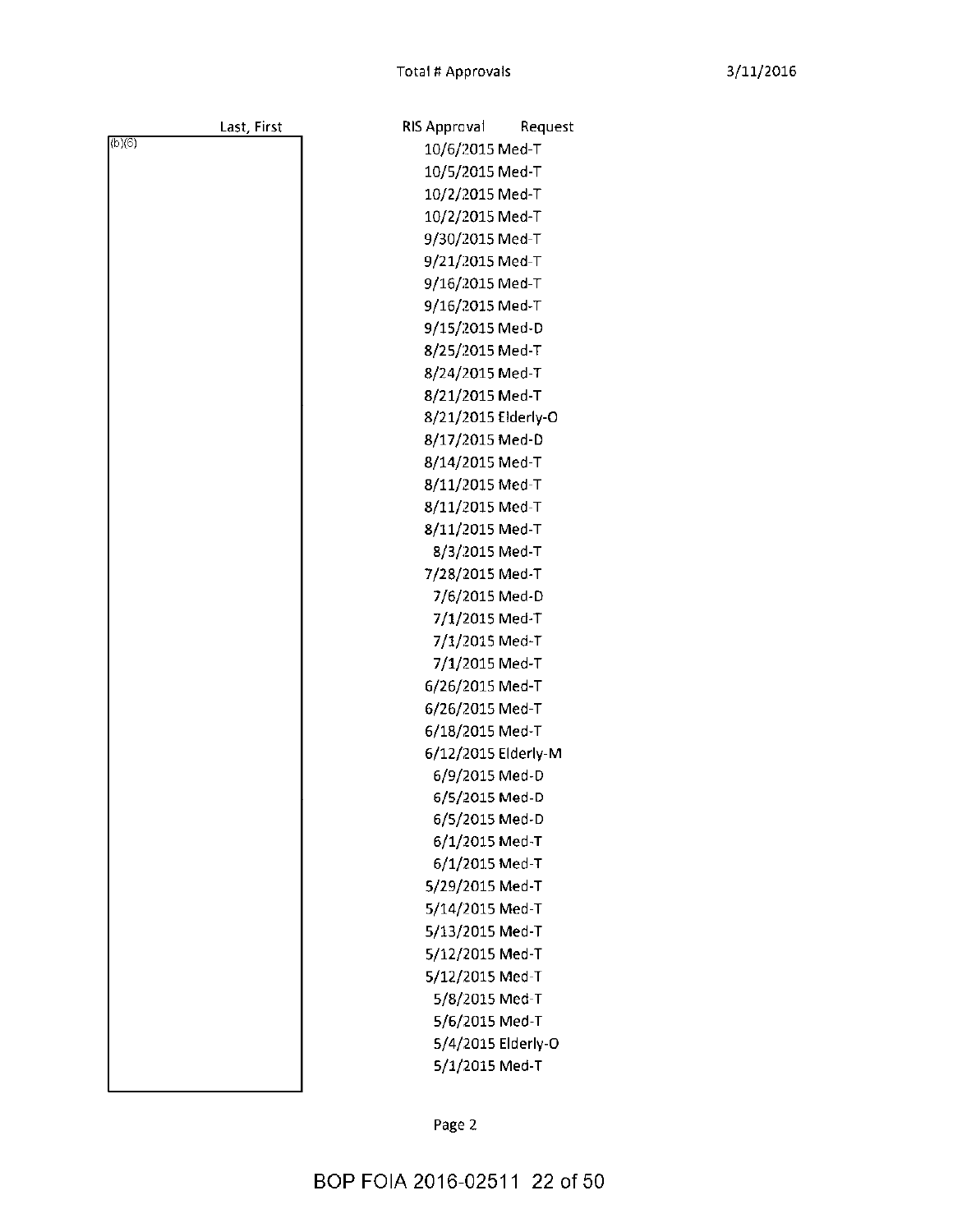Request

| Last, First | RIS Approval         | Reque              |
|-------------|----------------------|--------------------|
| (b)(6)      | 4/24/2015 Med-D      |                    |
|             | 4/22/2015 Med-D      |                    |
|             | 4/22/2015 Med-T      |                    |
|             | 4/13/2015 Elderly-O  |                    |
|             | 3/25/2015 Med-T      |                    |
|             | 3/18/2015 Med-T      |                    |
|             | 3/18/2015 Med-T      |                    |
|             | 3/14/2015 Med-T      |                    |
|             | 3/13/2015 Med-T      |                    |
|             | 3/12/2015 Med-T      |                    |
|             | 3/12/2015 Med-T      |                    |
|             |                      | 3/9/2015 Elderly-O |
|             | 3/9/2015 Med-D       |                    |
|             | 3/6/2015 Med-T       |                    |
|             | 3/4/2015 Med-T       |                    |
|             | 2/24/2015 Elderly-O  |                    |
|             | 2/24/2015 Med-T      |                    |
|             | 2/9/2015 Med-D       |                    |
|             | 2/9/2015 Med-D       |                    |
|             | 2/3/2015 Med-D       |                    |
|             | 1/26/2015 Med-D      |                    |
|             | 1/21/2015 Med-T      |                    |
|             | 1/15/2015 Elderly-O  |                    |
|             | 1/15/2015 Elderly-O  |                    |
|             | 1/12/2015 Med-T      |                    |
|             |                      | 1/9/2015 Elderly-O |
|             |                      | 1/7/2015 Elderly-O |
|             |                      | 1/7/2015 Elderly-M |
|             |                      | 1/7/2015 Elderly-O |
|             |                      | 1/7/2015 Elderly-M |
|             | 12/22/2014 Med-T     |                    |
|             | 12/22/2014 Med-T     |                    |
|             | 12/17/2014 Med-D     |                    |
|             | 12/17/2014 Med-T     |                    |
|             | 12/15/2014 Elderly-O |                    |
|             | 12/15/2014 Elderly-O |                    |
|             | 12/12/2014 Med-T     |                    |
|             | 12/10/2014 Elderly-M |                    |
|             | 11/20/2014 Elderly-M |                    |
|             | 11/18/2014 Elderly-O |                    |
|             | 11/18/2014 Med-T     |                    |
|             | 11/18/2014 Med-T     |                    |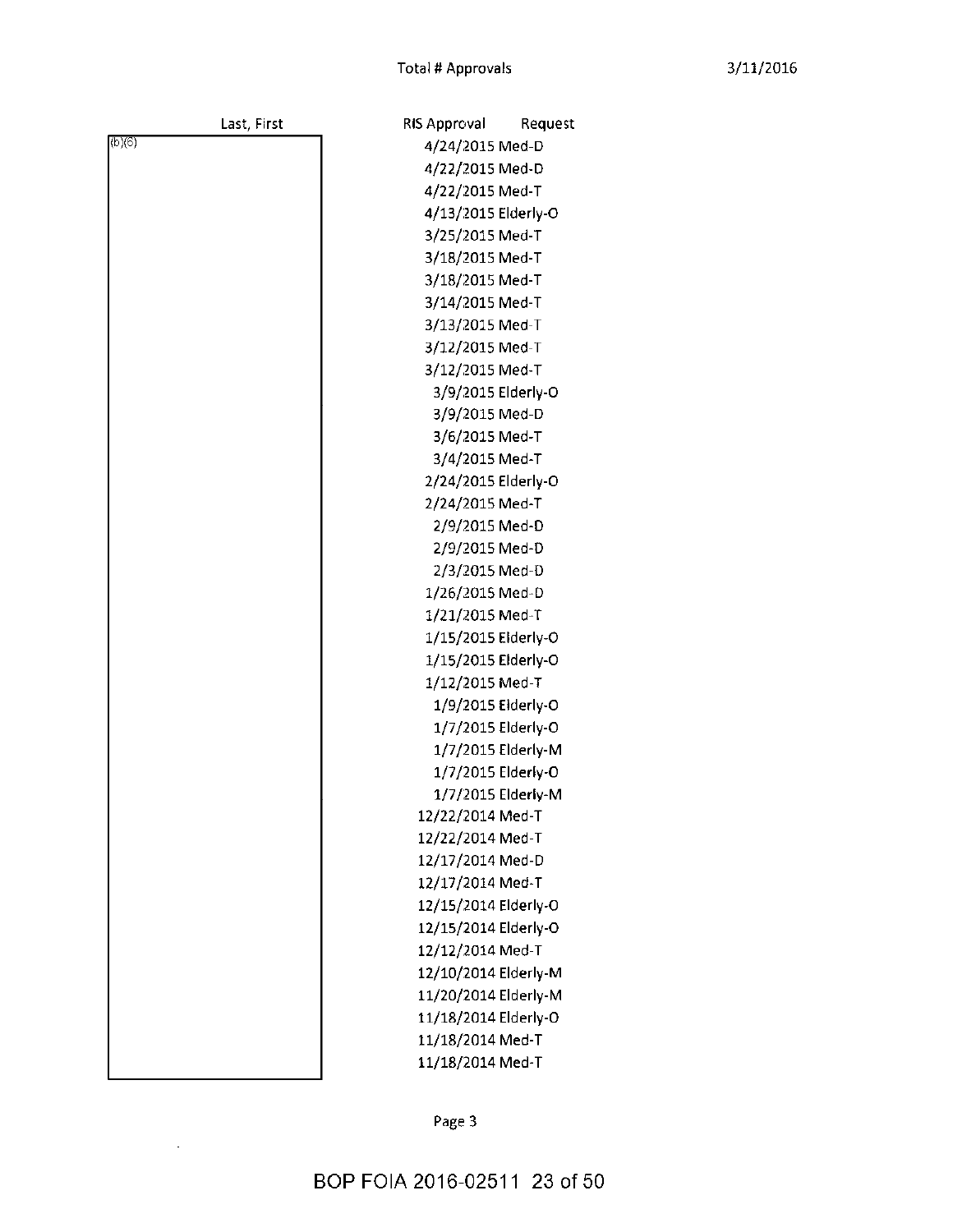Request

|        | Last, First | <b>RIS Approval</b>  | Reque              |
|--------|-------------|----------------------|--------------------|
| (b)(6) |             | 11/12/2014 Elderly-O |                    |
|        |             | 11/12/2014 Elderly-O |                    |
|        |             | 11/10/2014 Elderly-O |                    |
|        |             | 11/10/2014 Elderly-O |                    |
|        |             | 11/10/2014 Elderly-M |                    |
|        |             | 11/10/2014 Elderly-M |                    |
|        |             | 11/6/2014 Med-D      |                    |
|        |             | 11/3/2014 Med-T      |                    |
|        |             | 10/30/2014 Med-T     |                    |
|        |             | 10/29/2014 Elderly-O |                    |
|        |             | 10/27/2014 Med-T     |                    |
|        |             | 10/21/2014 Med-D     |                    |
|        |             | 10/16/2014 Med-T     |                    |
|        |             | 10/15/2014 Med-D     |                    |
|        |             | 10/14/2014 Med-T     |                    |
|        |             | 10/10/2014 Med-T     |                    |
|        |             | 10/9/2014 Med-T      |                    |
|        |             | 10/9/2014 Med-T      |                    |
|        |             | 10/9/2014 Med-T      |                    |
|        |             | 10/8/2014 Med-D      |                    |
|        |             | 10/7/2014 Med-T      |                    |
|        |             | 10/1/2014 Med-T      |                    |
|        |             | 10/1/2014 Med-T      |                    |
|        |             | 10/1/2014 Med-T      |                    |
|        |             | 10/1/2014 Med-T      |                    |
|        |             | 10/1/2014 Med-D      |                    |
|        |             | 9/25/2014 Med-T      |                    |
|        |             | 9/19/2014 Med-T      |                    |
|        |             | 9/19/2014 Med-T      |                    |
|        |             | 9/18/2014 Med-T      |                    |
|        |             | 9/15/2014 Med-T      |                    |
|        |             | 9/12/2014 Elderly-O  |                    |
|        |             |                      | 9/5/2014 Elderly-O |
|        |             | 8/26/2014 Med-D      |                    |
|        |             | 8/26/2014 Med-D      |                    |
|        |             | 8/25/2014 Med-T      |                    |
|        |             | 8/13/2014 Med-D      |                    |
|        |             | 8/13/2014 Med-T      |                    |
|        |             | 8/13/2014 Med-T      |                    |
|        |             | 8/5/2014 Med-T       |                    |
|        |             | 7/31/2014 Med-D      |                    |
|        |             | 7/30/2014 Med-D      |                    |
|        |             |                      |                    |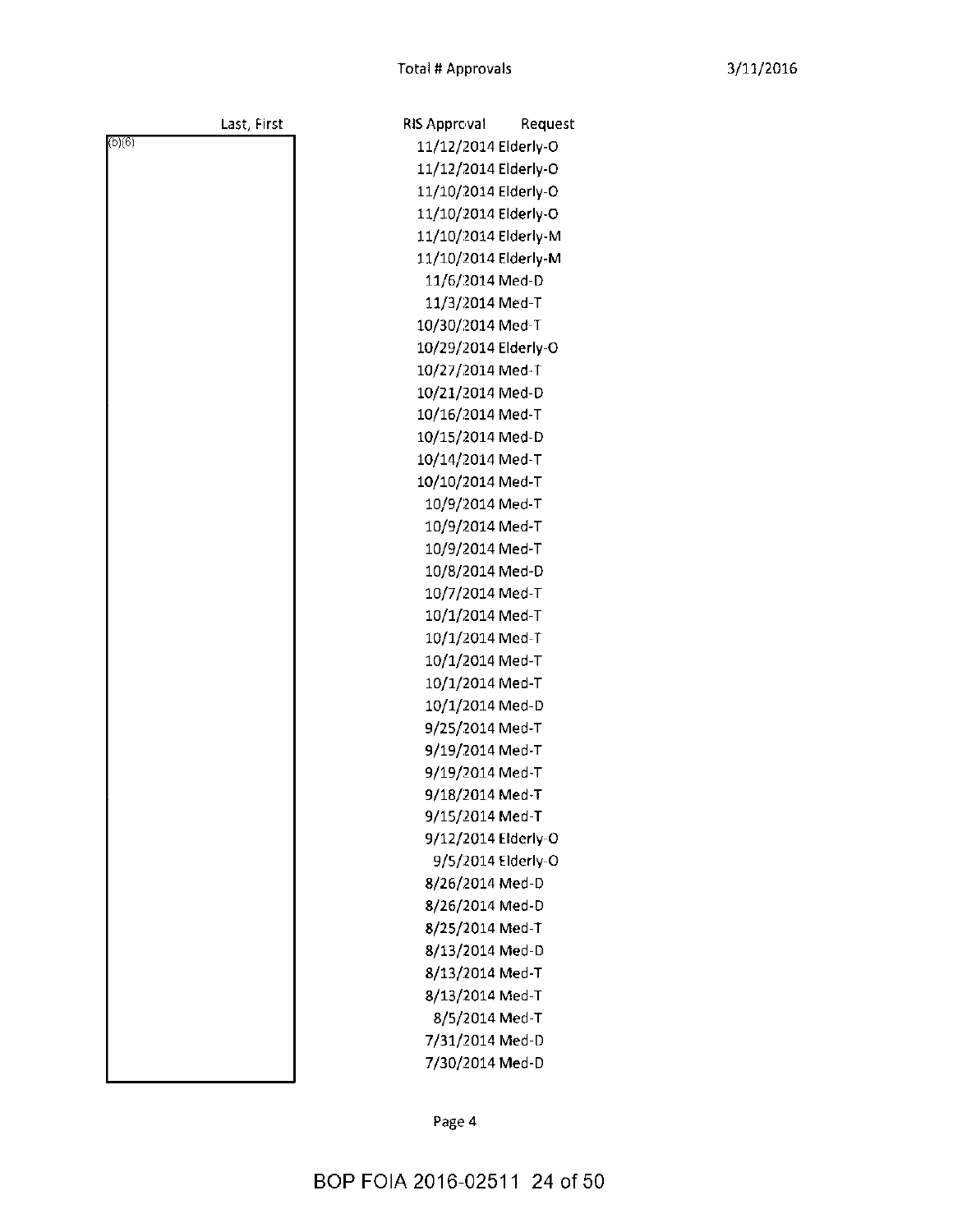Request

|        | Last, First | RIS Approval        | Reque |
|--------|-------------|---------------------|-------|
| (b)(6) |             | 7/25/2014 Med-T     |       |
|        |             | 7/22/2014 Med-T     |       |
|        |             | 7/16/2014 Med-T     |       |
|        |             | 7/14/2014 Med-T     |       |
|        |             | 7/8/2014 Med-T      |       |
|        |             | 7/7/2014 Med-T      |       |
|        |             | 7/3/2014 Elderly-O  |       |
|        |             | 7/1/2014 Med-T      |       |
|        |             | 6/20/2014 Med-T     |       |
|        |             | 6/19/2014 Med-T     |       |
|        |             | 6/18/2014 Med-T     |       |
|        |             | 6/12/2014 Elderly-O |       |
|        |             | 6/6/2014 Med-T      |       |
|        |             | 6/6/2014 Med-T      |       |
|        |             | 6/3/2014 Med-T      |       |
|        |             | 6/2/2014 Med-T      |       |
|        |             | 5/27/2014 Med-T     |       |
|        |             | 5/27/2014 Med-T     |       |
|        |             | 5/23/2014 Med-T     |       |
|        |             | 5/21/2014 Med-T     |       |
|        |             | 5/21/2014 Med-T     |       |
|        |             | 5/12/2014 Med-T     |       |
|        |             | 5/12/2014 Med-T     |       |
|        |             | 5/5/2014 Med-T      |       |
|        |             | 5/5/2014 Med-T      |       |
|        |             | 4/28/2014 Med-T     |       |
|        |             | 4/28/2014 Med-D     |       |
|        |             | 4/16/2014 Med-T     |       |
|        |             | 4/14/2014 Med-D     |       |
|        |             | 3/31/2014 Med-D     |       |
|        |             | 3/20/2014 Med-D     |       |
|        |             | 3/13/2014 Med-T     |       |
|        |             | 3/7/2014 Med-D      |       |
|        |             | 2/26/2014 Med-T     |       |
|        |             | 2/26/2014 Med-T     |       |
|        |             | 2/11/2014 Med-T     |       |
|        |             | 1/29/2014 Med-T     |       |
|        |             | 1/29/2014 Med-T     |       |
|        |             | 1/28/2014 Med-T     |       |
|        |             | 1/28/2014 Med-D     |       |
|        |             | 1/28/2014 Med-D     |       |
|        |             | 1/22/2014 Med-T     |       |
|        |             |                     |       |

Page 5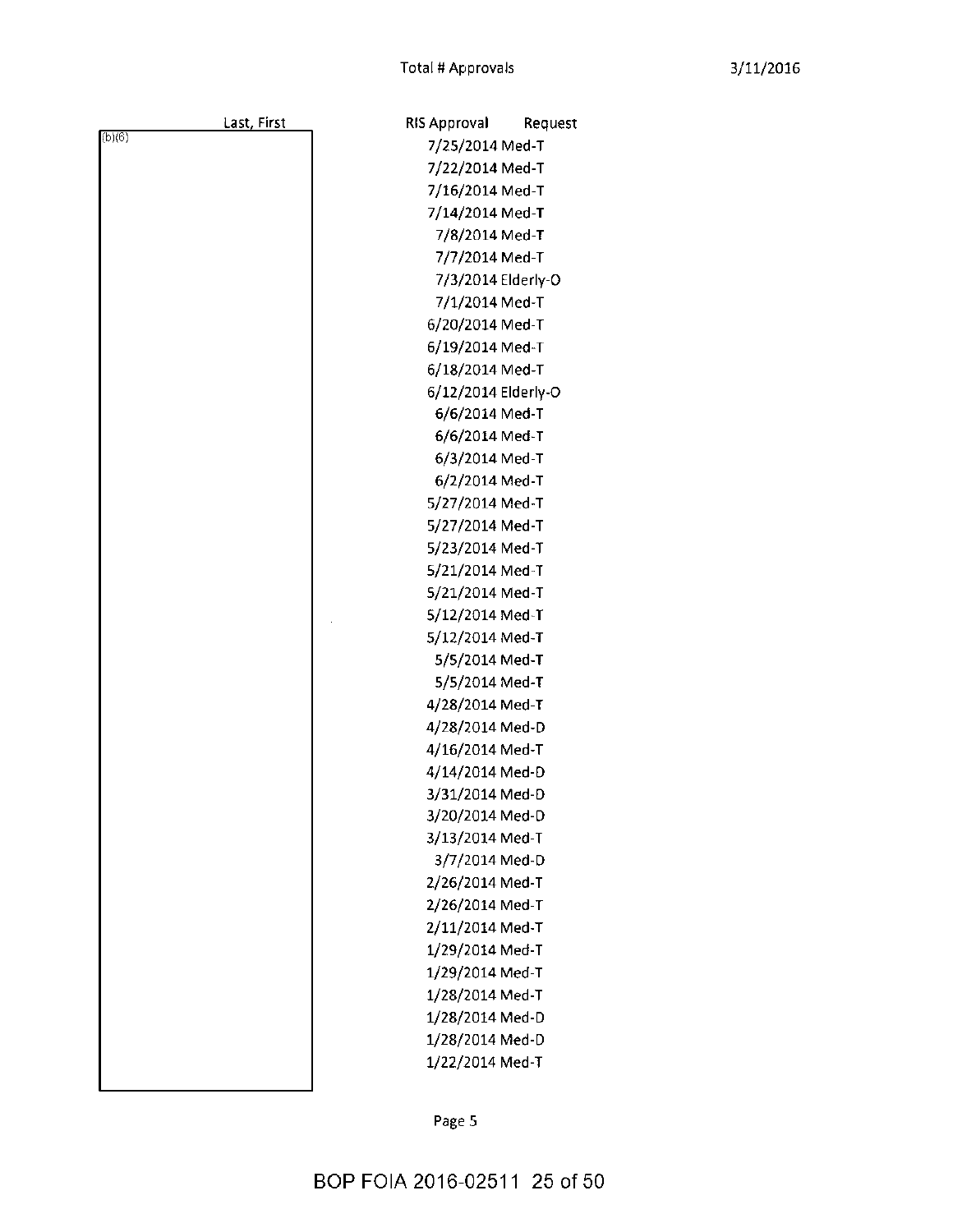Request

|        | Last, First | <b>RIS Approval</b> | Req |
|--------|-------------|---------------------|-----|
| (b)(6) |             | 1/15/2014 Med-T     |     |
|        |             | 1/15/2014 Med-T     |     |
|        |             | 1/10/2014 Med-T     |     |
|        |             | 1/3/2014 Med-T      |     |
|        |             | 1/2/2014 Med-D      |     |
|        |             | 12/27/2013 Med-T    |     |
|        |             | 12/27/2013 Med-T    |     |
|        |             | 12/23/2013 Med-T    |     |
|        |             | 12/19/2013 Med-T    |     |
|        |             | 12/16/2013 Med-T    |     |
|        |             | 11/22/2013 Med-T    |     |
|        |             | 11/18/2013 Med-D    |     |
|        |             | 11/1/2013 Med-T     |     |
|        |             | 10/31/2013 Med-T    |     |
|        |             | 10/30/2013 Med-T    |     |
|        |             | 10/23/2013 Med-T    |     |
|        |             | 10/16/2013 Med-T    |     |
|        |             | 10/3/2013 Med-T     |     |
|        |             | 10/2/2013 Med-T     |     |
|        |             | 10/1/2013 Med-T     |     |
|        |             | 10/1/2013 Med-T     |     |
|        |             | 10/1/2013 Med-T     |     |
|        |             | 10/1/2013 Med-T     |     |
|        |             | 9/20/2013 Med-T     |     |
|        |             | 9/11/2013 Med-D     |     |
|        |             | 8/21/2013 Med-D     |     |
|        |             | 8/15/2013 Med-T     |     |
|        |             | 8/8/2013 Med-T      |     |
|        |             | 8/8/2013 Med-T      |     |
|        |             | 7/31/2013 Med-D     |     |
|        |             | 7/25/2013 Med-T     |     |
|        |             | 7/24/2013 Med-D     |     |
|        |             | 7/23/2013 Med-T     |     |
|        |             | 7/23/2013 Med-T     |     |
|        |             | 7/15/2013 Med-T     |     |
|        |             | 7/9/2013 Med-D      |     |
|        |             | 7/3/2013 Med-T      |     |
|        |             | 7/3/2013 Med-T      |     |
|        |             | 6/28/2013 Med-T     |     |
|        |             | 6/25/2013 Med-T     |     |
|        |             | 6/17/2013 Med-T     |     |
|        |             | 6/14/2013 Med-T     |     |
|        |             |                     |     |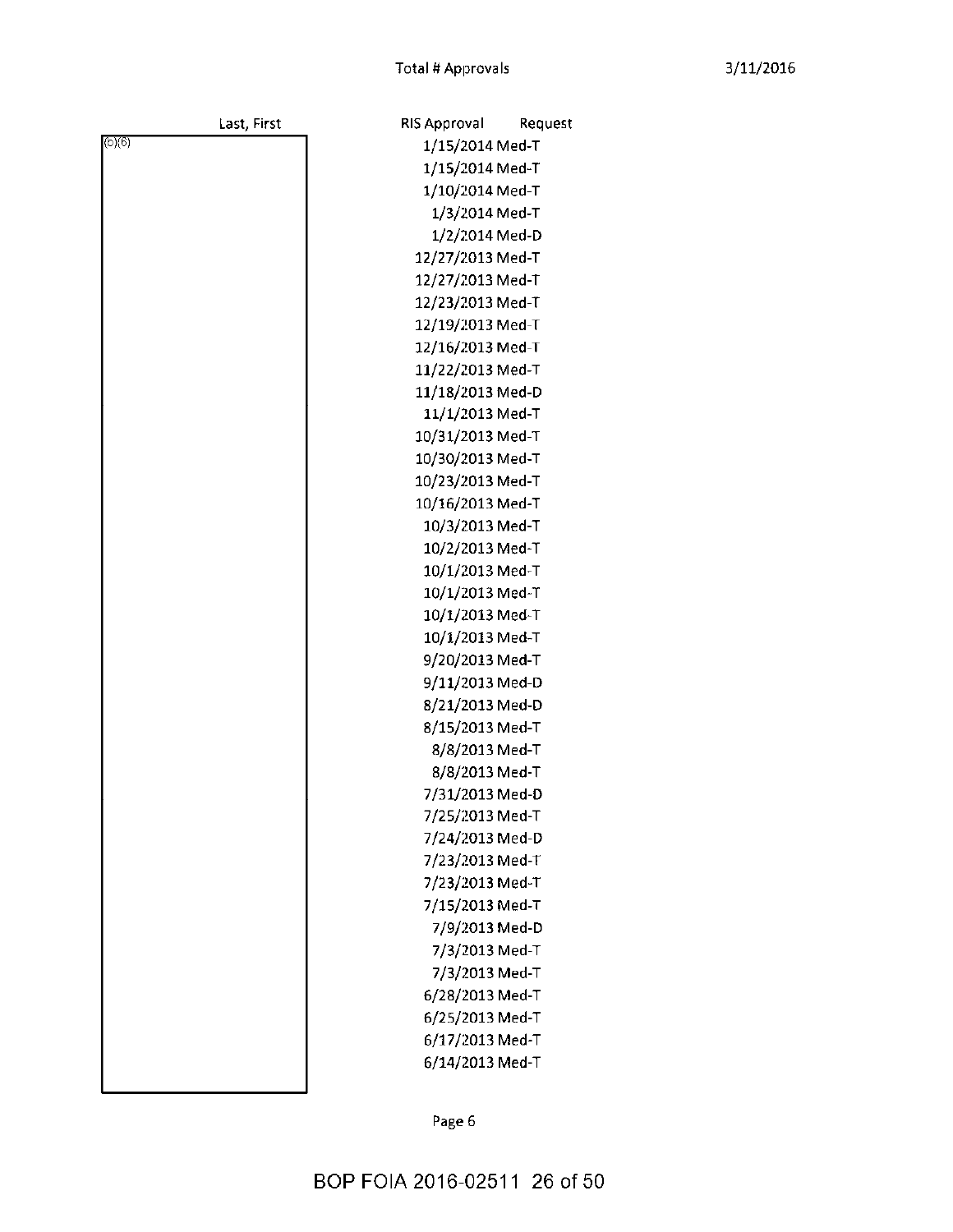| Last, First | RIS Approval<br>Request |
|-------------|-------------------------|
| (b)(6)      | 6/5/2013 Med-T          |
|             | 6/4/2013 Med-T          |
|             | 6/3/2013 Med-T          |
|             | 6/3/2013 Med-T          |
|             | 5/10/2013 Med-T         |
|             | 5/10/2013 Med-T         |
|             | 4/30/2013 Med-T         |
|             | 4/30/2013 Med-T         |
|             | 4/19/2013 Med-T         |
|             | 4/17/2013 Med-T         |
|             | 4/11/2013 Med-D         |
|             | 3/26/2013 Med-D         |
|             | 3/15/2013               |
|             | 3/14/2013               |
|             | 2/28/2013 Med-T         |
|             | 2/15/2013 Med-T         |
|             | 2/15/2013 Med-T         |
|             | 2/4/2013 Med-T          |
|             |                         |
|             |                         |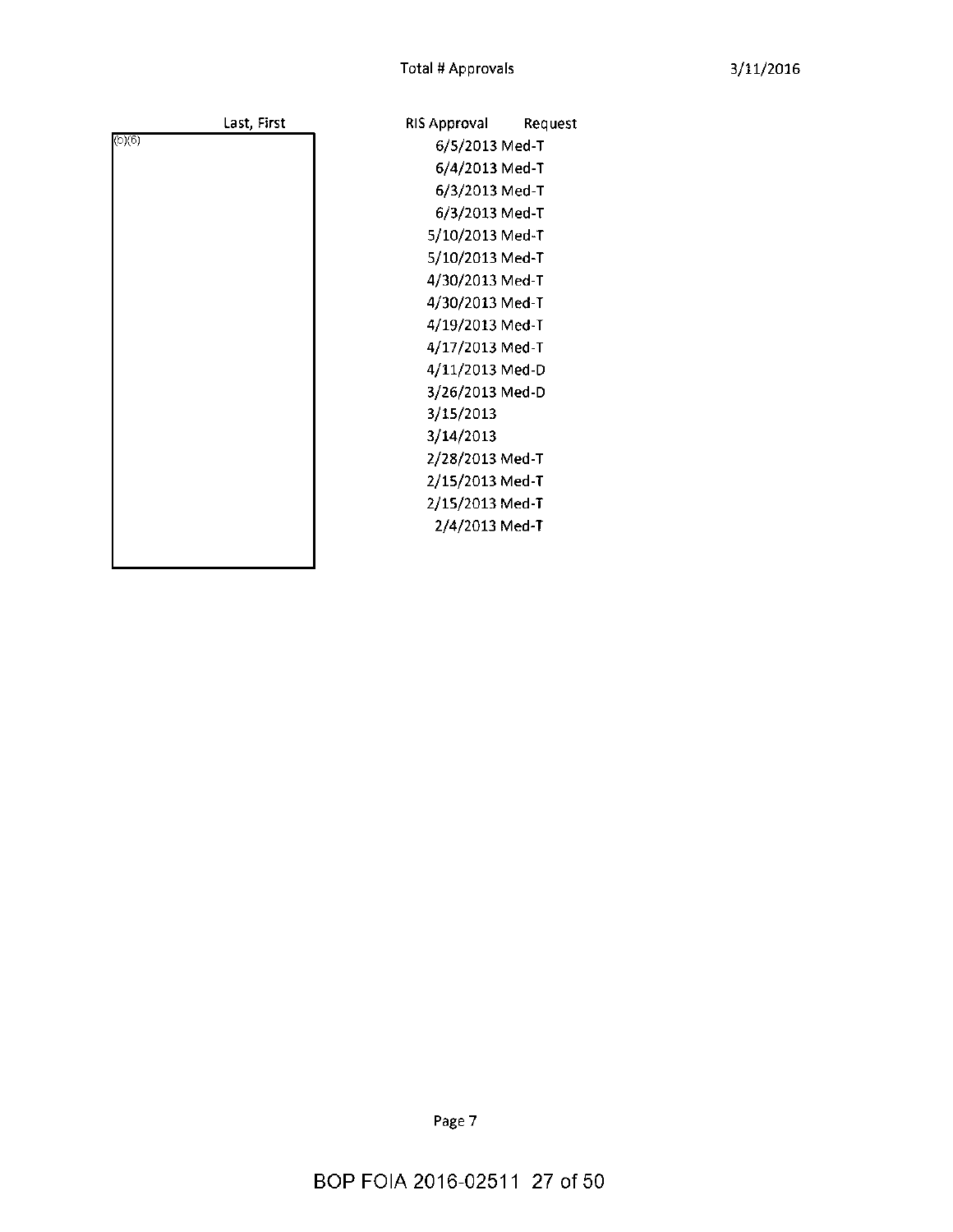Request

| Last, First | <b>RIS Denial</b>    | Reques              |
|-------------|----------------------|---------------------|
| (b)(6)      | 3/9/2016 Med-T       |                     |
|             |                      | 3/8/2016 Child Care |
|             | 3/4/2016 Med-D       |                     |
|             | 3/4/2016 Med-T       |                     |
|             | 3/4/2016 Med-T       |                     |
|             | 3/2/2016 Med-T       |                     |
|             | 2/29/2016 Med-T      |                     |
|             | 2/29/2016 Med-T      |                     |
|             | 2/22/2016 Med-T      |                     |
|             | 2/19/2016 Elderly-O  |                     |
|             | 2/17/2016 Med-T      |                     |
|             | 2/10/2016 Child Care |                     |
|             | 2/10/2016 Med-T      |                     |
|             | 2/10/2016 Sp/Pt Care |                     |
|             | 2/10/2016 Child Care |                     |
|             | 2/1/2016 Med-T       |                     |
|             | 1/27/2016 Med-T      |                     |
|             | 1/27/2016 Med-T      |                     |
|             | 1/22/2016 Med-D      |                     |
|             | 1/20/2016 Elderly-O  |                     |
|             | 1/13/2016 Child Care |                     |
|             | 1/12/2016 Elderly-O  |                     |
|             | 1/11/2016 Elderly-M  |                     |
|             | 1/11/2016 Other      |                     |
|             | 1/8/2016 Elderly-O   |                     |
|             | 1/7/2016 Med-T       |                     |
|             | 12/29/2015 Med-D     |                     |
|             | 12/29/2015 Elderly-O |                     |
|             | 12/28/2015 Med-D     |                     |
|             | 12/28/2015 Med-D     |                     |
|             | 12/23/2015 Med-T     |                     |
|             | 12/14/2015 Elderly-M |                     |
|             | 12/11/2015 Med-D     |                     |
|             | 12/7/2015 Med-T      |                     |
|             | 12/3/2015 Elderly-M  |                     |
|             | 12/3/2015 Med-D      |                     |
|             | 12/2/2015 Med-T      |                     |
|             | 11/25/2015 Elderly-O |                     |
|             | 11/19/2015 Elderly-M |                     |
|             | 11/10/2015 Med-D     |                     |
|             | 11/5/2015 Elderly-M  |                     |
|             | 11/4/2015 Elderly-M  |                     |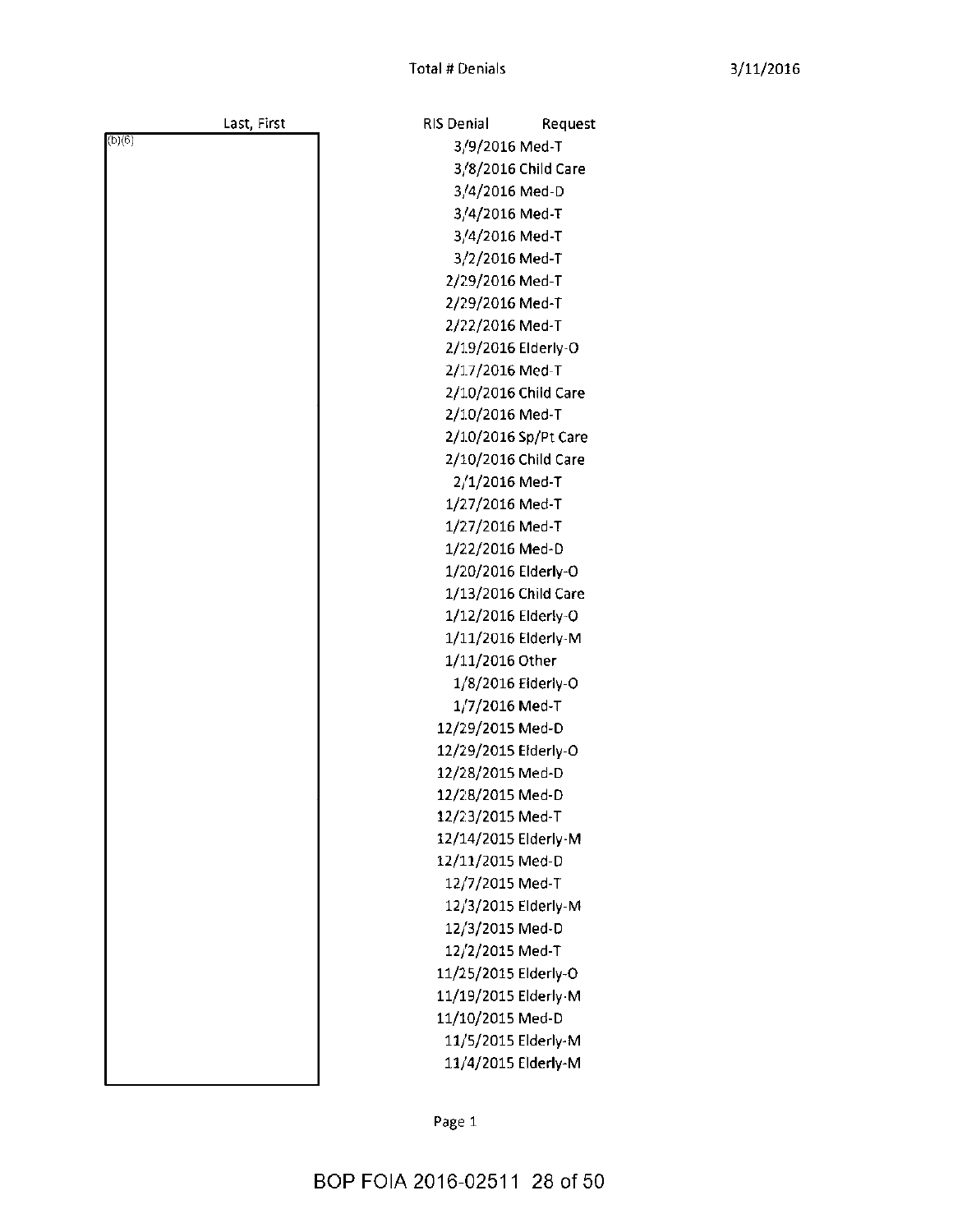RIS Denial

11/2/2015 Other

Request

|       | Last, First |  |
|-------|-------------|--|
| (b)(6 |             |  |
|       |             |  |
|       |             |  |
|       |             |  |
|       |             |  |
|       |             |  |
|       |             |  |
|       |             |  |
|       |             |  |
|       |             |  |
|       |             |  |
|       |             |  |
|       |             |  |
|       |             |  |
|       |             |  |
|       |             |  |
|       |             |  |
|       |             |  |
|       |             |  |
|       |             |  |
|       |             |  |
|       |             |  |
|       |             |  |
|       |             |  |
|       |             |  |
|       |             |  |
|       |             |  |
|       |             |  |
|       |             |  |
|       |             |  |
|       |             |  |
|       |             |  |
|       |             |  |
|       |             |  |
|       |             |  |
|       |             |  |
|       |             |  |
|       |             |  |
|       |             |  |
|       |             |  |
|       |             |  |
|       |             |  |
|       |             |  |

10/27/2015 Med-T 10/26/2015 Med-T 10/26/2015 Med-T 10/5/2015 Elderly-M 10/5/2015 Elderly-O 9/8/2015 Med-D 9/4/2015 Med-T 8/27/2015 Elderly-M 8/26/2015 Med-T 8/14/2015 Med-T 8/13/2015 Med-T 8/5/2015 Elderly-M 8/5/2015 Med-T 8/3/2015 Child Care 7/30/2015 Med-T 7/29/2015 Med-D 7/29/2015 Med-D 7/24/2015 Med-T 7/24/2015 Elderly-M 7/22/2015 Elderly-O 7/22/2015 Med-T 7/16/2015 Elderly-O 7/9/2015 Sp/Pt Care 7/6/2015 Elderly-O 7/6/2015 Elderly-M 7/6/2015 Med-D 7/2/2015 Elderly-M 7/2/2015 Elderly-O 6/26/2015 Elderly-O 6/18/2015 Elderly-M 6/15/2015 Med-T 6/15/2015 Elderly-M 6/15/2015 Elderly-O 6/13/2015 Med-D 6/10/2015 Elderly-O 6/8/2015 Elderly-O 6/8/2015 Elderly-O 6/8/2015 Elderly-O 6/8/2015 Elderly-O 6/8/2015 Elderly-O 6/5/2015 Elderly-M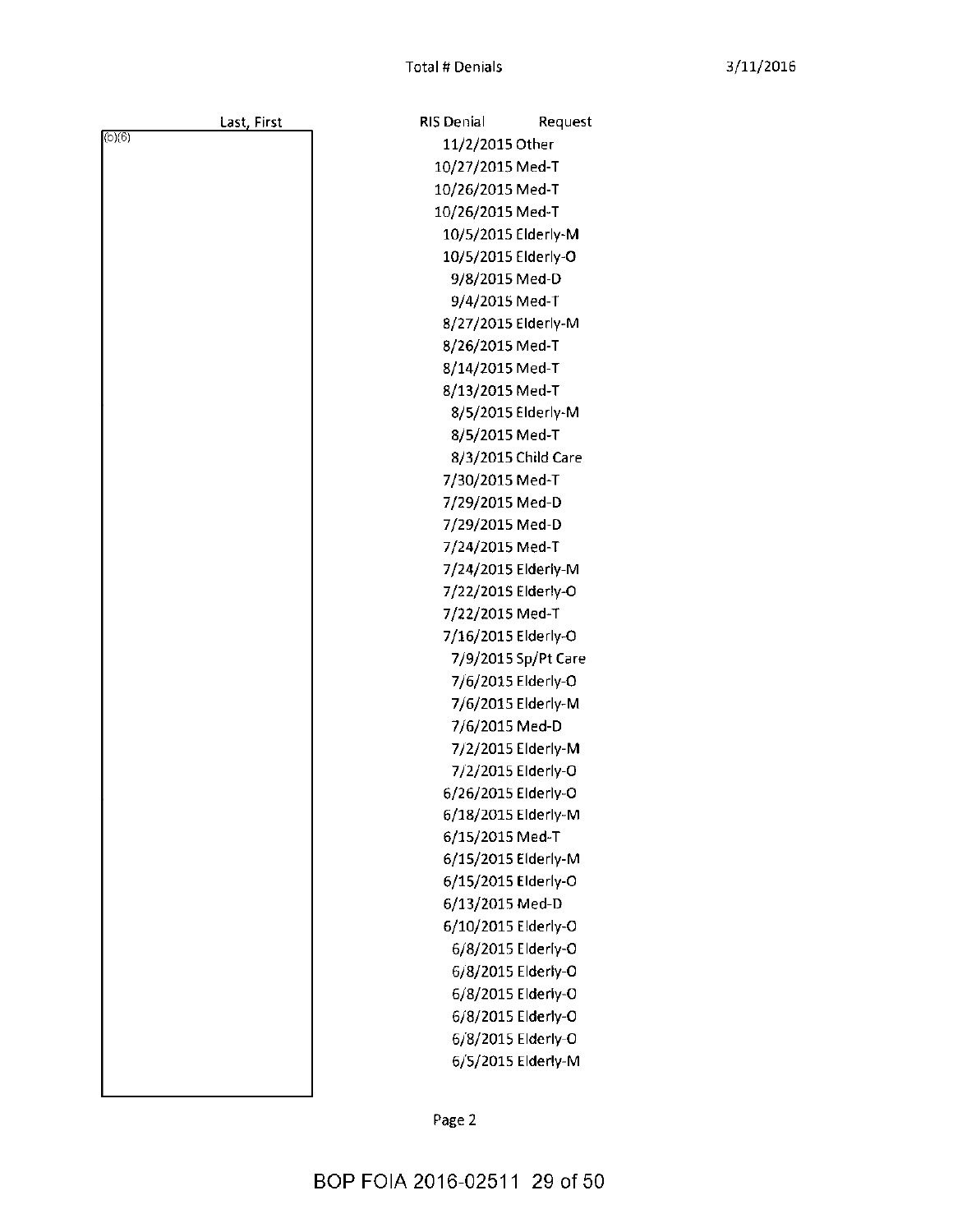| Last, First | <b>RIS Denial</b><br>Request |
|-------------|------------------------------|
| (b)(6)      | 6/5/2015 Other               |
|             | 6/4/2015 Elderly-O           |
|             | 6/1/2015 Elderly-M           |
|             | 5/29/2015 Med-T              |
|             | 5/14/2015 Elderly-O          |
|             | 5/12/2015 Elderly-M          |
|             | 5/11/2015 Elderly-O          |
|             | 5/11/2015 Med-T              |
|             | 5/8/2015 Elderly-O           |
|             | 5/7/2015 Med-T               |
|             | 5/1/2015 Elderly-M           |
|             | 5/1/2015 Med-D               |
|             | 4/27/2015 Elderly-O          |
|             | 4/22/2015 Elderly-O          |
|             | 4/20/2015 Elderly-M          |
|             | 4/20/2015 Med-T              |
|             | 4/20/2015 Elderly-O          |
|             | 4/16/2015 Med-D              |
|             | 4/15/2015 Med-T              |
|             | 4/16/2015 Med-T              |
|             | 4/1/2015 Elderly-O           |
|             | 3/30/2015 Child Care         |
|             | 3/30/2015 Child Care         |
|             | 3/24/2015 Elderly-M          |
|             | 3/24/2015 Child Care         |
|             | 3/18/2015 Med-T              |
|             | 3/18/2015 Med-T              |
|             | 3/18/2015 Elderly-M          |
|             | 3/18/2015 Med-T              |
|             | 3/13/2015 Med-T              |
|             | 3/12/2015 Med-T              |
|             | 3/4/2015 Elderly-O           |
|             | 3/3/2015 Med-T               |
|             | 3/3/2015 Med-T               |
|             | 2/23/2015 Med-T              |
|             | 2/23/2015 Med-D              |
|             | 2/23/2015 Sp/Pt Care         |
|             | 2/18/2015 Med-D              |
|             | 2/18/2015 Med-D              |
|             | 2/10/2015 Med-D              |
|             | 2/6/2015 Med-T               |
|             | 2/5/2015 Elderly-O           |
|             |                              |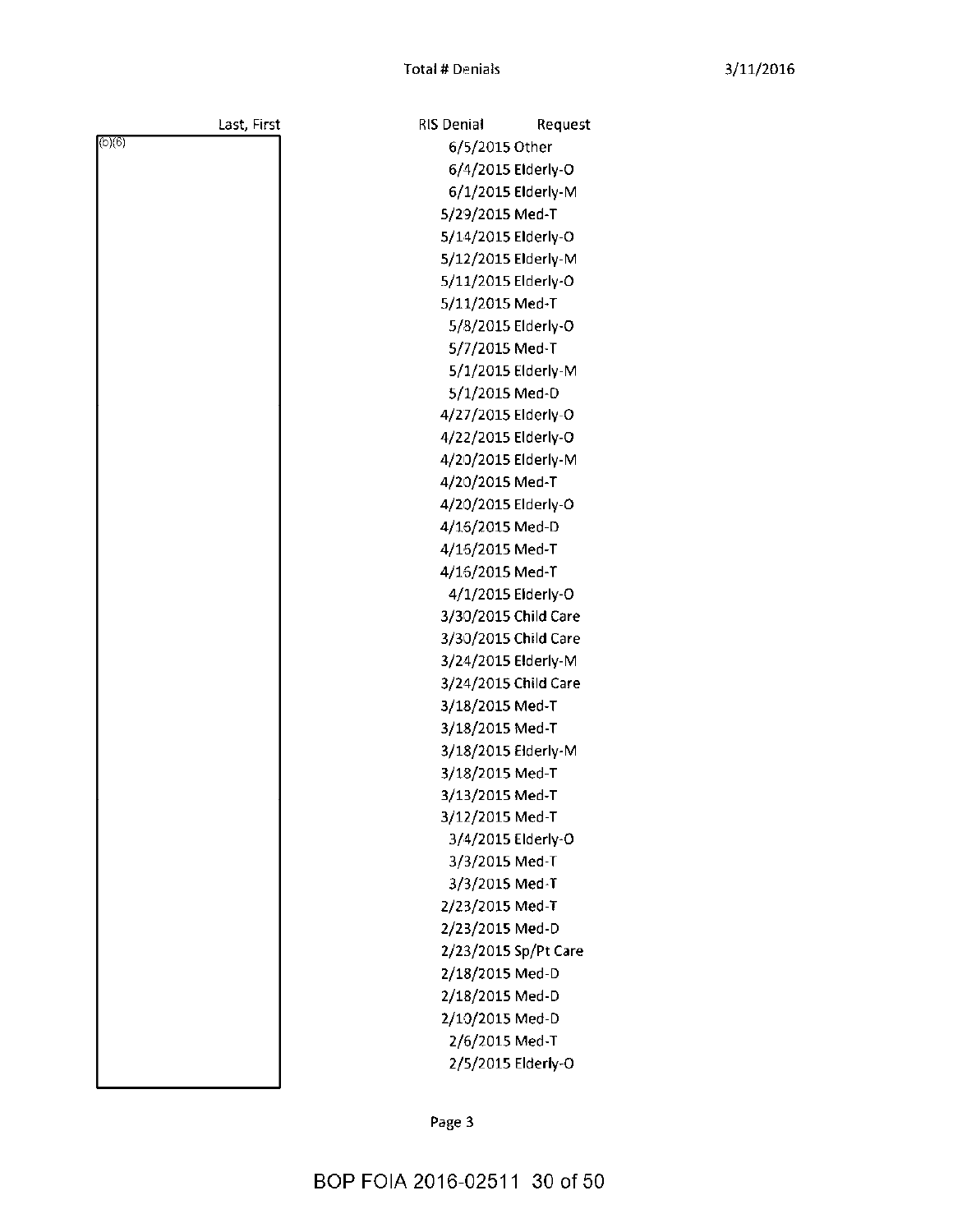**RIS Denial** 

2/5/2015 Med-T 2/3/2015 Med-T

Request

|        | Last, First |
|--------|-------------|
| (b)(6) |             |
|        |             |
|        |             |
|        |             |
|        |             |
|        |             |
|        |             |
|        |             |
|        |             |
|        |             |
|        |             |
|        |             |
|        |             |
|        |             |
|        |             |
|        |             |
|        |             |
|        |             |
|        |             |
|        |             |
|        |             |
|        |             |
|        |             |
|        |             |
|        |             |
|        |             |
|        |             |
|        |             |
|        |             |
|        |             |
|        |             |
|        |             |
|        |             |
|        |             |
|        |             |
|        |             |
|        |             |
|        |             |

1/30/2015 Med-T 1/28/2015 Med-T 1/28/2015 Elderly-M 1/23/2015 Elderly-O 1/23/2015 Elderly-M 1/23/2015 Med-T 1/21/2015 Elderly-M 1/20/2015 Med-D 1/13/2015 Other 1/8/2015 Elderly-M 1/7/2015 Med-T 1/7/2015 Med-T 1/7/2015 Other 1/7/2015 Elderly-M 1/2/2015 Med-T 12/24/2014 Med-T 12/15/2014 Med-D 12/15/2014 Med-T 12/10/2014 Med-T 12/1/2014 Med-D 11/25/2014 Elderly-M 11/25/2014 Elderly-O 11/25/2014 Elderly-M 11/25/2014 Elderly-M 11/21/2014 Other 11/21/2014 Elderly-M 11/19/2014 Elderly-O 11/19/2014 Med-T 11/14/2014 Med-D 11/14/2014 Med-T 11/14/2014 Elderly-O 11/14/2014 Med-D 11/14/2014 Med-T 11/14/2014 Sp/Pt care 11/14/2014 Med-T 11/13/2014 Med-T 11/5/2014 Elderly-O 10/28/2014 Elderly-M 10/28/2014 Elderly-M 10/24/2014 Med-D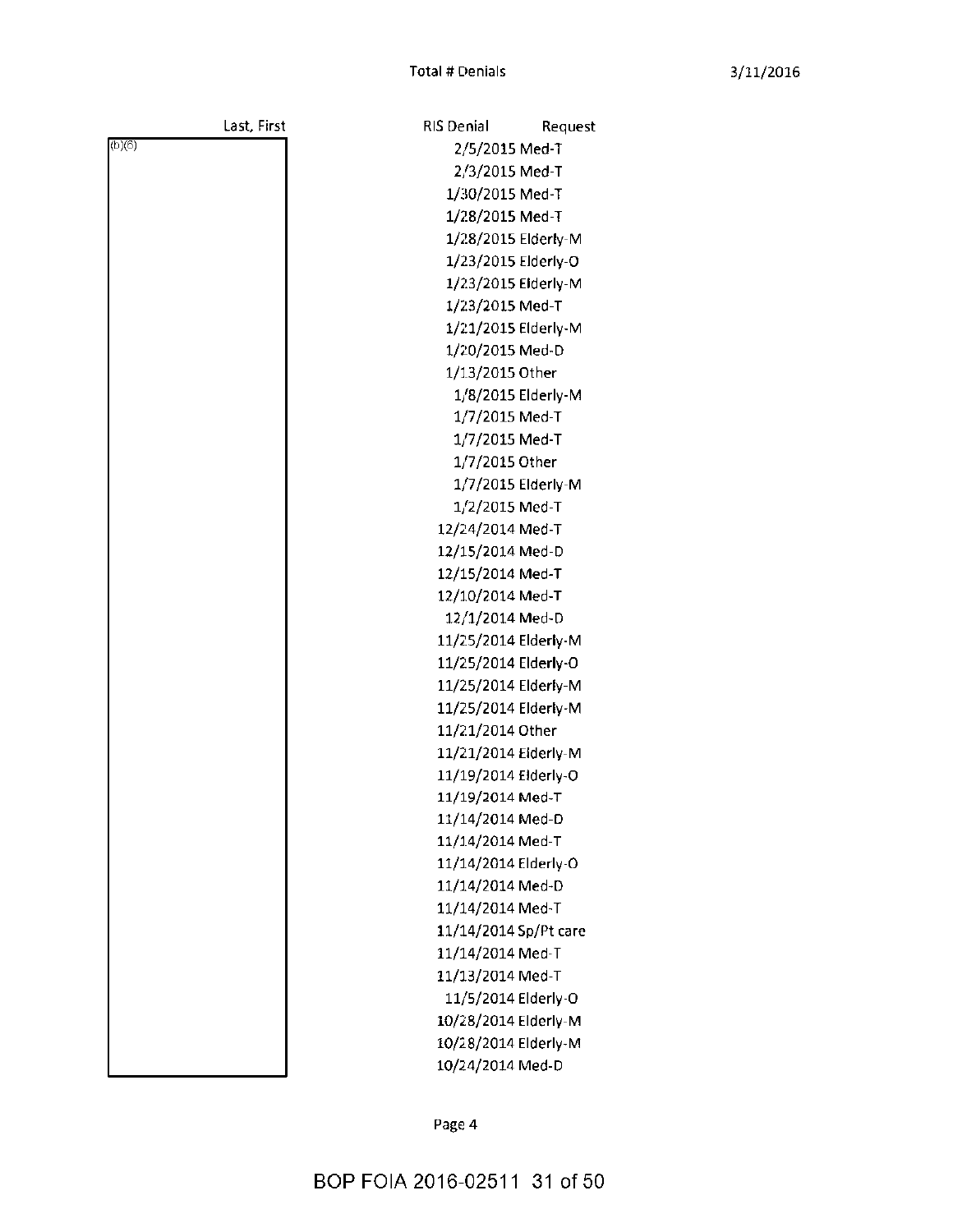Request

| Last, First | RIS Denial                                 | <b>Reques</b>        |
|-------------|--------------------------------------------|----------------------|
| (b)(6)      | 10/23/2014 Med-T                           |                      |
|             | 10/21/2014 Med-T                           |                      |
|             | 10/21/2014 Elderly-O                       |                      |
|             | 10/21/2014 Med-D                           |                      |
|             | 10/16/2014 Elderly-M                       |                      |
|             | 10/8/2014 Other                            |                      |
|             | 10/7/2014 Elderly-M                        |                      |
|             | 10/2/2014 Elderly-O                        |                      |
|             | 10/2/2014 Med-T                            |                      |
|             | 9/26/2014 Elderly-O                        |                      |
|             | 9/19/2014 Elderly-M                        |                      |
|             | 9/19/2014 Other                            |                      |
|             | 9/10/2014 Elderly-O                        |                      |
|             |                                            | 9/5/2014 Elderly-M   |
|             | 8/29/2014 Child Care                       |                      |
|             | 8/29/2014 Child Care                       |                      |
|             | 8/29/2014 Child Care                       |                      |
|             | 8/29/2014 Child Care                       |                      |
|             | 8/29/2014 Child Care                       |                      |
|             | 8/25/2014 Med-D                            |                      |
|             | 8/22/2014 Elderly-M                        |                      |
|             | 8/20/2014 Elderly-M                        |                      |
|             | 8/19/2014 Elderly-M                        |                      |
|             | 8/19/2014 Med-D                            |                      |
|             | 8/13/2014 Med-T                            |                      |
|             | 8/13/2014 Elderly-O                        |                      |
|             | 8/13/2014 Med-T                            |                      |
|             | 8/13/2014 Elderly-M                        |                      |
|             | 8/13/2014 Elderly-M                        |                      |
|             | 8/13/2014 Elderly-M<br>7/31/2014 Elderly-M |                      |
|             | 7/31/2014 Med-T                            |                      |
|             | 7/29/2014 Med-T                            |                      |
|             | 7/29/2014 Elderly-O                        |                      |
|             | 7/29/2014 Med-D                            |                      |
|             | 7/28/2014 Elderly-M                        |                      |
|             | 7/25/2014 Med-T                            |                      |
|             |                                            | 7/24/2014 Sp/Pt Care |
|             |                                            | 7/24/2014 Child Care |
|             |                                            | 7/24/2014 Child Care |
|             | 7/18/2014 Med-D                            |                      |
|             |                                            | 7/18/2014 Elderly-M  |
|             |                                            |                      |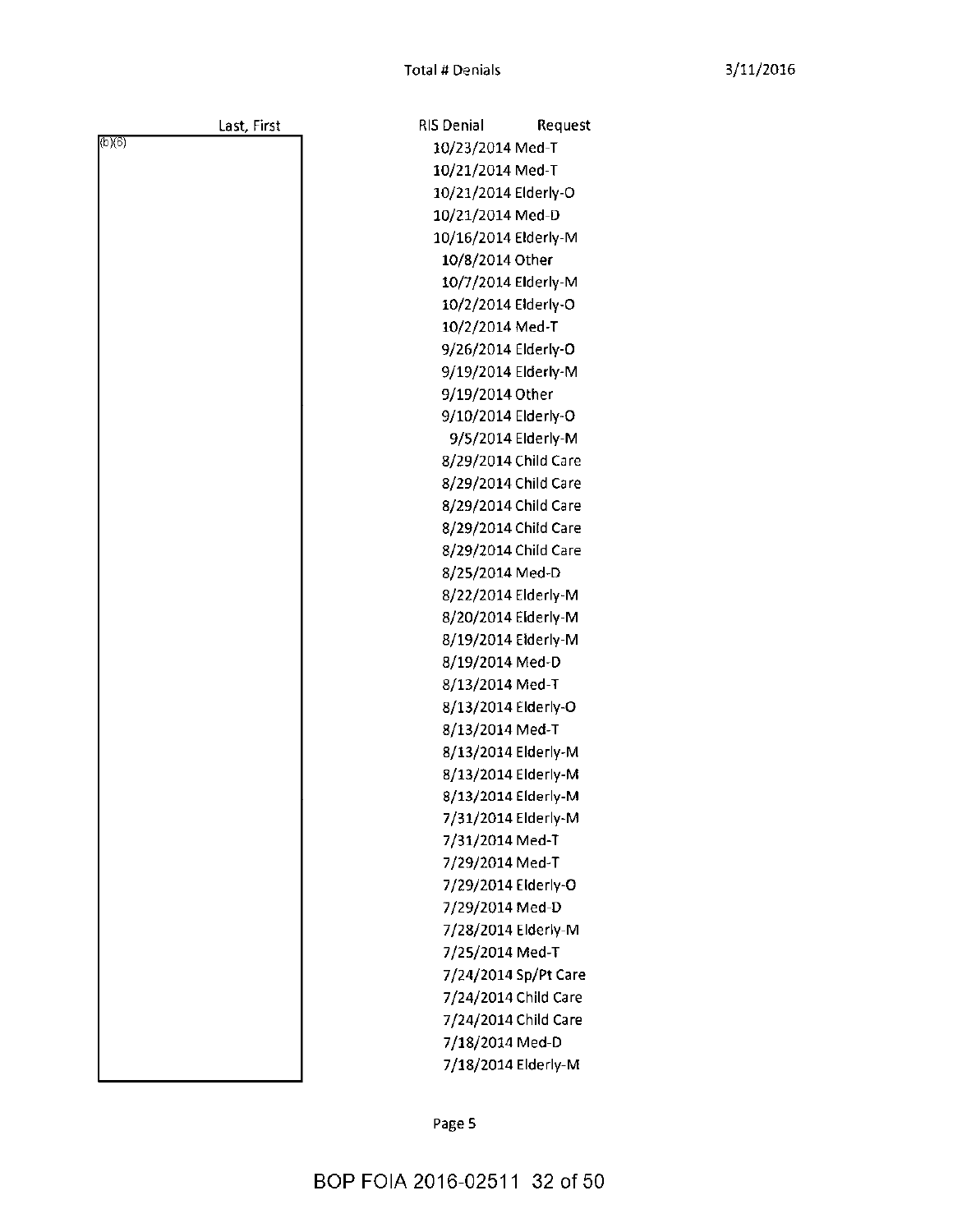Request

| Last, First | <b>RIS Denial</b>    | Reques              |
|-------------|----------------------|---------------------|
| (b)(6)      | 7/18/2014 Elderly-M  |                     |
|             | 7/15/2014 Med-T      |                     |
|             | 7/14/2014 Child Care |                     |
|             | 7/11/2014 Elderly-M  |                     |
|             |                      | 7/9/2014 Child Care |
|             |                      | 7/9/2014 Child Care |
|             |                      | 7/9/2014 Child Care |
|             |                      | 7/8/2014 Eiderly-O  |
|             |                      | 7/8/2014 Elderly-M  |
|             | 7/8/2014 Med-D       |                     |
|             |                      | 7/7/2014 Child Care |
|             |                      | 7/7/2014 Elderly-M  |
|             | 7/7/2014 Med-D       |                     |
|             | 6/30/2014 Med-T      |                     |
|             | 6/30/2014 Elderly-M  |                     |
|             | 6/23/2014 Med-T      |                     |
|             | 6/19/2014 Elderly-O  |                     |
|             | 6/17/2014 Med-T      |                     |
|             | 6/10/2014 Elderly-M  |                     |
|             |                      | 6/9/2014 Elderly-O  |
|             | 6/9/2014 Med-D       |                     |
|             |                      | 6/9/2014 Elderly-O  |
|             |                      | 6/2/2014 Child Care |
|             | 5/24/2014 Med-D      |                     |
|             | 5/20/2014 Med-T      |                     |
|             | 5/19/2014 Elderly-O  |                     |
|             | 5/13/2014 Med-T      |                     |
|             |                      | 5/6/2014 Elderly-M  |
|             | 4/29/2014 Med-T      |                     |
|             | 4/29/2014 Med-T      |                     |
|             | 4/29/2014 Elderly-O  |                     |
|             | 4/22/2014 Med-T      |                     |
|             | 4/14/2014 Med-D      |                     |
|             | 4/14/2014 Med-T      |                     |
|             | 4/14/2014 Med-T      |                     |
|             | 4/11/2014 Med-D      |                     |
|             | 4/11/2014 Elderly-O  |                     |
|             |                      | 4/7/2014 Elderly-O  |
|             |                      | 4/7/2014 Elderly-O  |
|             |                      | 4/7/2014 Elderly-O  |
|             |                      | 4/7/2014 Elderly-M  |
|             | 3/27/2014 Elderly-O  |                     |
|             |                      |                     |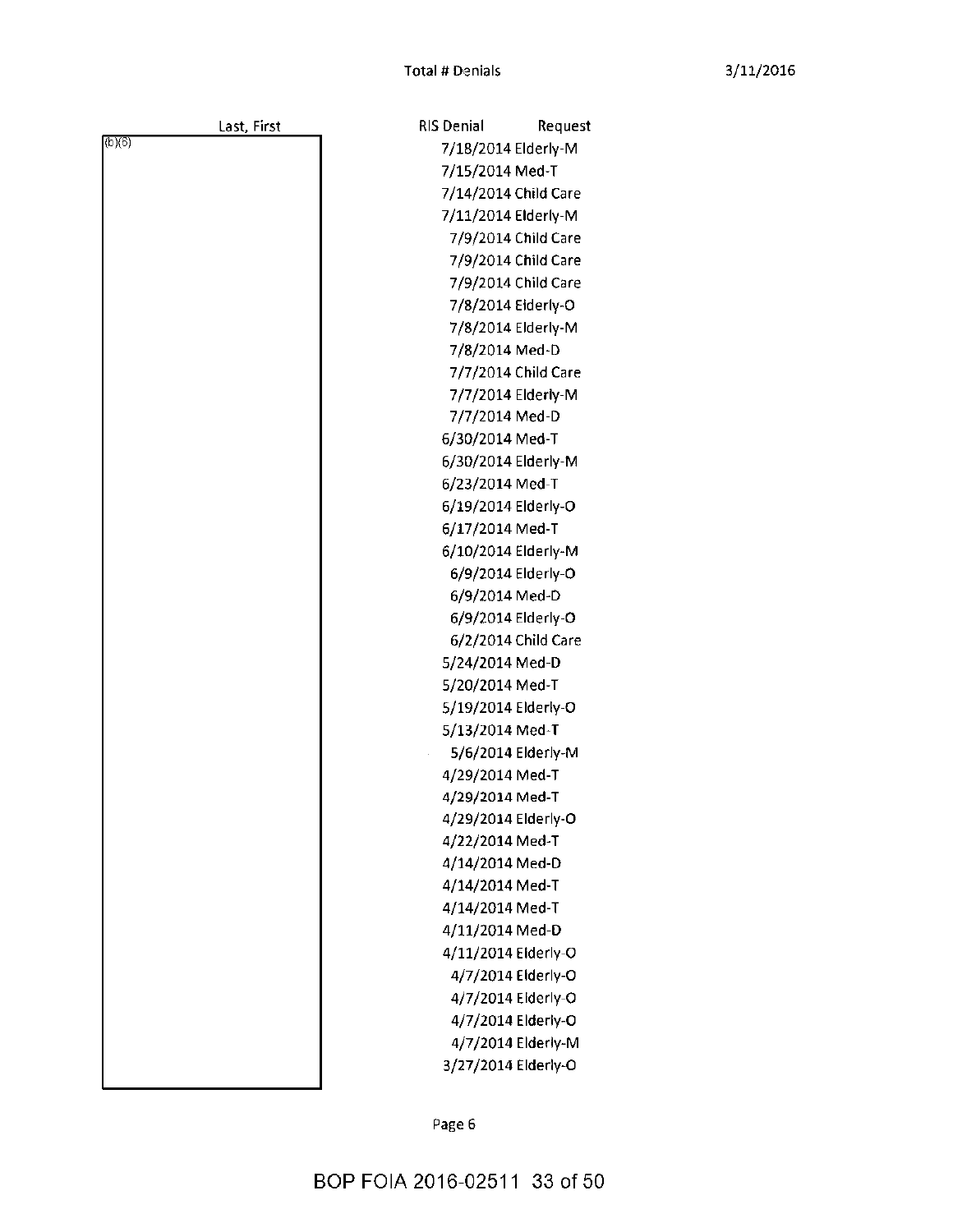Request

|        | <u>Last, First</u> | <b>RIS Denial</b>   | Reque |
|--------|--------------------|---------------------|-------|
| (b)(6) |                    | 3/20/2014 Med-T     |       |
|        |                    | 3/20/2014 Elderly-O |       |
|        |                    | 3/20/2014 Med-D     |       |
|        |                    | 3/13/2014 Med-T     |       |
|        |                    | 3/10/2014 Med-T     |       |
|        |                    | 3/5/2014 Elderly-O  |       |
|        |                    | 2/26/2014 Med-T     |       |
|        |                    | 2/21/2014 Elderly-O |       |
|        |                    | 1/14/2014 Med-D     |       |
|        |                    | 1/14/2014 Elderly-O |       |
|        |                    | 1/3/2014 Med-D      |       |
|        |                    | 12/27/2013 Med-T    |       |
|        |                    | 12/20/2013 Med-D    |       |
|        |                    | 12/19/2013 Med-T    |       |
|        |                    | 9/10/2013 Med-T     |       |
|        |                    | 8/21/2013 Med-D     |       |
|        |                    | 8/15/2013           |       |
|        |                    | 8/7/2013 Med-T      |       |
|        |                    | 8/7/2013 Med-D      |       |
|        |                    | 6/25/2013 Med-T     |       |
|        |                    | 6/21/2013 Med-T     |       |
|        |                    | 6/10/2013           |       |
|        |                    | 5/28/2013           |       |
|        |                    | 5/14/2013 Med-D     |       |
|        |                    | 4/8/2013            |       |
|        |                    |                     |       |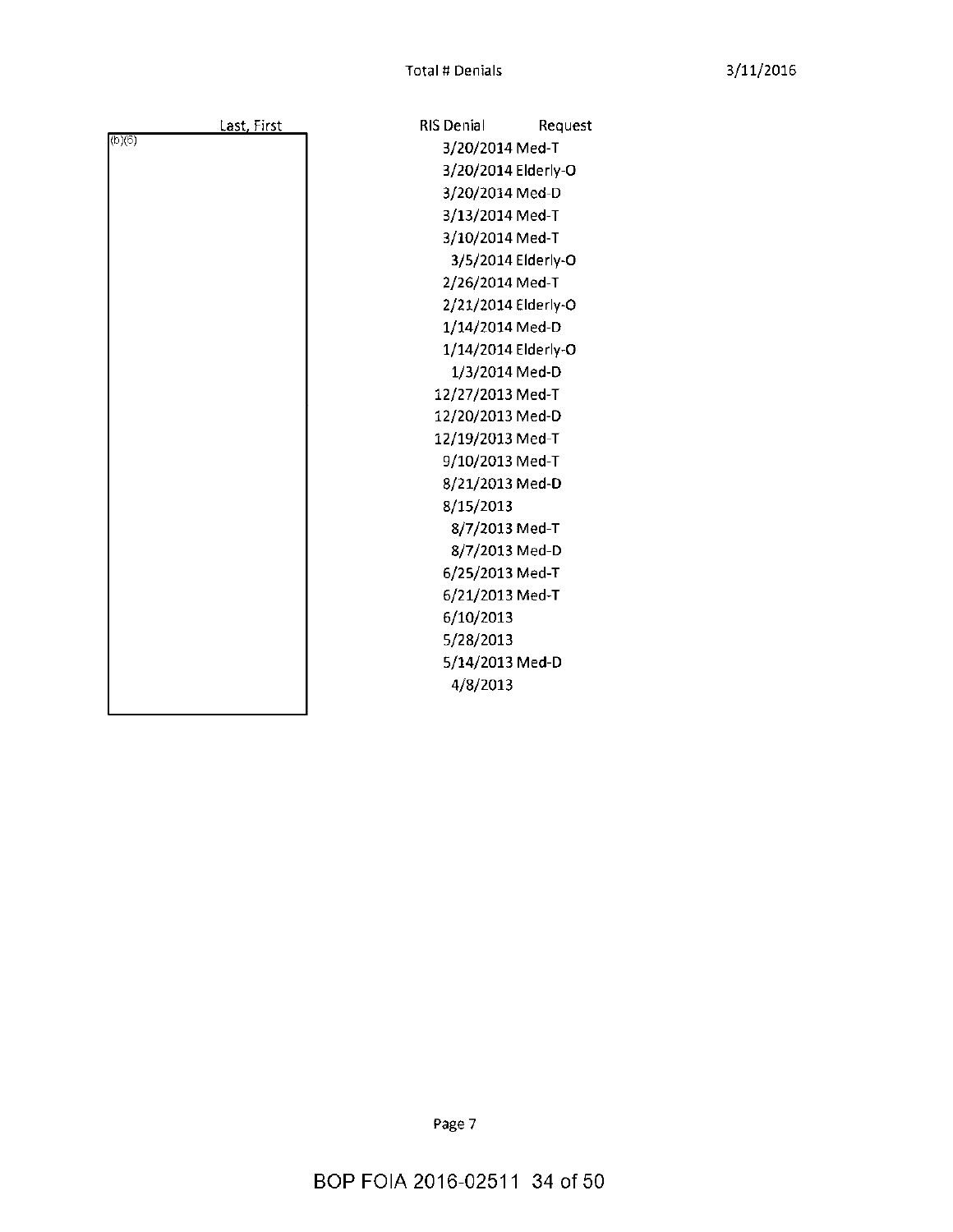|        | Last, First | Death      |
|--------|-------------|------------|
| (b)(6) |             | 12/18/2015 |
|        |             | 10/16/2015 |
|        |             | 10/16/2015 |
|        |             | 10/8/2015  |
|        |             | 9/27/2015  |
|        |             | 9/25/2015  |
|        |             | 9/20/2015  |
|        |             | 7/21/2015  |
|        |             | 6/28/2015  |
|        |             | 4/2/2015   |
|        |             | 3/18/2015  |
|        |             | 2/7/2015   |
|        |             | 1/18/2015  |
|        |             | 1/15/2015  |
|        |             | 1/2/2015   |
|        |             | 12/18/2014 |
|        |             | 11/24/2014 |
|        |             | 10/1/2014  |
|        |             | 9/29/2014  |
|        |             | 9/18/2014  |
|        |             | 7/31/2014  |
|        |             | 7/1/2014   |
|        |             | 5/31/2014  |
|        |             | 5/5/2014   |
|        |             | 4/22/2014  |
|        |             | 4/16/2014  |
|        |             | 3/15/2014  |
|        |             | 3/9/2014   |
|        |             | 12/23/2013 |
|        |             | 11/29/2013 |
|        |             | 11/15/2013 |
|        |             | 10/25/2013 |
|        |             | 10/8/2013  |
|        |             | 8/28/2013  |
|        |             | 6/2/2013   |
|        |             | 5/31/2013  |
|        |             | 5/27/2013  |
|        |             | 4/19/2013  |
|        |             | 4/6/2013   |
|        |             | 2/6/2013   |
|        |             |            |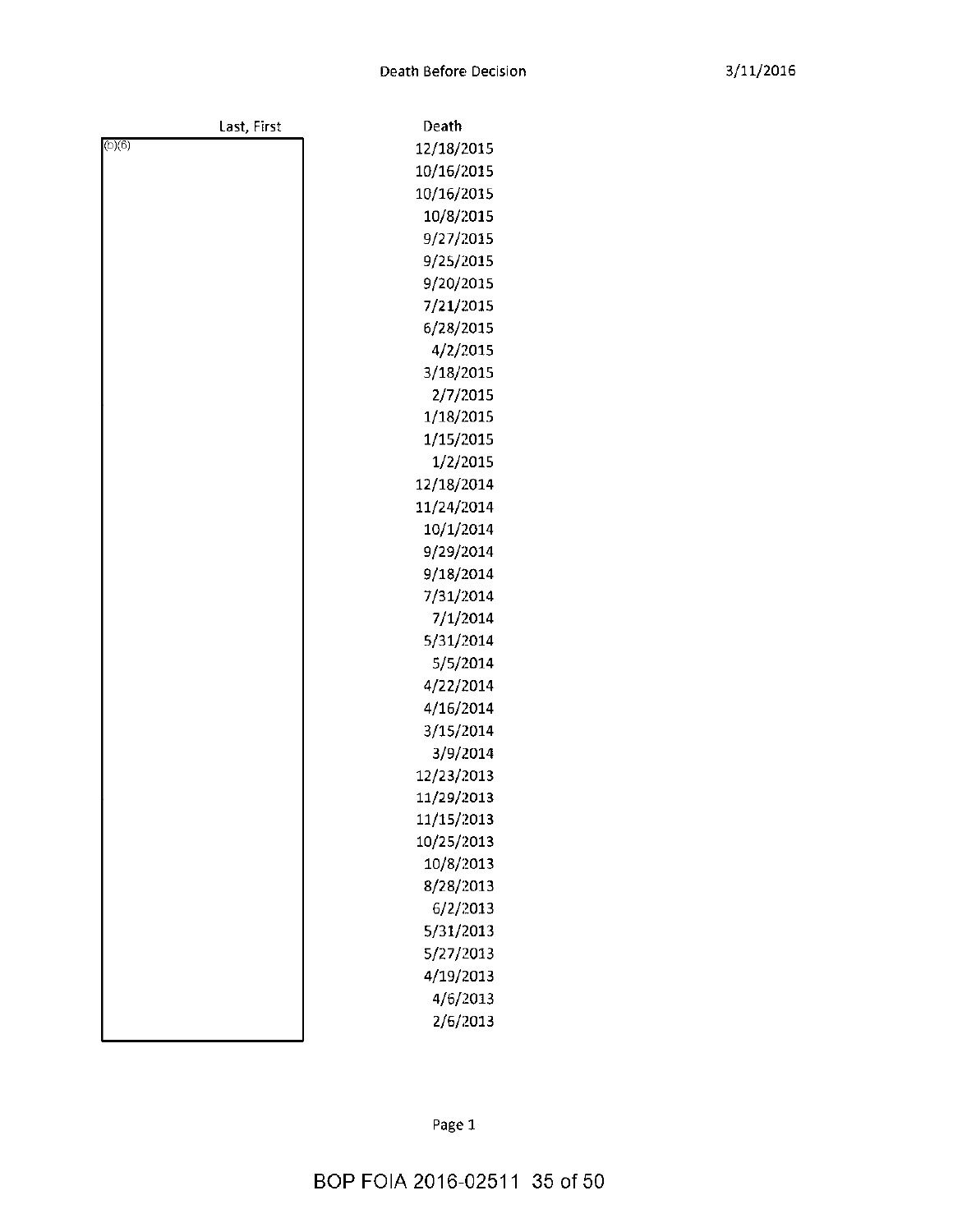| First Name<br>RegNo<br>(b)(6) | Last Name | Facility<br>CRW<br>CRW<br>CRW<br>CRW<br>MAR<br>CRW<br>CRW<br>TRM<br>BUH<br>មិន<br>ក្នុង<br>E E E E E E E<br>$\Sigma$ $\frac{1}{2}$ $\Sigma$ $\Sigma$ $\Sigma$ $\Sigma$ $\Sigma$ $\Sigma$<br>$\begin{array}{c} 77.7 \\ 77.7 \\ 77.7 \\ \hline \end{array}$<br>28533552<br>SPG<br>SPG<br>LEX<br>ΈŚ | Medical - Non-Terminal<br>Medical - Non-Terminal<br>Medical - Non-Terminal<br>Medical - Non-Terminal<br>Medical - Non-Terminal<br>Medical - Non-Terminal<br>Medical - Non-Terminal<br>Medical - Non-Terminal<br>Medical - Non-Terminal<br>Medical - Non-Termina<br>Non Medical - Other<br>Non Medical - Other<br>Non Medical - Other<br>Non Medical - Other<br>Non Medical - Other<br>Non Medical - Other<br>Non Medical - Other<br>Non Medical - Other<br>Medical - Terminal<br>Medical - Terminal<br>Medical - Terminal<br>Medical - Terminal<br>Medical-Terminal<br>Medical - Terminal<br>Medical - Terminal<br>Medical - Terminal<br>Medical - Terminal<br>Medical - Terminal<br>Medical - Terminal<br>Medical - Terminal<br>Medical - Terminal<br>Medical - Terminal<br>Type of Request<br>Non Medical<br>Non Medical<br>Non Medical<br>Non Medical<br>Non Medical | Type of Non Medical<br>Eiderly-Health<br>Elderly -Health<br>Eiderly-Health<br>Elderly-Health<br>Elderly-Health | Decision<br>Approve<br>Approve<br>Approve<br>Approve<br>Approve<br>Approve<br>Approve<br>Approve<br>Approve<br>Approve<br>Approve<br>Approve<br>Approve<br>Approve<br>Approve<br>Approve<br>Approve<br>Approve<br>Approve<br>Approve<br>Approve<br>Approve<br>Approve<br>Approve<br>Approve<br>Approve<br>Approve<br>Approve<br>Approve<br>Approve<br>Approve<br>Approve<br>Approve<br>Approve<br>Approve<br>Approve<br>Approve<br>Warden | -Approved by BOP--Inmate Death-<br>-Approved by BOP--GCT Release-<br>-Denied by BOP-GCT Release-<br>-Home Confinement-<br>-Approved by BOP-<br>-Approved by BOP-<br>-Approved by BOP-<br>Approved by BOP-<br>-Approved by BOP-<br>-Approved by BOP-<br>-Approved by BOP-<br>Approved by BOP-<br>Approved by BOP-<br>-Approved by BOP-<br>-Approved by BOP-<br>-Approved by BOP-<br>CASE RESOLUTION<br>-Denied by BOP-<br>-Denied by BOP-<br>-Denied by BOP-<br>-Denied by BOP-<br>-Denied by BOP-<br>-Denied by BOP-<br>-Denied by BOP-<br>-Denied by BOP-<br>-Denied by BOP-<br>-Denied by BOP-<br>-Denied by BOP-<br>-Inmate Death-<br>-GCT Release-<br>-Withdrawn-<br>-Withdrawn-<br>withdrawn-<br>-Withdrawn-<br>-withdrawn-<br>10/1/2013<br>9/23/2013<br>10/10/2013<br>10/29/2013<br>8/28/2013<br>9/13/2013<br>9/27/2013<br>10/18/2013<br>10/18/2013<br>11/4/2013<br>9/19/2013<br>9/19/2013<br>10/3/2013<br>10/8/2013<br>10/8/2013<br>10/9/2013<br>10/9/2013<br>10/10/2013<br>10/15/2013<br>10/18/2013<br>10/18/2013<br>10/25/2013<br>11/6/2013<br>11/8/2013<br>11/8/2013<br>10/11/2013<br>10/15/2013<br>10/15/2013<br>10/31/2013<br>10/31/2013<br>11/5/2013<br>11/7/2013<br>11/8/2013<br>8/14/2013<br>9/10/2013<br>10/8/2013<br>11/8/2013<br>Recommended<br>Decision Date<br>Wardens |
|-------------------------------|-----------|--------------------------------------------------------------------------------------------------------------------------------------------------------------------------------------------------------------------------------------------------------------------------------------------------|-------------------------------------------------------------------------------------------------------------------------------------------------------------------------------------------------------------------------------------------------------------------------------------------------------------------------------------------------------------------------------------------------------------------------------------------------------------------------------------------------------------------------------------------------------------------------------------------------------------------------------------------------------------------------------------------------------------------------------------------------------------------------------------------------------------------------------------------------------------------------|----------------------------------------------------------------------------------------------------------------|-------------------------------------------------------------------------------------------------------------------------------------------------------------------------------------------------------------------------------------------------------------------------------------------------------------------------------------------------------------------------------------------------------------------------------------------|--------------------------------------------------------------------------------------------------------------------------------------------------------------------------------------------------------------------------------------------------------------------------------------------------------------------------------------------------------------------------------------------------------------------------------------------------------------------------------------------------------------------------------------------------------------------------------------------------------------------------------------------------------------------------------------------------------------------------------------------------------------------------------------------------------------------------------------------------------------------------------------------------------------------------------------------------------------------------------------------------------------------------------------------------------------------------------------------------------------------------------------------------------------------------------------------------------------------------------------------------------------------------------------------|
|                               |           | <b>MON</b><br>EDG.<br>ALD<br><b>SPG</b><br>ERE<br>ĽĚ                                                                                                                                                                                                                                             | Non Medical - Other<br>Non Medical - Other<br>Non Medical - Other<br>Medical - Terminal<br>Non Medical<br>Non Medical                                                                                                                                                                                                                                                                                                                                                                                                                                                                                                                                                                                                                                                                                                                                                   | Elderly-Other<br>Elderly-Other                                                                                 | Approve<br>Approve<br>Approve<br>Approve<br>Approve<br>Approve                                                                                                                                                                                                                                                                                                                                                                            | -Approved by BOP--GCT Release-<br>-Approved by BOP-<br>-Approved by BOP-<br>-GCT Release-<br>GCT Release<br>11/15/2013<br>11/18/2013<br>11/12/2013<br>11/14/2013<br>11/15/2013<br>11/19/2013                                                                                                                                                                                                                                                                                                                                                                                                                                                                                                                                                                                                                                                                                                                                                                                                                                                                                                                                                                                                                                                                                               |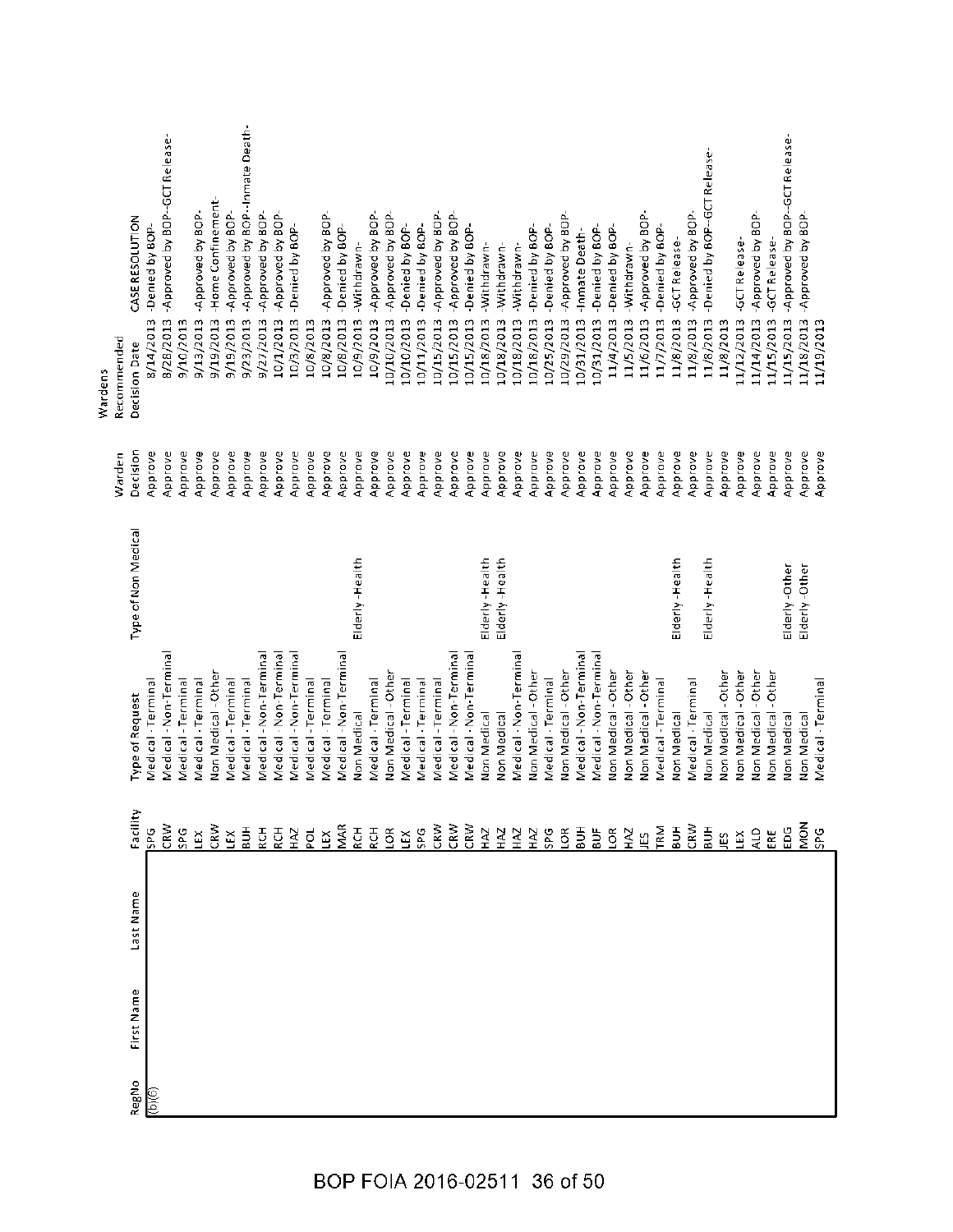| $\frac{1}{(b)(6)}$ | Medical - Non-Terminal<br><b>SPG</b>                                                                                                                                                                                                                                                                                                      |                     | Approve | -Approved by BOP-<br>11/19/2013                 |
|--------------------|-------------------------------------------------------------------------------------------------------------------------------------------------------------------------------------------------------------------------------------------------------------------------------------------------------------------------------------------|---------------------|---------|-------------------------------------------------|
|                    | Medical - Termina                                                                                                                                                                                                                                                                                                                         |                     | Approve | -Denied by BOP-<br>11/19/2013                   |
|                    | Medical - Terminal                                                                                                                                                                                                                                                                                                                        |                     | Approve | -Denied by BOP-<br>11/19/2013                   |
|                    | Non Medical                                                                                                                                                                                                                                                                                                                               | Elderly-Other       | Approve | -Approved by BOP--GCT Release-<br>11/20/2013    |
|                    | Medical - Non-Terminal                                                                                                                                                                                                                                                                                                                    |                     | Approve | -Denied by BOP-<br>11/20/2013                   |
|                    | Medical - Non-Terminal                                                                                                                                                                                                                                                                                                                    |                     | Approve | -Denied by BOP-<br>11/20/2013                   |
|                    | Non Medical - Other                                                                                                                                                                                                                                                                                                                       |                     | Approve | -Denied by BOP-<br>11/21/2013                   |
|                    | Medical - Terminal                                                                                                                                                                                                                                                                                                                        |                     | Approve | -Approved by BOP-<br>11/22/2013                 |
|                    | Non Medical                                                                                                                                                                                                                                                                                                                               | Elderly-Other       | Approve | -Denied by BOP-<br>11/22/2013                   |
|                    | Non Medical                                                                                                                                                                                                                                                                                                                               | Elderly-3582(c)     | Approve | -Denied by BOP-GCT Release-<br>11/22/2013       |
|                    | Medical - Terminal<br>$\frac{1}{2}$ $\frac{1}{2}$ $\frac{1}{2}$ $\frac{1}{2}$ $\frac{1}{2}$ $\frac{1}{2}$ $\frac{1}{2}$ $\frac{1}{2}$ $\frac{1}{2}$ $\frac{1}{2}$ $\frac{1}{2}$ $\frac{1}{2}$ $\frac{1}{2}$ $\frac{1}{2}$ $\frac{1}{2}$ $\frac{1}{2}$ $\frac{1}{2}$ $\frac{1}{2}$ $\frac{1}{2}$ $\frac{1}{2}$ $\frac{1}{2}$ $\frac{1}{2}$ |                     | Approve | Approved by BOP.<br>11/25/2013                  |
|                    | Non Medical                                                                                                                                                                                                                                                                                                                               | Elderly-Health      | Approve | -Denied by BOP-<br>11/27/2013                   |
|                    | Non Medical                                                                                                                                                                                                                                                                                                                               | Elderly-3582(c)     | Approve | -Withdrawn-<br>11/28/2013                       |
|                    | Medical - Non-Terminal                                                                                                                                                                                                                                                                                                                    |                     | Approve | Approved by BOP-<br>11/29/2013                  |
|                    | Non Medical - Other                                                                                                                                                                                                                                                                                                                       |                     | Approve | -Denied by BOP-<br>11/29/2013                   |
|                    | Non Medical                                                                                                                                                                                                                                                                                                                               | $E$ lderly -3582(c) | Approve | -Approved by BOP-<br>11/29/2013                 |
|                    | Non Medical - Other                                                                                                                                                                                                                                                                                                                       |                     | Approve | Approved by BOP-<br>12/2/2013                   |
|                    | Medical - Non-Terminal                                                                                                                                                                                                                                                                                                                    |                     | Approve | -Approved by BOP-<br>12/2/2013                  |
|                    | Medical - Terminal                                                                                                                                                                                                                                                                                                                        |                     | Approve | -Approved by BOP-<br>12/4/2013                  |
|                    | Medical - Terminal                                                                                                                                                                                                                                                                                                                        |                     | Approve | -Approved by BOP-<br>12/5/2013                  |
|                    | Non Medical - Other                                                                                                                                                                                                                                                                                                                       |                     | Approve | -Approved by BOP-<br>12/6/2013                  |
|                    | Non Medical - Other                                                                                                                                                                                                                                                                                                                       |                     | Approve | -Approved by BOP-<br>12/9/2013                  |
|                    | Medical - Non-Terminal                                                                                                                                                                                                                                                                                                                    |                     | Approve | -Approved by BOP-<br>12/9/2013                  |
|                    | Medical - Terminal                                                                                                                                                                                                                                                                                                                        |                     | Approve | -Approved by BOP-<br>12/10/2013                 |
|                    | Medical - Terminal                                                                                                                                                                                                                                                                                                                        |                     | Approve | Approved by BOP-<br>12/11/2013                  |
|                    | Medical - Non-Terminal                                                                                                                                                                                                                                                                                                                    |                     | Approve | -Approved by BOP--Inmate Death-<br>12/12/2013   |
|                    | Non Medical - Other                                                                                                                                                                                                                                                                                                                       |                     | Approve | -Denied by BOP-<br>12/12/2013                   |
|                    | Non Medical - Other                                                                                                                                                                                                                                                                                                                       |                     | Approve | -Denied by BOP--Home Confinement-<br>12/13/2013 |
|                    | Non Medical                                                                                                                                                                                                                                                                                                                               | Child Caregiver     | Approve | -Denied by BOP-GCT Release-<br>12/13/2013       |
|                    | Non Medical                                                                                                                                                                                                                                                                                                                               | Elderly-Other       | Approve | -Denied by BOP--GCT Release-<br>12/18/2013      |
|                    | Medical - Non-Terminal                                                                                                                                                                                                                                                                                                                    |                     | Approve | Approved by BOP-<br>12/19/2013                  |
|                    | Non Medical - Other                                                                                                                                                                                                                                                                                                                       |                     | Approve | -GCT Release-<br>12/20/2013                     |
|                    | Medical - Non-Terminal                                                                                                                                                                                                                                                                                                                    |                     | Approve | -Withdrawn-<br>12/23/2013                       |
|                    | Medical - Terminal                                                                                                                                                                                                                                                                                                                        |                     | Approve | -Inmate Death-<br>12/23/2013                    |
|                    | Medical - Terminal                                                                                                                                                                                                                                                                                                                        |                     | Approve | -Inmate Death-<br>12/23/2013                    |
|                    | Non Medical                                                                                                                                                                                                                                                                                                                               | Elderly-Health      | Approve | -withdrawn-<br>12/23/2013                       |
|                    | Non Medical - Other                                                                                                                                                                                                                                                                                                                       |                     | Approve | -Denied by BOP-<br>12/23/2013                   |
|                    | Non Medical                                                                                                                                                                                                                                                                                                                               | Eiderly-Health      | Approve | -Denied by BOP-<br>12/23/2013                   |
|                    | Medical - Non-Termina                                                                                                                                                                                                                                                                                                                     |                     | Approve | -GCT Release-<br>12/26/2013                     |
|                    | Non Medical - Other                                                                                                                                                                                                                                                                                                                       |                     | Approve | -Approved by BOP-<br>12/26/2013                 |
|                    | Medical - Non-Terminal<br>MON                                                                                                                                                                                                                                                                                                             |                     | Approve | -Home Confinement-<br>12/30/2013                |
|                    | Medical - Terminal<br>$\frac{1}{2}$ $\frac{1}{2}$ $\frac{1}{2}$ $\frac{1}{2}$                                                                                                                                                                                                                                                             |                     | Approve | -GCT Release-<br>12/30/2013                     |
|                    | Medical-Terminal                                                                                                                                                                                                                                                                                                                          |                     | Approve | -Approved by BOP-<br>12/30/2013                 |
|                    | Non Medical - Other                                                                                                                                                                                                                                                                                                                       |                     | Approve | -Denied by BOP-GCT Release-<br>12/31/2013       |
|                    | Medical - Non-Terminal<br>当<br>[2]                                                                                                                                                                                                                                                                                                        |                     | Approve | Approved by BOP-<br>1/2/2014                    |
|                    | Non Medical - Other                                                                                                                                                                                                                                                                                                                       |                     | Approve | -Denied by BOP-<br>1/2/2014                     |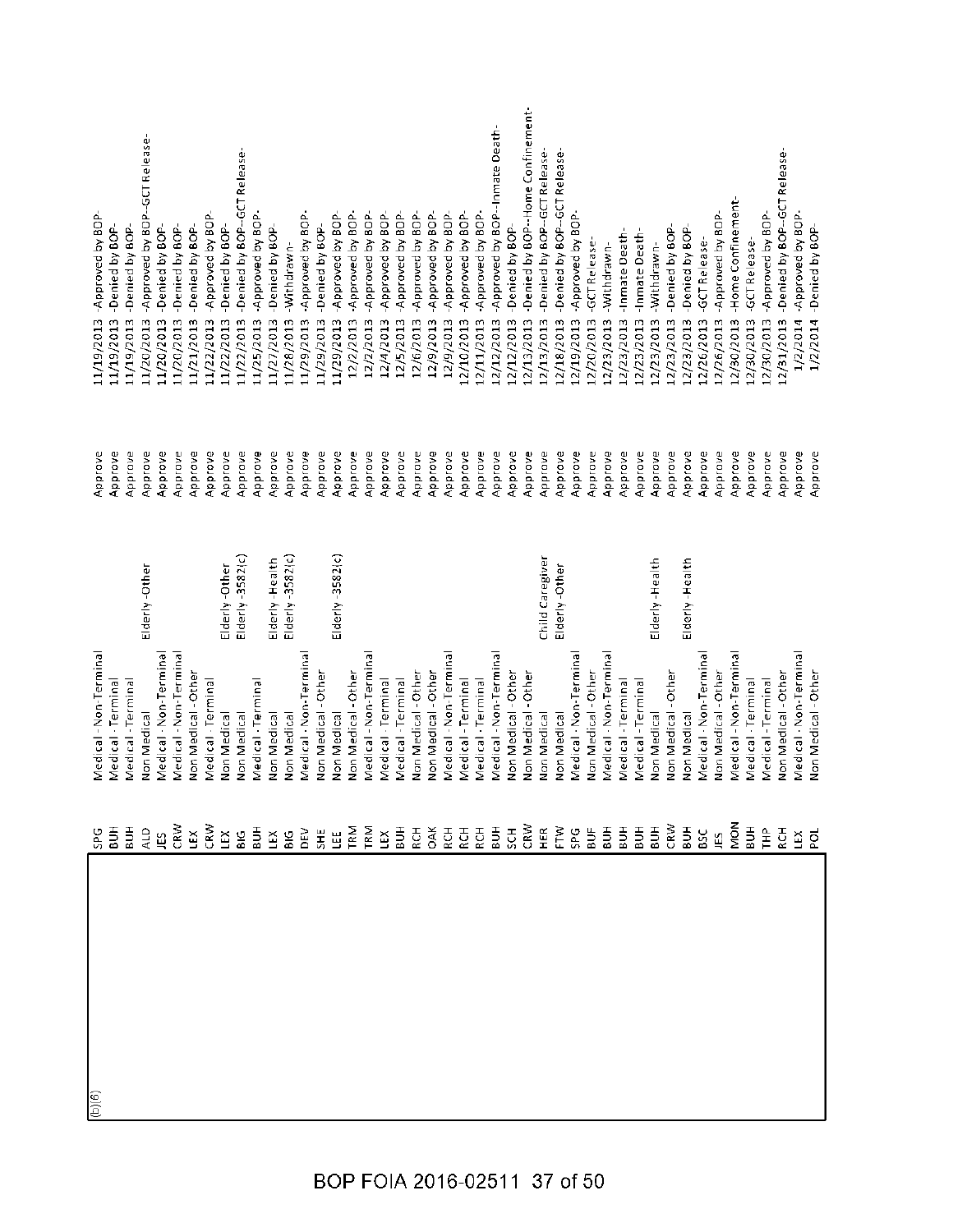| (D)(6) |                                                                                                                                                                                                                                                                                                                     | Non Medical - Other    |                  | Approve | -Denied by BOP-<br>1/3/2014             |
|--------|---------------------------------------------------------------------------------------------------------------------------------------------------------------------------------------------------------------------------------------------------------------------------------------------------------------------|------------------------|------------------|---------|-----------------------------------------|
|        |                                                                                                                                                                                                                                                                                                                     | Medical - Non-Terminal |                  | Approve | -Approved by BOP-<br>1/6/2014           |
|        |                                                                                                                                                                                                                                                                                                                     | Medical - Non-Terminal |                  | Approve | -Denied by BOP--Withdrawn-<br>1/6/2014  |
|        |                                                                                                                                                                                                                                                                                                                     | Non Medical - Other    |                  | Approve | -Denied by BOP-<br>1/7/2014             |
|        |                                                                                                                                                                                                                                                                                                                     | Medical - Terminal     |                  | Approve | -Denied by BOP-<br>1/8/2014             |
|        |                                                                                                                                                                                                                                                                                                                     | Medical - Non-Terminal |                  | Approve | -Withdrawn-<br>1/9/2014                 |
|        |                                                                                                                                                                                                                                                                                                                     | Medical - Non-Terminal |                  | Approve | -Inmate Death-<br>1/13/2014             |
|        |                                                                                                                                                                                                                                                                                                                     | Non Medical - Other    |                  | Approve | -Denied by BOP--Withdrawn-<br>1/13/2014 |
|        |                                                                                                                                                                                                                                                                                                                     | Medical - Non-Terminal |                  | Approve | -Denied by BOP-<br>1/13/2014            |
|        |                                                                                                                                                                                                                                                                                                                     | Medical - Terminal     |                  | Approve | -Denied by BOP-<br>1/13/2014            |
|        | E S E S S S S S H S R S                                                                                                                                                                                                                                                                                             | Medical - Non-Terminal |                  | Approve | Denied by BOP-<br>1/13/2014             |
|        |                                                                                                                                                                                                                                                                                                                     | Non Medical - Other    |                  | Approve | -Approved by BOP-<br>1/14/2014          |
|        |                                                                                                                                                                                                                                                                                                                     | Non Medical - Other    |                  | Approve | -Denied by BOP-<br>1/14/2014            |
|        |                                                                                                                                                                                                                                                                                                                     | Medical - Terminal     |                  | Approve | -Denied by BOP-<br>1/14/2014            |
|        |                                                                                                                                                                                                                                                                                                                     | Non Medical - Other    |                  | Approve | -Denied by BOP-<br>1/14/2014            |
|        |                                                                                                                                                                                                                                                                                                                     | Medical - Terminal     |                  | Approve | -Approved by BOP-<br>1/15/2014          |
|        |                                                                                                                                                                                                                                                                                                                     | Medical - Non-Terminal |                  | Approve | Denied by BOP-<br>1/15/2014             |
|        |                                                                                                                                                                                                                                                                                                                     | Non Medical - Other    |                  | Approve | -Withdrawn-<br>1/16/2014                |
|        |                                                                                                                                                                                                                                                                                                                     | Non Medical - Other    |                  | Approve | -Denied by BOP<br>1/16/2014             |
|        | $\frac{1}{2}$ $\frac{1}{2}$ $\frac{1}{2}$ $\frac{1}{2}$ $\frac{1}{2}$ $\frac{1}{2}$ $\frac{1}{2}$ $\frac{1}{2}$ $\frac{1}{2}$ $\frac{1}{2}$ $\frac{1}{2}$ $\frac{1}{2}$ $\frac{1}{2}$ $\frac{1}{2}$ $\frac{1}{2}$ $\frac{1}{2}$ $\frac{1}{2}$ $\frac{1}{2}$ $\frac{1}{2}$ $\frac{1}{2}$ $\frac{1}{2}$ $\frac{1}{2}$ | Non Medical            | Elderly-Other    | Approve | Withdrawn-<br>1/17/2014                 |
|        |                                                                                                                                                                                                                                                                                                                     | Non Medical            | Elderly-3582(c)  | Approve | -Withdrawn-<br>1/17/2014                |
|        |                                                                                                                                                                                                                                                                                                                     | Non Medical            | Elderly-Health   | Approve | -Denied by BOP-<br>1/17/2014            |
|        |                                                                                                                                                                                                                                                                                                                     | Medical - Non-Terminal |                  | Approve | 1/21/2014                               |
|        |                                                                                                                                                                                                                                                                                                                     | Medical - Non-Termina  |                  | Approve | -Denied by BOP-<br>1/21/2014            |
|        |                                                                                                                                                                                                                                                                                                                     | Non Medica             | Elderly-Health   | Approve | -Denied by BOP-<br>1/21/2014            |
|        |                                                                                                                                                                                                                                                                                                                     | Non Medical            | Elderly - Health | Approve | -Approved by BOP-<br>1/21/2014          |
|        |                                                                                                                                                                                                                                                                                                                     | Non Medical            | Elderly-Health   | Approve | -Denied by BOP-<br>1/21/2014            |
|        |                                                                                                                                                                                                                                                                                                                     | Non Medical            | Elderly - Health | Approve | -Denied by BOP-<br>1/22/2014            |
|        |                                                                                                                                                                                                                                                                                                                     | Medical - Terminal     |                  | Approve | -Inmate Death-<br>1/23/2014             |
|        |                                                                                                                                                                                                                                                                                                                     | Medical - Non-Terminal |                  | Approve | -Denied by BOP-<br>1/23/2014            |
|        |                                                                                                                                                                                                                                                                                                                     | Medical - Terminal     |                  | Approve | Approved by BOP<br>1/27/2014            |
|        |                                                                                                                                                                                                                                                                                                                     | Medical - Non-Terminal |                  | Approve | -Denied by BOP-<br>1/27/2014            |
|        |                                                                                                                                                                                                                                                                                                                     | Medical - Terminal     |                  | Approve | -Denied by BOP-<br>1/27/2014            |
|        |                                                                                                                                                                                                                                                                                                                     | Non Medical - Other    |                  | Approve | -Denied by BOP-<br>1/27/2014            |
|        |                                                                                                                                                                                                                                                                                                                     | Medical - Terminal     |                  | Approve | -Approved by BOP-<br>1/28/2014          |
|        |                                                                                                                                                                                                                                                                                                                     | Non Medical            | Elderly-Other    | Approve | -Denied by BOP-<br>1/28/2014            |
|        |                                                                                                                                                                                                                                                                                                                     | Non Medical            | Elderly-Other    | Approve | -Denied by BOP-<br>1/28/2014            |
|        |                                                                                                                                                                                                                                                                                                                     | Non Medical            | Elderly-Health   | Approve | -Home Confinement-<br>1/29/2014         |
|        |                                                                                                                                                                                                                                                                                                                     | Medical - Terminal     |                  | Approve | -Home Confinement-<br>1/29/2014         |
|        |                                                                                                                                                                                                                                                                                                                     | Medical - Non-Terminal |                  | Approve | -Denied by BOP-<br>1/29/2014            |
|        |                                                                                                                                                                                                                                                                                                                     | Medical - Terminal     |                  | Approve | -Denied by BOP-<br>1/29/2014            |
|        |                                                                                                                                                                                                                                                                                                                     | Medical - Termina      |                  | Approve | -Denied by BOP-<br>1/30/2014            |
|        |                                                                                                                                                                                                                                                                                                                     | Non Medical            | Elderly-Health   | Approve | -Denied by BOP-<br>1/30/2014            |
|        |                                                                                                                                                                                                                                                                                                                     | Medical - Terminal     |                  | Approve | -Inmate Death-<br>2/5/2014              |
|        |                                                                                                                                                                                                                                                                                                                     | Medical - Non-Terminal |                  | Approve | -GCT Release-<br>2/6/2014               |
|        |                                                                                                                                                                                                                                                                                                                     | Medical - Terminal     |                  | Approve | -GCT Release-<br>2/7/2014               |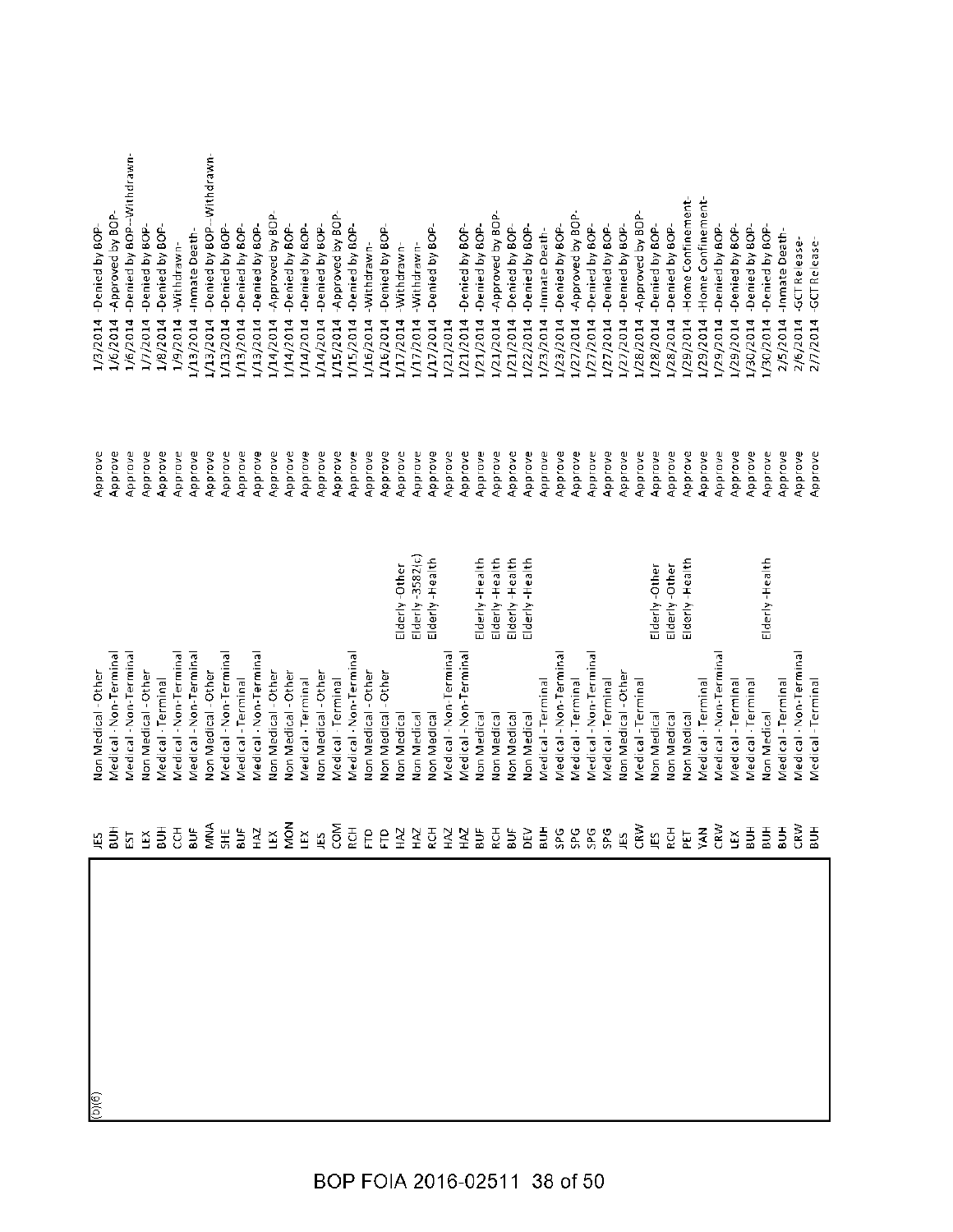| (9)(q) | Medical - Termina       |                    | Approve | 2/7/2014  | -Approved by BOP-                 |
|--------|-------------------------|--------------------|---------|-----------|-----------------------------------|
|        | Medical - Termina       |                    | Approve | 2/7/2014  | -Denied by BOP-                   |
|        | Medical - Terminal      |                    | Approve | 2/10/2014 | -Denied by BOP-                   |
|        | Non Medical             | $E$ Iderly-3582(c) | Approve | 2/10/2014 | -Denied by BOP-                   |
|        | Non Medical             | Elderly-Health     | Approve | 2/11/2014 | -Inmate Death-                    |
|        | Non Medical - Other     |                    | Approve | 2/11/2014 | -Denied by BOP-Home Confinement-  |
|        | Non Medical             | Child Caregiver    | Approve | 2/12/2014 | -Denied by BOP-                   |
|        | Medical - Non-Terminal  |                    | Approve | 2/14/2014 | -Approved by BOP-GCT Release      |
|        | Medical - Terminal      |                    | Approve | 2/20/2014 | -Denied by BOP-                   |
|        | Medical - Terminal      |                    | Approve | 2/22/2014 | -Approved by BOP-                 |
|        | Medical - Terminal      |                    | Approve | 2/24/2014 | -Inmate Death-                    |
|        | Non Medical             | Elderly-Health     | Approve | 2/24/2014 | -Approved by BOP-                 |
|        | Non Medical             | Child Caregiver    | Approve | 2/26/2014 | -Denied by BOP--Home Confinement- |
|        | Non Medical             | Elderly - Health   | Approve | 2/27/2014 | -Denied by BOP-                   |
|        | Non Medical - Other     |                    | Approve | 2/28/2014 | -Denied by BOP-                   |
|        | Vledical - Non-Terminal |                    | Approve | 3/3/2014  | -Approved by BOP-                 |
|        | Medical - Terminal      |                    | Approve | 3/6/2014  | -GCT Release-                     |
|        | Medical - Terminal      |                    | Approve | 3/6/2014  | -Approved by BOP-                 |
|        | Medical - Terminal      |                    | Approve | 3/6/2014  | -Approved by BOP-                 |
|        | Non Medical - Other     |                    | Approve | 3/7/2014  | -Denied by BOP-GCT Release-       |
|        | Medical - Non-Terminal  |                    | Approve | 3/11/2014 | -Withdrawn-                       |
|        | Medical - Terminal      |                    | Approve | 3/11/2014 | -Approved by BOP-                 |
|        | Non Medical             | Elderly-Other      | Approve | 3/11/2014 | -Denied by BOP-                   |
|        | Non Medical             | Elderly-Health     | Approve | 3/12/2014 | -Inmate Death-                    |
|        | Medical - Terminal      |                    | Approve | 3/13/2014 | Approved by BOP-                  |
|        | Non Medical - Other     |                    | Approve | 3/13/2014 | -Denied by BOP-                   |
|        | Medical-Terminal        |                    | Approve | 3/14/2014 | -Denied by BOP-                   |
|        | Non Medical - Other     |                    | Approve | 3/14/2014 | -Denied by BOP-                   |
|        | Non Medical - Other     |                    | Approve | 3/17/2014 | -Denied by BOP-                   |
|        | Non Medical - Other     |                    | Approve | 3/18/2014 | -Denied by BOP-                   |
|        | Medical - Terminal      |                    | Approve | 3/19/2014 | -Inmate Death-                    |
|        | Non Medical             | $E$ lderly-3582(c) | Approve | 3/21/2014 | -Inmate Death-                    |
|        | Non Medical             | Elderly-Health     | Approve | 3/21/2014 | -Inmate Death-                    |
|        | Medical - Terminal      |                    | Approve | 3/21/2014 | -Approved by BOP-                 |
|        | Non Medical - Other     |                    | Approve | 3/21/2014 | -Denied by BOP-                   |
|        | Non Medical - Other     |                    | Approve | 3/24/2014 | -Denied by BOP-                   |
|        | Medical - Non-Terminal  |                    | Approve | 3/25/2014 | -Approved by BOP-                 |
|        | Medical - Non-Terminal  |                    | Approve | 3/25/2014 | -Denied by BOP-                   |
|        | Medical - Terminal      |                    | Approve | 3/26/2014 | -Inmate Death-                    |
|        | Non Medical             | Elderly-Other      | Approve | 3/26/2014 | -Home Confinement-                |
|        | Medical - Terminal      |                    | Approve | 3/28/2014 | -Inmate Death-                    |
|        | Medical - Non-Terminal  |                    | Approve | 3/31/2014 | -Withdrawn-                       |
|        | Medical - Terminal      | Elderly-Other      | Approve | 3/31/2014 | -Approved by BOP-                 |
|        | Medical - Termina       |                    | Approve | 3/31/2014 | -Denied by BOP--Inmate Death-     |
|        | Non Medical             | Elderly - Health   | Approve | 3/31/2014 | -Denied by BOP--Home Confinement- |
|        | Medical - Terminal      |                    | Approve | 3/31/2014 | -Denied by BOP-                   |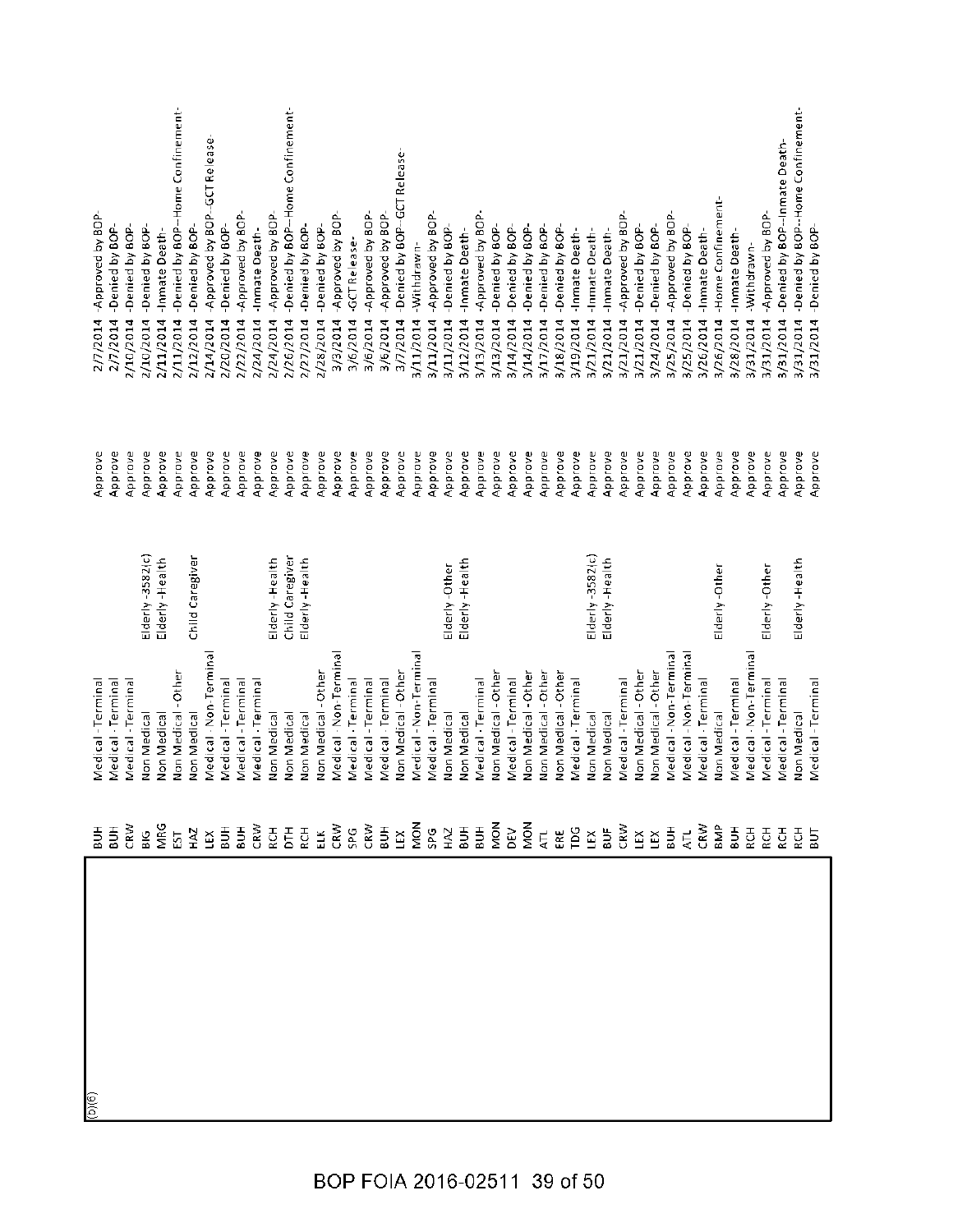| (D)(6) | Medical - Non-Terminal |                    | Approve | -Denied by BOP<br>3/31/2014                      |
|--------|------------------------|--------------------|---------|--------------------------------------------------|
|        | Non Medical            | Child Caregiver    | Approve | -GCT Release-<br>4/1/2014                        |
|        | Von Medical            | Child Caregiver    | Approve | -Denied by BOP-<br>4/1/2014                      |
|        | Non Medical            | $E$ Iderly-3582(c) | Approve | -Approved by BOP-<br>4/4/2014                    |
|        | Medical - Non-Terminal |                    | Approve | -Approved by BOP-<br>4/9/2014                    |
|        | Non Medical - Other    |                    | Approve | -Denied by BOP-<br>4/11/2014                     |
|        | Medical-Terminal       |                    | Approve | -Inmate Death-<br>4/16/2014                      |
|        | Non Medical - Other    |                    | Approve | -Denied by BOP-<br>4/16/2014                     |
|        | Non Medical            | Child Caregiver    | Approve | -Denied by BOP-<br>4/16/2014                     |
|        | Non Medical            | Child Caregiver    | Approve | -Denied by BOP-<br>4/17/2014                     |
|        | Medical - Terminal     | Elderly-Health     | Approve | Approved by BOP-<br>4/21/2014                    |
|        | Non Medical - Other    |                    | Approve | 4/22/2014                                        |
|        | Medical - Terminal     |                    | Approve | -Approved by BOP--Inmate Death-<br>4/23/2014     |
|        | Non Medical            | Elderly-Other      | Approve | -Denied by BOP-<br>4/24/2014                     |
|        | Medical-Terminal       |                    | Approve | -Withdrawn-<br>4/25/2014                         |
|        | Medical - Termina      |                    | Approve | -Approved by BOP-<br>4/25/2014                   |
|        | Medical - Terminal     |                    | Approve | Approved by BOP-<br>4/25/2014                    |
|        | Non Medical            | Elderly-Health     | Approve | -Denied by BOP-<br>4/25/2014                     |
|        | Medical - Non-Terminal |                    | Approve | -Denied by BOP-<br>4/25/2014                     |
|        | Medical - Terminal     |                    | Approve | -Denied by BOP-<br>4/25/2014                     |
|        | Non Medical            | Child Caregiver    | Approve | -Denied by BOP-<br>4/25/2014                     |
|        | Medical - Terminal     |                    | Approve | -withdrawn-<br>4/28/2014                         |
|        | Medical - Terminal     |                    | Approve | -Approved by BOP--Inmate Death-<br>4/29/2014     |
|        | Medical - Non-Terminal |                    | Approve | -Denied by BOP-<br>4/29/2014                     |
|        | Non Medical            | Elderly-Health     | Approve | -Denied by BOP-<br>4/29/2014                     |
|        | Medical - Terminal     |                    | Approve | -Denied by BOP--Withdrawn-<br>4/29/2014          |
|        | Non Medical            | Child Caregiver    | Approve | -Denied by BOP<br>4/30/2014                      |
|        | Medical - Terminal     |                    | Approve | 4/30/2014                                        |
|        | Medical - Non-Terminal |                    | Approve | 4/30/2014                                        |
|        | Medical - Terminal     |                    | Approve | -Approved by BOP-<br>5/2/2014                    |
|        | Medical - Terminal     |                    | Approve | Approved by BOP-<br>5/2/2014                     |
|        | Medical - Non-Terminal |                    | Approve | -Approved by BOP-<br>5/5/2014                    |
|        | Non Medical            | Elderly-Health     | Approve | -Denied by BOP-<br>5/5/2014                      |
|        | Non Medical            | Elderly-Other      | Approve | 5/6/2014                                         |
|        | Non Medical            | Elderly-3582(c)    | Approve | -Approved by BOP--GCT Release-<br>5/6/2014       |
|        | Medical - Terminal     |                    | Approve | -Approved by BOP-<br>5/9/2014                    |
|        | Medical - Non-Terminal |                    | Approve | -Approved by BOP-<br>5/12/2014                   |
|        | Medical-Terminal       |                    | Approve | -Approved by BOP-<br>5/12/2014                   |
|        | Non Medical - Other    |                    | Approve | -Denied by BOP-<br>5/12/2014                     |
|        | Medical - Terminal     |                    | Approve | -Approved by BOP-<br>5/12/2014                   |
|        | Non Medical            | Elderly-Other      | Approve | -Denied by BOP-<br>5/13/2014                     |
|        | Medical - Terminal     |                    | Approve | Approved by BOP-<br>5/15/2014                    |
|        | Medical - Terminal     |                    | Approve | -Approved by BOP-<br>5/15/2014                   |
|        | Non Medical            | Elderly-Other      | Approve | -Denied by Warden--Approved by BOP-<br>5/16/2014 |
|        | Non Medical            | Elderly-Health     | Approve | Approved by BOP-<br>5/19/2014                    |
|        | Medical - Non-Terminal |                    | Approve | -Denied by BOP-<br>5/21/2014                     |
|        |                        |                    |         |                                                  |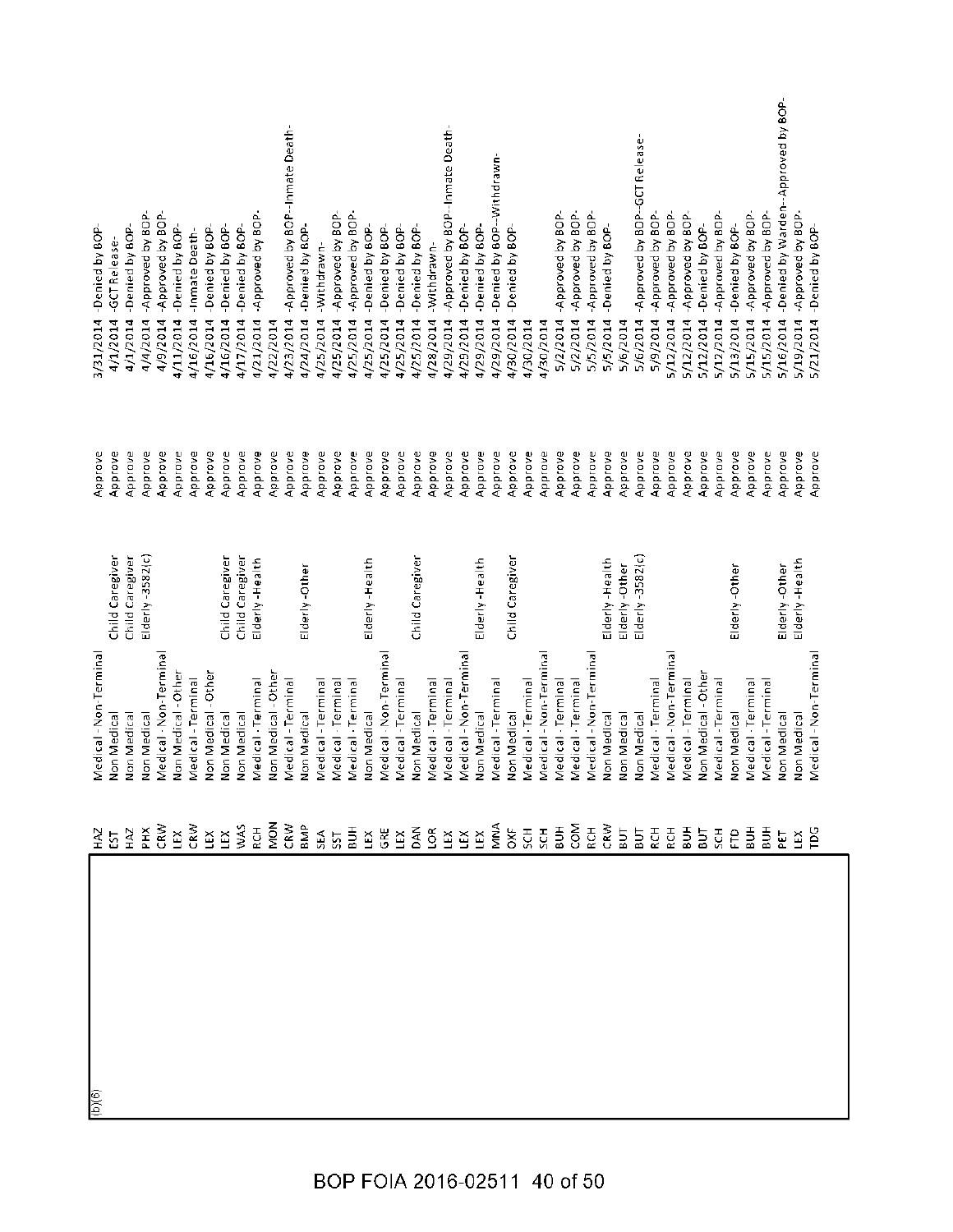| $\frac{1}{\frac{1}{2}}$ | ĚX              | Non Medica             | $E$ lderly-3582 $(c)$ | Approve | -Denied by BOP-<br>5/23/2014                |
|-------------------------|-----------------|------------------------|-----------------------|---------|---------------------------------------------|
|                         | SAF             | Non Medical            | Elderly-Other         | Approve | Denied by BOP<br>5/23/2014                  |
|                         | ĽŘ              | Non Medical            | Elderly-3582(c)       | Approve | -Denied by BOP-<br>5/27/2014                |
|                         | HUB             | Medical - Terminal     |                       | Approve | -Approved by BOP-<br>5/28/2014              |
|                         | MRG             | Non Medical            | Elderly-Health        | Approve | -Denied by BOP-<br>6/2/2014                 |
|                         | ĚX              | Non Medical            | Elderly-Health        | Approve | -Denied by BOP-<br>6/3/2014                 |
|                         | <b>RCH</b>      | Non Medical            | Eiderly-Health        | Approve | -Denied by BOP-<br>6/3/2014                 |
|                         | ξ               | Non Medical            | Child Caregiver       | Approve | 6/6/2014                                    |
|                         | JES             | Non Medical - Other    |                       | Approve | -Denied by BOP-<br>6/10/2014                |
|                         | 50g             | Non Medical - Other    |                       | Approve | -Denied by BOP-<br>6/10/2014                |
|                         | $\overline{15}$ | Non Medical - Other    |                       | Approve | -Denied by BOP-<br>6/10/2014                |
|                         | HAZ             | Non Medical            | Child Caregiver       | Approve | -Denied by BOP-<br>6/10/2014                |
|                         | HAZ             | Non Medical            | Child Caregiver       | Approve | -Denied by BOP-<br>6/10/2014                |
|                         | $\frac{1}{2}$   | Medical - Termina      |                       | Approve | Approved by BOP-<br>6/12/2014               |
|                         | HOB             | Medical - Terminal     |                       | Approve | -Denied by BOP-<br>5/12/2014                |
|                         | ĔΕ              | Non Medical            | Elderly-Other         | Approve | -Approved by BOP-<br>6/13/2014              |
|                         | ŃЮ              | Medical - Terminal     |                       | Approve | Inmate Death-<br>6/17/2014                  |
|                         | <b>BUB</b>      | Non Medical - Other    |                       | Approve | -Withdrawn-<br>5/18/2014                    |
|                         | 816             | Non Medical            | Elderly-3582(c)       | Approve | -Withdrawn-<br>6/18/2014                    |
|                         | Ľ               | Non Medical            | Child Caregiver       | Approve | -Denied by BOP<br>5/18/2014                 |
|                         | CRW             | Medical - Terminal     |                       | Approve | -Approved by BOP-<br>6/19/2014              |
|                         | e<br>S          | Medical - Terminal     |                       | Approve | -Inmate Death-<br>6/20/2014                 |
|                         | ĦБ              | Medical - Terminal     |                       | Approve | -Approved by BOP-<br>6/20/2014              |
|                         | CRW             | Non Medical            | Eiderly-Health        | Approve | -Approved by BOP--GCT Release-<br>6/20/2014 |
|                         | CRW             | Medical - Terminal     |                       | Approve | Approved by BOP-<br>6/20/2014               |
|                         | БH              | Non Medical            | Elderly - Health      | Approve | -Denied by BOP-GCT Release-<br>6/20/2014    |
|                         | ĚX              | Non Medical            | Spouse/Partner        | Approve | -Denied by BOP-<br>6/24/2014                |
|                         | <b>RCH</b>      | Medical - Non-Terminal |                       | Approve | Approved by BOP-<br>6/27/2014               |
|                         | БUН             | Medical - Termina      |                       | Approve | -Denied by BOP-<br>7/1/2014                 |
|                         | BEC             | Medical - Termina      |                       | Approve | -Denied by BOP-<br>7/1/2014                 |
|                         | HAZ             | Non Medical            | $E$  derly-3582(c)    | Approve | -Denied by BOP-<br>7/1/2014                 |
|                         | БH              | Medical - Terminal     |                       | Approve | -Denied by BOP-<br>7/6/2014                 |
|                         | DEV             | Non Medical            | Elderly-Health        | Approve | -Denied by BOP-<br>7/9/2014                 |
|                         | $\overline{O}$  | Non Medical            | Elderly-Health        | Approve | -Denied by BOP-<br>7/9/2014                 |
|                         | ĦП              | Medical - Terminal     |                       | Approve | -Denied by BOP-<br>7/11/2014                |
|                         | $\frac{1}{2}$   | Medical - Terminal     |                       | Approve | -Approved by BOP-<br>7/12/2014              |
|                         | BUF             | Medical - Terminal     |                       | Approve | -Home Confinement-<br>7/17/2014             |
|                         | TRM             | Non Medical - Other    |                       | Approve | -Approved by BOP-<br>7/17/2014              |
|                         | Ě               | Non Medical - Other    |                       | Approve | -Inmate Death-<br>7/21/2014                 |
|                         | CRW             | Non Medical            | Elderly-Health        | Approve | -Denied by BOP-<br>7/22/2014                |
|                         | LEW             | Non Medical            | Elderly-Other         | Approve | -Denied by BOP-<br>7/22/2014                |
|                         | $\frac{1}{2}$   | Medical - Terminal     |                       | Approve | -Denied by BOP-<br>7/23/2014                |
|                         | BRO             | Medical - Non-Terminal |                       | Approve | -Approved by BOP-<br>7/25/2014              |
|                         | $\frac{1}{5}$   | Medical - Termina      |                       | Approve | -Inmate Death-<br>7/30/2014                 |
|                         | ξ,              | Non Medical            | Spouse/Partner        | Approve | -Withdrawn-<br>7/31/2014                    |
|                         | BUH             | Medical - Terminal     |                       | Approve | 7/31/2014 - Approved by BOP-                |
|                         |                 |                        |                       |         |                                             |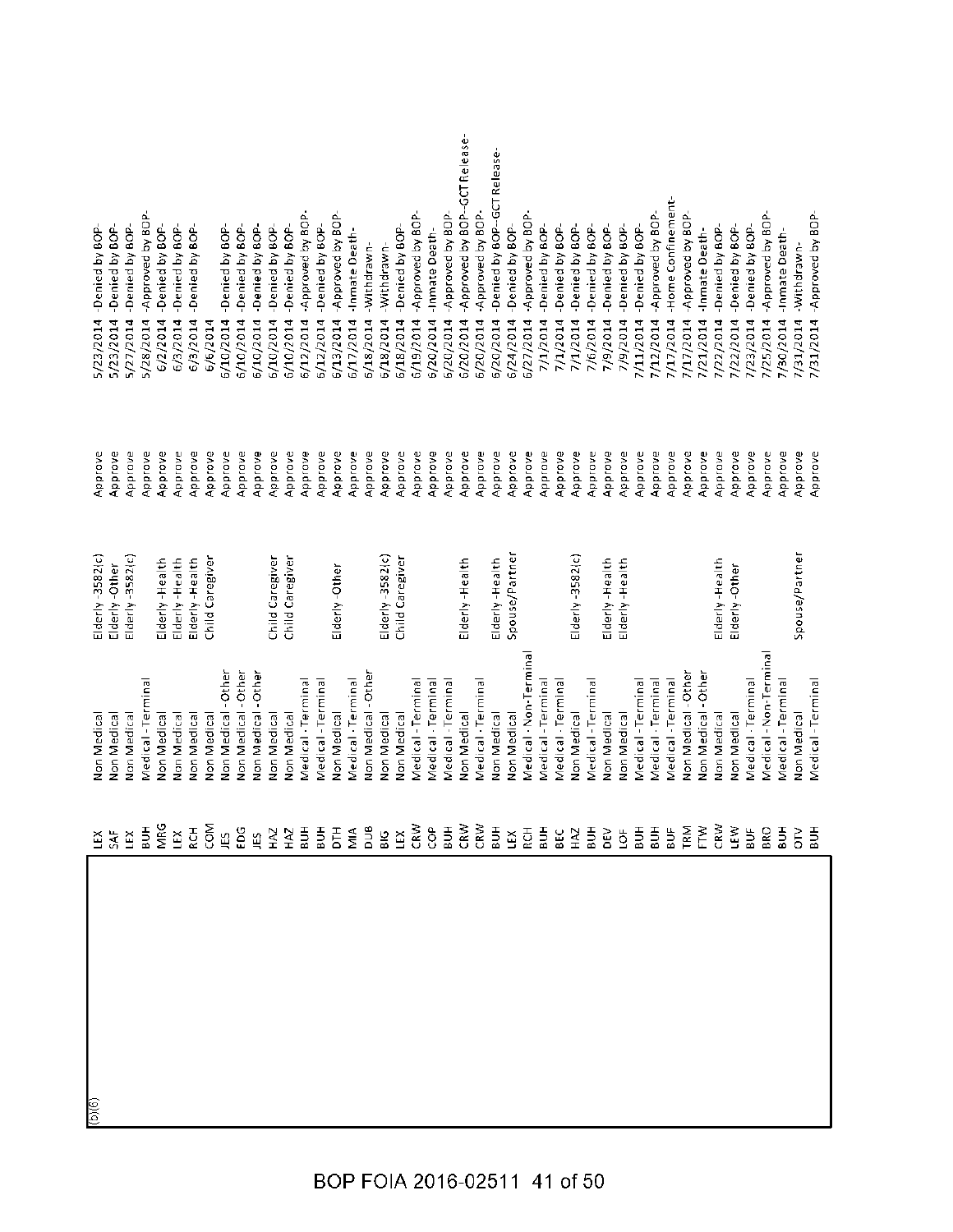| 도<br>모                                                                                |                        |                 |         |                                              |
|---------------------------------------------------------------------------------------|------------------------|-----------------|---------|----------------------------------------------|
|                                                                                       | Medical - Non-Terminal |                 | Approve | -Denied by BOP-<br>7/31/2014                 |
| HAZ                                                                                   | Non Medical            | Child Caregiver | Approve | -Denied by BOP-<br>8/1/2014                  |
| <b>RCH</b>                                                                            | Medical - Non-Termina  |                 | Approve | -Inmate Death-<br>8/4/2014                   |
| $\frac{\pi}{2}$                                                                       | Medical - Terminal     |                 | Approve | 8/4/2014                                     |
| LEW<br>BUT                                                                            | Non Medical            | Elderly-Other   | Approve | -Approved by BOP-<br>8/4/2014                |
|                                                                                       | Medical - Non-Terminal |                 | Approve | -Approved by BOP-<br>8/5/2014                |
| $\frac{\pi}{2}$ $\cong$                                                               | Medical - Terminal     |                 | Approve | -Approved by BOP-<br>8/8/2014                |
|                                                                                       | Medical - Terminal     |                 | Approve | -Approved by BOP-<br>8/8/2014                |
| OAD                                                                                   | Non Medical            | Child Caregiver | Approve | -Denied by BOP-<br>8/8/2014                  |
| $\frac{1}{2}$                                                                         | Medical - Terminal     |                 | Approve | Approved by BOP-<br>8/11/2014                |
| CRW                                                                                   | Non Medical            | Elderly-Health  | Approve | -Approved by BOP-<br>8/12/2014               |
| $\frac{1}{2}$                                                                         | Medical - Non-Termina  |                 | Approve | -Denied by BOP-<br>8/13/2014                 |
| <b>GRL</b>                                                                            | Medical - Non-Terminal |                 | Approve | 8/13/2014                                    |
| HUR                                                                                   | Medical - Terminal     |                 | Approve | -Inmate Death-<br>8/15/2014                  |
| $\bar{\mathbb{B}}$                                                                    | Medical - Terminal     |                 | Approve | -Inmate Death-<br>8/15/2014                  |
| WAS                                                                                   | Non Medical            | Child Caregiver | Approve | -Denied by BOP-<br>8/15/2014                 |
| $\begin{array}{c}\n\Xi \subseteq \Xi \subseteq \Xi \\ \Xi \subseteq \Xi\n\end{array}$ | Medical - Terminal     |                 | Approve | -Approved by BOP-<br>8/19/2014               |
|                                                                                       | Medical - Non-Terminal |                 | Approve | -Denied by BOP-<br>8/19/2014                 |
|                                                                                       | Medical - Terminal     |                 | Approve | -Inmate Death-<br>8/20/2014                  |
|                                                                                       | Non Medical            | Elderly-Health  | Approve | -Denied by BOP-<br>8/20/2014                 |
| CRW                                                                                   | Medical - Terminal     |                 | Approve | -Approved by BOP-<br>8/25/2014               |
| $_{\rm BUF}$                                                                          | Medical - Terminal     |                 | Approve | -Approved by BOP-<br>8/25/2014               |
| $\begin{array}{c} \overline{c} \\ \overline{c} \end{array}$                           | Medical-Terminal       |                 | Approve | -Inmate Death-<br>8/26/2014                  |
|                                                                                       | Non Medical - Other    |                 | Approve | -Denied by BOP-<br>8/26/2014                 |
|                                                                                       | Medical - Terminal     |                 | Approve | -Approved by BOP-<br>8/27/2014               |
|                                                                                       | Medical - Terminal     |                 | Approve | -Denied by BOP-<br>8/27/2014                 |
|                                                                                       | Medical - Terminal     |                 | Approve | -Approved by BOP--Inmate Death-<br>8/28/2014 |
| CAT                                                                                   | Non Medical            | Spouse/Partner  | Approve | -Denied by BOP-<br>8/28/2014                 |
| ŗб                                                                                    | Medical - Non-Terminal |                 | Approve | 8/28/2014                                    |
| <b>MEM</b>                                                                            | Non Medical            | Elderly-Other   | Approve | -Denied by BOP-<br>8/29/2014                 |
| <b>SPG</b>                                                                            | Medical - Terminal     |                 | Approve | -Denied by BOP-<br>8/29/2014                 |
| $\frac{1}{2}$                                                                         | Non Medical            | Elderly-Health  | Approve | -Denied by BOP-<br>8/29/2014                 |
| <b>BEN</b><br>PEN<br>DTE SE                                                           | Non Medical - Other    |                 | Approve | -Home Confinement-<br>9/2/2014               |
|                                                                                       | Non Medical            | Elderly-Other   | Approve | -Denied by BOP-<br>9/2/2014                  |
|                                                                                       | Medical - Terminal     |                 | Approve | Withdrawn-<br>9/9/2014                       |
|                                                                                       | Medical - Terminal     |                 | Approve | -Approved by BOP--GCT Release-<br>9/9/2014   |
|                                                                                       | Non Medical - Other    |                 | Approve | -Approved by BOP-<br>9/9/2014                |
| $\frac{\pi}{\omega}$ is                                                               | Medical - Terminal     |                 | Approve | -Approved by BOP--Inmate Death-<br>9/10/2014 |
|                                                                                       | Non Medical            | Elderly-Health  | Approve | -Denied by BOP-<br>9/10/2014                 |
| ĽK                                                                                    | Medical - Non-Terminal |                 | Approve | -Denied by BOP-<br>9/18/2014                 |
| $\frac{1}{2}$                                                                         | Medical - Termina      |                 | Approve | Approved by BOP-<br>9/22/2014                |
| BUH                                                                                   | Medical - Terminal     |                 | Approve | -Approved by BOP-<br>9/22/2014               |
| MRG                                                                                   | Medical - Terminal     |                 | Approve | -Approved by BOP--GCT Release-<br>9/23/2014  |
| $\frac{1}{20}$                                                                        | Medical - Terminal     |                 | Approve | -Approved by BOP-<br>9/24/2014               |
| <b>HUR</b>                                                                            | Medical - Terminal     |                 | Approve | -Approved by BOP-<br>9/25/2014               |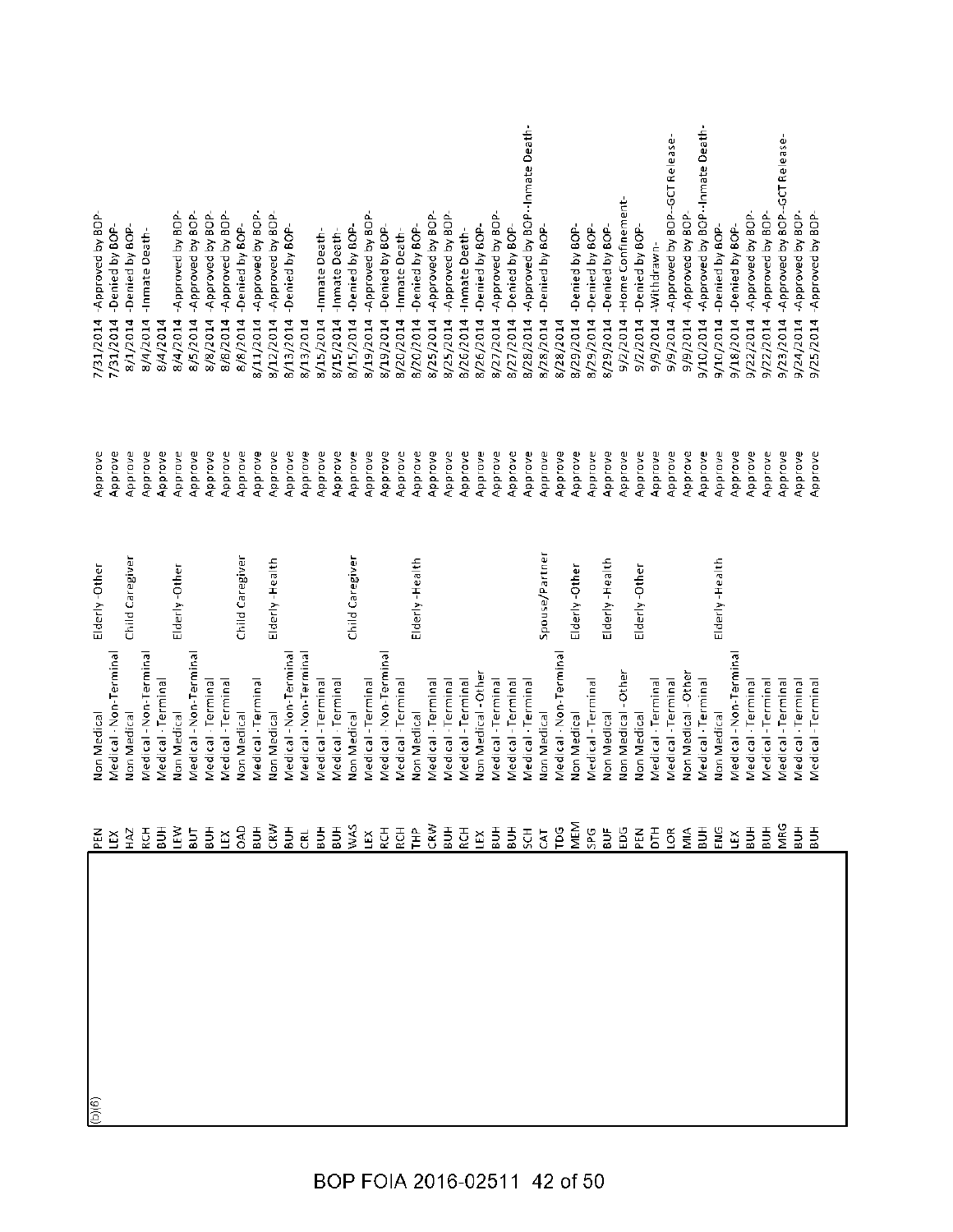BOP FOIA 2016-02511 43 of 50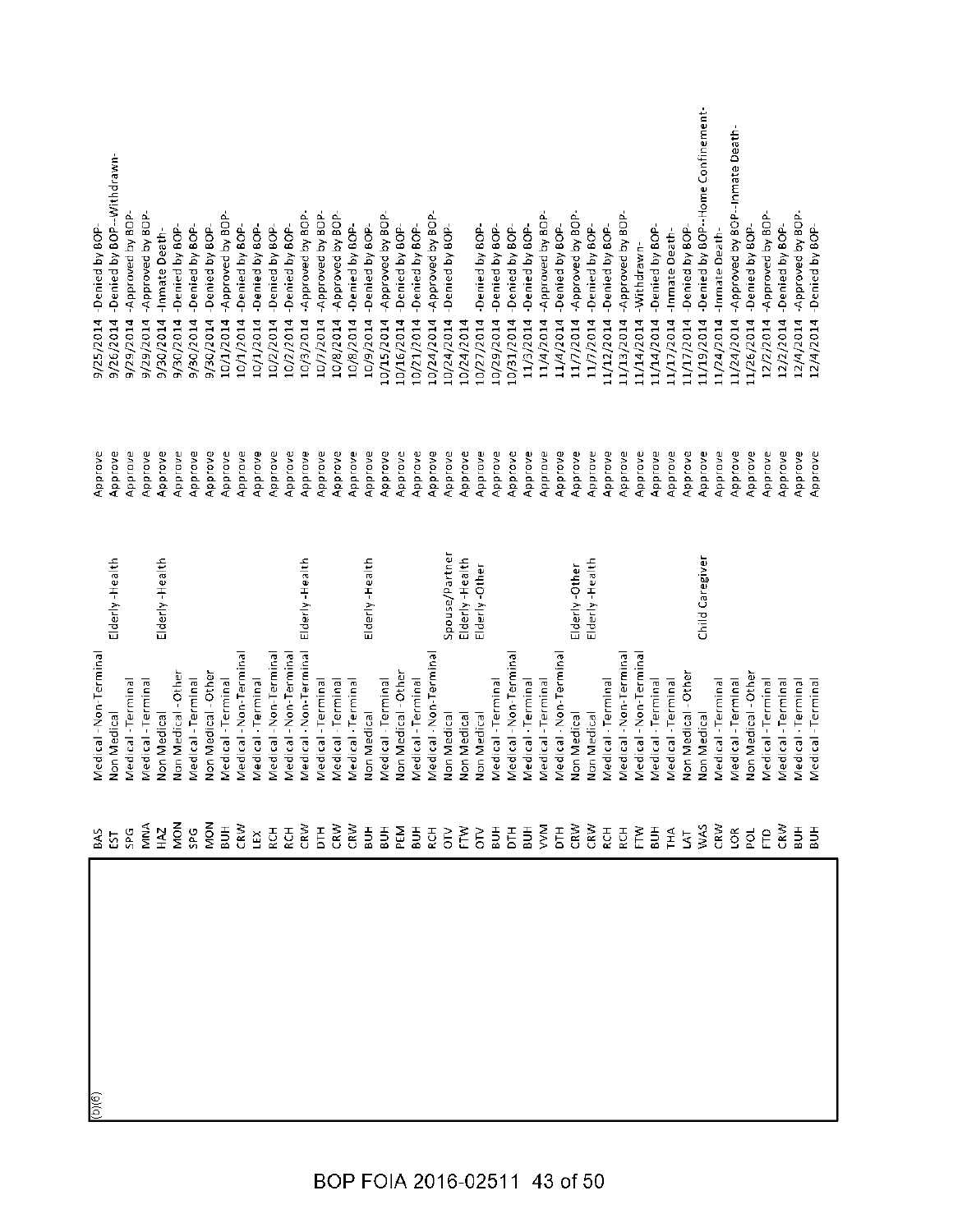| ATN            | Von Medical            | Elderly-Health     | Approve | 12/5/2014  | -Denied by BOP-           |
|----------------|------------------------|--------------------|---------|------------|---------------------------|
| <b>SPG</b>     | Medical - Termina      |                    | Approve | 12/9/2014  | -Approved by BOP-         |
| <b>SPG</b>     | Medical - Terminal     |                    | Approve | 12/9/2014  | -Approved by BOP-         |
| PEM            | Medical - Non-Terminal |                    | Approve | 12/11/2014 | -Withdrawn-               |
| $41$ F         | Medical - Terminal     |                    | Approve | 12/11/2014 | -Approved by BOP-         |
| ĚX             | Medical - Terminal     |                    | Approve | 12/11/2014 | -Denied by BOP-           |
| <b>SPG</b>     | Medical - Terminal     |                    | Approve | 12/12/2014 | -Denied by BOP-           |
| ρg             | Vedical - Non-Terminal |                    | Approve | 12/15/2014 | -Home Confinement-        |
| ĚX             | Non Medical - Other    |                    | Approve | 12/15/2014 | -Denied by BOP-           |
| ŠΙ             | Medical - Terminal     |                    | Approve | 12/15/2014 | -Approved by BOP-         |
| ELM            | Medical - Terminal     |                    | Approve | 12/16/2014 | -Inmate Death-            |
| <b>SPG</b>     | Medical - Terminal     |                    | Approve | 12/24/2014 | -Approved by BOP-         |
| HAZ            | Medical - Terminal     |                    | Approve | 12/29/2014 | -Inmate Death-            |
| $E^2$          | Medical - Terminal     |                    | Approve | 12/29/2014 | -Denied by BOP-           |
| HUB            | Medical - Terminal     |                    | Approve | 12/30/2014 | -Denied by BOP-           |
| <b>SPG</b>     | Medical - Terminal     |                    | Approve | 12/31/2014 | -Denied by BOP-           |
| <b>SPG</b>     | Medical - Termina      |                    | Approve | 12/31/2014 | Approved by BOP-          |
| ĄΤ             | Non Medical            | Elderly-Other      | Approve | 1/5/2015   | -Denied by BOP-           |
| <b>SPG</b>     | Medical - Terminal     |                    | Approve | 1/7/2015   | -Denied by BOP-           |
| FOR            | Non Medical            | Elderly-Other      | Approve | 1/9/2015   |                           |
| $E_{\text{D}}$ | Non Medical            | $E$ Iderly-3582(c) | Approve | 1/9/2015   | -Denied by BOP-           |
| $\tilde{5}$    | Non Medical - Other    |                    | Approve | 1/9/2015   | -Denied by BOP-           |
| FOR            | Non Medical            | Elderly-Other      | Approve | 1/9/2015   | -Denied by BOP-           |
| <b>SPG</b>     | Medical - Non-Terminal |                    | Approve | /12/2015   | -Approved by BOP-         |
| COM            | Medical - Terminal     |                    | Approve | 1/16/2015  | -Denied by BOP-           |
| <b>ECH</b>     | Medical - Non-Terminal |                    | Approve | 1/21/2015  | -Denied by BOP-           |
| aug            | Medical-Terminal       |                    | Approve | 1/23/2015  | -Approved by BOP-         |
| CRW            | Medical - Terminal     |                    | Approve | 1/23/2015  | Approved by BOP-          |
| БUТ            | Medical - Non-Terminal |                    | Approve | 1/26/2015  | -Denied by BOP-           |
| ЪŃ,            | Medical - Non-Terminal |                    | Approve | 1/28/2015  | -Denied by BOP-           |
| SPG            | Medical - Terminal     |                    | Approve | 1/29/2015  | Approved by BOP-          |
| $\vec{e}$      | Non Medical            | OTHER              | Approve | 1/29/2015  | -Denied by BOP-           |
| SPG            | Medical - Terminal     |                    | Approve | 1/29/2015  | -Denied by BOP-           |
| 5PG            | Medical - Terminal     |                    | Approve | 1/29/2015  | -Denied by BOP-           |
| MEM            | Medical-Terminal       |                    | Approve | 1/30/2015  | -Inmate Death-            |
| $\frac{1}{2}$  | Medical - Terminal     |                    | Approve | 1/30/2015  | -Approved by BOP-         |
| FCH            | Medical - Non-Terminal |                    | Approve | 2/3/2015   | -Approved by BOP-         |
| EOR            | <b>Von Medical</b>     | Elderly-Other      | Approve | 2/4/2015   | -Denied by BOP-           |
| <b>SPG</b>     | Medical - Termina      |                    | Approve | 2/4/2015   | -Denied by BOP-           |
| <b>SPG</b>     | Medical - Termina      |                    | Approve | 2/4/2015   | -Denied by BOP-           |
| CRW            | Non Medical            | Elderly-Other      | Approve | 2/5/2015   | -Approved by BOP-         |
| CRW            | Medical - Non-Terminal |                    | Approve | 2/6/2015   | -Denied by BOP-           |
| <b>HUR</b>     | Medical-Terminal       |                    | Approve | 2/7/2015   | -Approved by BOP-         |
| $\vec{5}$      | Non Medical            | Eiderly-Health     | Approve | 2/15/2015  | -Denied by BOP-           |
| CRW            | Medical - Terminal     |                    | Approve | 2/16/2015  | Approved by BOP-          |
| ξ              | Medical - Terminal     |                    | Approve |            | 2/17/2015 - Inmate Death- |
|                |                        |                    |         |            |                           |
|                |                        |                    |         |            |                           |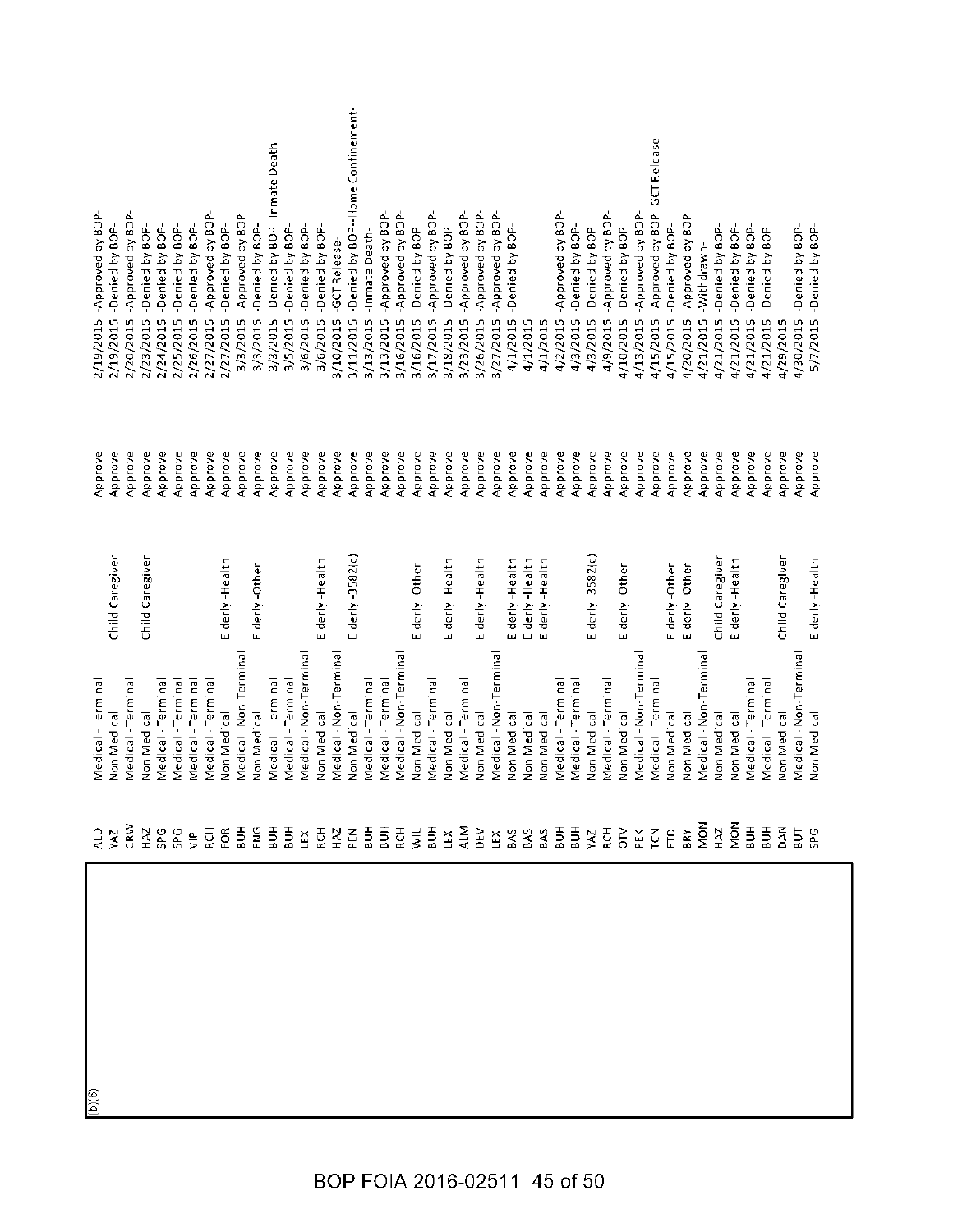| -Denied by Warden-<br>-Approved by BOP-<br>6/15/2015 - Approved by BOP-<br>-Approved by BOP-<br>-Approved by BOP-<br>-Approved by BOP-<br>-Approved by BOP-<br>-Approved by BOP-<br>-Approved by BOP-<br>6/15/2015 - Approved by BOP-<br>7/10/2015 - Approved by BOP-<br>-Approved by BOP-<br>-Approved by BOP-<br>-Approved by BOP-<br>-Approved by BOP-<br>5/18/2015 - Denied by BOP-<br>-Denied by BOP-<br>7/10/2015 - Denied by BOP-<br>6/17/2015 - Denied by BOP-<br>-Denied by BOP-<br>-Denied by BOP-<br>5/22/2015 - Denied by BOP-<br>-Denied by BOP-<br>7/10/2015 -Denied by BOP-<br>-Denied by BOP<br>-Denied by BOP-<br>-Denied by BOP-<br>5/24/2015 - Denied by BOP-<br>6/26/2015 - Denied by BOP<br>-Denied by BOP<br>6/19/2015 - Inmate Death-<br>5/27/2015 - Inmate Death-<br>-Inmate Death-<br>-Inmate Death-<br>-Inmate Death-<br>-Inmate Death-<br>5/12/2015<br>5/13/2015<br>5/21/2015<br>5/22/2015<br>5/22/2015<br>6/5/2015<br>6/17/2015<br>6/23/2015<br>7/6/2015<br>7/9/2015<br>5/13/2015<br>5/13/2015<br>5/29/2015<br>6/8/2015<br>6/12/2015<br>6/18/2015<br>6/19/2015<br>6/19/2015<br>6/24/2015<br>7/9/2015<br>7/9/2015<br>6/9/2015<br>5/8/2015<br>6/4/2015<br>7/9/2015<br>5/8/2015<br>5/21/2015<br>6/8/2015<br>6/18/2015<br>6/19/2015<br>7/9/2015<br>6/8/2015<br>6/9/2015<br>Approve<br>Approve<br>Approve<br>Approve<br>Approve<br>Approve<br>Approve<br>Approve<br>Approve<br>Approve<br>Approve<br>Approve<br>Approve<br>Approve<br>Approve<br>Approve<br>Approve<br>Approve<br>Approve<br>Approve<br>Approve<br>Approve<br>Approve<br>Approve<br>Approve<br>Approve<br>Approve<br>Approve<br>Approve<br>Approve<br>Approve<br>Approve<br>Approve<br>Approve<br>Approve<br>Approve<br>Approve<br>Approve<br>Approve<br>Approve<br>Approve<br>Approve<br>Approve<br>Approve<br>Approve<br>Spouse/Partner<br>$E$ lderly-3582(c)<br>$E$ lderly-3582(c)<br>Elderly-Health<br>Elderly-Health<br>Elderly-Health<br>Elderly-Health<br>Elderly-Health<br>Elderly-Other<br>Elderly-Other<br>Elderly-Other<br>Medical - Non-Terminal<br>Medical - Non-Terminal<br>Medical - Non-Terminal<br>Medical - Non-Terminal<br>Medical - Non-Terminal<br>Medical - Non-Terminal<br>Medical - Non-Terminal<br>Medical - Non-Termina<br>Medical -Terminal<br>Medical - Terminal<br>Medical - Terminal<br>Medical - Terminal<br>Medical - Terminal<br>Medical - Terminal<br>Medical-Terminal<br>Medical - Terminal<br>Medical - Terminal<br>Medical - Terminal<br>Medical - Terminal<br>Medical - Terminal<br>Medical - Terminal<br>Medical - Terminal<br>Medical - Terminal<br>Medical-Terminal<br>Medical - Terminal<br>Medical - Terminal<br>Medical-Terminal<br>Medical - Terminal<br>Medical - Terminal<br>Medical - Terminal<br>Medical - Termina<br>Medical - Terminal<br>Medical - Termina<br>Medical - Termina<br>Non Medical<br>Non Medical<br>Non Medical<br>Non Medical<br>Non Medical<br>Non Medical<br>Non Medical<br>Non Medical<br>Non Medical<br>Non Medical<br>Non Medical |                    |         |                                            |
|-------------------------------------------------------------------------------------------------------------------------------------------------------------------------------------------------------------------------------------------------------------------------------------------------------------------------------------------------------------------------------------------------------------------------------------------------------------------------------------------------------------------------------------------------------------------------------------------------------------------------------------------------------------------------------------------------------------------------------------------------------------------------------------------------------------------------------------------------------------------------------------------------------------------------------------------------------------------------------------------------------------------------------------------------------------------------------------------------------------------------------------------------------------------------------------------------------------------------------------------------------------------------------------------------------------------------------------------------------------------------------------------------------------------------------------------------------------------------------------------------------------------------------------------------------------------------------------------------------------------------------------------------------------------------------------------------------------------------------------------------------------------------------------------------------------------------------------------------------------------------------------------------------------------------------------------------------------------------------------------------------------------------------------------------------------------------------------------------------------------------------------------------------------------------------------------------------------------------------------------------------------------------------------------------------------------------------------------------------------------------------------------------------------------------------------------------------------------------------------------------------------------------------------------------------------------------------------------------------------------------------------------------------------------------------------------------------------------------------------------------------------------------------------------------------------------------------------------------------------------------------------------------------------------------------------------------------------------------------------------------|--------------------|---------|--------------------------------------------|
|                                                                                                                                                                                                                                                                                                                                                                                                                                                                                                                                                                                                                                                                                                                                                                                                                                                                                                                                                                                                                                                                                                                                                                                                                                                                                                                                                                                                                                                                                                                                                                                                                                                                                                                                                                                                                                                                                                                                                                                                                                                                                                                                                                                                                                                                                                                                                                                                                                                                                                                                                                                                                                                                                                                                                                                                                                                                                                                                                                                                 |                    |         |                                            |
|                                                                                                                                                                                                                                                                                                                                                                                                                                                                                                                                                                                                                                                                                                                                                                                                                                                                                                                                                                                                                                                                                                                                                                                                                                                                                                                                                                                                                                                                                                                                                                                                                                                                                                                                                                                                                                                                                                                                                                                                                                                                                                                                                                                                                                                                                                                                                                                                                                                                                                                                                                                                                                                                                                                                                                                                                                                                                                                                                                                                 |                    |         |                                            |
|                                                                                                                                                                                                                                                                                                                                                                                                                                                                                                                                                                                                                                                                                                                                                                                                                                                                                                                                                                                                                                                                                                                                                                                                                                                                                                                                                                                                                                                                                                                                                                                                                                                                                                                                                                                                                                                                                                                                                                                                                                                                                                                                                                                                                                                                                                                                                                                                                                                                                                                                                                                                                                                                                                                                                                                                                                                                                                                                                                                                 |                    |         |                                            |
|                                                                                                                                                                                                                                                                                                                                                                                                                                                                                                                                                                                                                                                                                                                                                                                                                                                                                                                                                                                                                                                                                                                                                                                                                                                                                                                                                                                                                                                                                                                                                                                                                                                                                                                                                                                                                                                                                                                                                                                                                                                                                                                                                                                                                                                                                                                                                                                                                                                                                                                                                                                                                                                                                                                                                                                                                                                                                                                                                                                                 |                    |         |                                            |
|                                                                                                                                                                                                                                                                                                                                                                                                                                                                                                                                                                                                                                                                                                                                                                                                                                                                                                                                                                                                                                                                                                                                                                                                                                                                                                                                                                                                                                                                                                                                                                                                                                                                                                                                                                                                                                                                                                                                                                                                                                                                                                                                                                                                                                                                                                                                                                                                                                                                                                                                                                                                                                                                                                                                                                                                                                                                                                                                                                                                 |                    |         |                                            |
|                                                                                                                                                                                                                                                                                                                                                                                                                                                                                                                                                                                                                                                                                                                                                                                                                                                                                                                                                                                                                                                                                                                                                                                                                                                                                                                                                                                                                                                                                                                                                                                                                                                                                                                                                                                                                                                                                                                                                                                                                                                                                                                                                                                                                                                                                                                                                                                                                                                                                                                                                                                                                                                                                                                                                                                                                                                                                                                                                                                                 |                    |         |                                            |
|                                                                                                                                                                                                                                                                                                                                                                                                                                                                                                                                                                                                                                                                                                                                                                                                                                                                                                                                                                                                                                                                                                                                                                                                                                                                                                                                                                                                                                                                                                                                                                                                                                                                                                                                                                                                                                                                                                                                                                                                                                                                                                                                                                                                                                                                                                                                                                                                                                                                                                                                                                                                                                                                                                                                                                                                                                                                                                                                                                                                 |                    |         |                                            |
|                                                                                                                                                                                                                                                                                                                                                                                                                                                                                                                                                                                                                                                                                                                                                                                                                                                                                                                                                                                                                                                                                                                                                                                                                                                                                                                                                                                                                                                                                                                                                                                                                                                                                                                                                                                                                                                                                                                                                                                                                                                                                                                                                                                                                                                                                                                                                                                                                                                                                                                                                                                                                                                                                                                                                                                                                                                                                                                                                                                                 |                    |         |                                            |
|                                                                                                                                                                                                                                                                                                                                                                                                                                                                                                                                                                                                                                                                                                                                                                                                                                                                                                                                                                                                                                                                                                                                                                                                                                                                                                                                                                                                                                                                                                                                                                                                                                                                                                                                                                                                                                                                                                                                                                                                                                                                                                                                                                                                                                                                                                                                                                                                                                                                                                                                                                                                                                                                                                                                                                                                                                                                                                                                                                                                 |                    |         |                                            |
|                                                                                                                                                                                                                                                                                                                                                                                                                                                                                                                                                                                                                                                                                                                                                                                                                                                                                                                                                                                                                                                                                                                                                                                                                                                                                                                                                                                                                                                                                                                                                                                                                                                                                                                                                                                                                                                                                                                                                                                                                                                                                                                                                                                                                                                                                                                                                                                                                                                                                                                                                                                                                                                                                                                                                                                                                                                                                                                                                                                                 |                    |         |                                            |
|                                                                                                                                                                                                                                                                                                                                                                                                                                                                                                                                                                                                                                                                                                                                                                                                                                                                                                                                                                                                                                                                                                                                                                                                                                                                                                                                                                                                                                                                                                                                                                                                                                                                                                                                                                                                                                                                                                                                                                                                                                                                                                                                                                                                                                                                                                                                                                                                                                                                                                                                                                                                                                                                                                                                                                                                                                                                                                                                                                                                 |                    |         |                                            |
|                                                                                                                                                                                                                                                                                                                                                                                                                                                                                                                                                                                                                                                                                                                                                                                                                                                                                                                                                                                                                                                                                                                                                                                                                                                                                                                                                                                                                                                                                                                                                                                                                                                                                                                                                                                                                                                                                                                                                                                                                                                                                                                                                                                                                                                                                                                                                                                                                                                                                                                                                                                                                                                                                                                                                                                                                                                                                                                                                                                                 |                    |         |                                            |
|                                                                                                                                                                                                                                                                                                                                                                                                                                                                                                                                                                                                                                                                                                                                                                                                                                                                                                                                                                                                                                                                                                                                                                                                                                                                                                                                                                                                                                                                                                                                                                                                                                                                                                                                                                                                                                                                                                                                                                                                                                                                                                                                                                                                                                                                                                                                                                                                                                                                                                                                                                                                                                                                                                                                                                                                                                                                                                                                                                                                 |                    |         |                                            |
|                                                                                                                                                                                                                                                                                                                                                                                                                                                                                                                                                                                                                                                                                                                                                                                                                                                                                                                                                                                                                                                                                                                                                                                                                                                                                                                                                                                                                                                                                                                                                                                                                                                                                                                                                                                                                                                                                                                                                                                                                                                                                                                                                                                                                                                                                                                                                                                                                                                                                                                                                                                                                                                                                                                                                                                                                                                                                                                                                                                                 |                    |         |                                            |
|                                                                                                                                                                                                                                                                                                                                                                                                                                                                                                                                                                                                                                                                                                                                                                                                                                                                                                                                                                                                                                                                                                                                                                                                                                                                                                                                                                                                                                                                                                                                                                                                                                                                                                                                                                                                                                                                                                                                                                                                                                                                                                                                                                                                                                                                                                                                                                                                                                                                                                                                                                                                                                                                                                                                                                                                                                                                                                                                                                                                 |                    |         |                                            |
|                                                                                                                                                                                                                                                                                                                                                                                                                                                                                                                                                                                                                                                                                                                                                                                                                                                                                                                                                                                                                                                                                                                                                                                                                                                                                                                                                                                                                                                                                                                                                                                                                                                                                                                                                                                                                                                                                                                                                                                                                                                                                                                                                                                                                                                                                                                                                                                                                                                                                                                                                                                                                                                                                                                                                                                                                                                                                                                                                                                                 |                    |         |                                            |
|                                                                                                                                                                                                                                                                                                                                                                                                                                                                                                                                                                                                                                                                                                                                                                                                                                                                                                                                                                                                                                                                                                                                                                                                                                                                                                                                                                                                                                                                                                                                                                                                                                                                                                                                                                                                                                                                                                                                                                                                                                                                                                                                                                                                                                                                                                                                                                                                                                                                                                                                                                                                                                                                                                                                                                                                                                                                                                                                                                                                 |                    |         |                                            |
|                                                                                                                                                                                                                                                                                                                                                                                                                                                                                                                                                                                                                                                                                                                                                                                                                                                                                                                                                                                                                                                                                                                                                                                                                                                                                                                                                                                                                                                                                                                                                                                                                                                                                                                                                                                                                                                                                                                                                                                                                                                                                                                                                                                                                                                                                                                                                                                                                                                                                                                                                                                                                                                                                                                                                                                                                                                                                                                                                                                                 |                    |         |                                            |
|                                                                                                                                                                                                                                                                                                                                                                                                                                                                                                                                                                                                                                                                                                                                                                                                                                                                                                                                                                                                                                                                                                                                                                                                                                                                                                                                                                                                                                                                                                                                                                                                                                                                                                                                                                                                                                                                                                                                                                                                                                                                                                                                                                                                                                                                                                                                                                                                                                                                                                                                                                                                                                                                                                                                                                                                                                                                                                                                                                                                 |                    |         |                                            |
|                                                                                                                                                                                                                                                                                                                                                                                                                                                                                                                                                                                                                                                                                                                                                                                                                                                                                                                                                                                                                                                                                                                                                                                                                                                                                                                                                                                                                                                                                                                                                                                                                                                                                                                                                                                                                                                                                                                                                                                                                                                                                                                                                                                                                                                                                                                                                                                                                                                                                                                                                                                                                                                                                                                                                                                                                                                                                                                                                                                                 |                    |         |                                            |
|                                                                                                                                                                                                                                                                                                                                                                                                                                                                                                                                                                                                                                                                                                                                                                                                                                                                                                                                                                                                                                                                                                                                                                                                                                                                                                                                                                                                                                                                                                                                                                                                                                                                                                                                                                                                                                                                                                                                                                                                                                                                                                                                                                                                                                                                                                                                                                                                                                                                                                                                                                                                                                                                                                                                                                                                                                                                                                                                                                                                 |                    |         |                                            |
|                                                                                                                                                                                                                                                                                                                                                                                                                                                                                                                                                                                                                                                                                                                                                                                                                                                                                                                                                                                                                                                                                                                                                                                                                                                                                                                                                                                                                                                                                                                                                                                                                                                                                                                                                                                                                                                                                                                                                                                                                                                                                                                                                                                                                                                                                                                                                                                                                                                                                                                                                                                                                                                                                                                                                                                                                                                                                                                                                                                                 |                    |         |                                            |
|                                                                                                                                                                                                                                                                                                                                                                                                                                                                                                                                                                                                                                                                                                                                                                                                                                                                                                                                                                                                                                                                                                                                                                                                                                                                                                                                                                                                                                                                                                                                                                                                                                                                                                                                                                                                                                                                                                                                                                                                                                                                                                                                                                                                                                                                                                                                                                                                                                                                                                                                                                                                                                                                                                                                                                                                                                                                                                                                                                                                 |                    |         |                                            |
|                                                                                                                                                                                                                                                                                                                                                                                                                                                                                                                                                                                                                                                                                                                                                                                                                                                                                                                                                                                                                                                                                                                                                                                                                                                                                                                                                                                                                                                                                                                                                                                                                                                                                                                                                                                                                                                                                                                                                                                                                                                                                                                                                                                                                                                                                                                                                                                                                                                                                                                                                                                                                                                                                                                                                                                                                                                                                                                                                                                                 |                    |         |                                            |
|                                                                                                                                                                                                                                                                                                                                                                                                                                                                                                                                                                                                                                                                                                                                                                                                                                                                                                                                                                                                                                                                                                                                                                                                                                                                                                                                                                                                                                                                                                                                                                                                                                                                                                                                                                                                                                                                                                                                                                                                                                                                                                                                                                                                                                                                                                                                                                                                                                                                                                                                                                                                                                                                                                                                                                                                                                                                                                                                                                                                 |                    |         |                                            |
|                                                                                                                                                                                                                                                                                                                                                                                                                                                                                                                                                                                                                                                                                                                                                                                                                                                                                                                                                                                                                                                                                                                                                                                                                                                                                                                                                                                                                                                                                                                                                                                                                                                                                                                                                                                                                                                                                                                                                                                                                                                                                                                                                                                                                                                                                                                                                                                                                                                                                                                                                                                                                                                                                                                                                                                                                                                                                                                                                                                                 |                    |         |                                            |
|                                                                                                                                                                                                                                                                                                                                                                                                                                                                                                                                                                                                                                                                                                                                                                                                                                                                                                                                                                                                                                                                                                                                                                                                                                                                                                                                                                                                                                                                                                                                                                                                                                                                                                                                                                                                                                                                                                                                                                                                                                                                                                                                                                                                                                                                                                                                                                                                                                                                                                                                                                                                                                                                                                                                                                                                                                                                                                                                                                                                 |                    |         |                                            |
|                                                                                                                                                                                                                                                                                                                                                                                                                                                                                                                                                                                                                                                                                                                                                                                                                                                                                                                                                                                                                                                                                                                                                                                                                                                                                                                                                                                                                                                                                                                                                                                                                                                                                                                                                                                                                                                                                                                                                                                                                                                                                                                                                                                                                                                                                                                                                                                                                                                                                                                                                                                                                                                                                                                                                                                                                                                                                                                                                                                                 |                    |         |                                            |
|                                                                                                                                                                                                                                                                                                                                                                                                                                                                                                                                                                                                                                                                                                                                                                                                                                                                                                                                                                                                                                                                                                                                                                                                                                                                                                                                                                                                                                                                                                                                                                                                                                                                                                                                                                                                                                                                                                                                                                                                                                                                                                                                                                                                                                                                                                                                                                                                                                                                                                                                                                                                                                                                                                                                                                                                                                                                                                                                                                                                 |                    |         |                                            |
|                                                                                                                                                                                                                                                                                                                                                                                                                                                                                                                                                                                                                                                                                                                                                                                                                                                                                                                                                                                                                                                                                                                                                                                                                                                                                                                                                                                                                                                                                                                                                                                                                                                                                                                                                                                                                                                                                                                                                                                                                                                                                                                                                                                                                                                                                                                                                                                                                                                                                                                                                                                                                                                                                                                                                                                                                                                                                                                                                                                                 |                    |         |                                            |
|                                                                                                                                                                                                                                                                                                                                                                                                                                                                                                                                                                                                                                                                                                                                                                                                                                                                                                                                                                                                                                                                                                                                                                                                                                                                                                                                                                                                                                                                                                                                                                                                                                                                                                                                                                                                                                                                                                                                                                                                                                                                                                                                                                                                                                                                                                                                                                                                                                                                                                                                                                                                                                                                                                                                                                                                                                                                                                                                                                                                 |                    |         |                                            |
|                                                                                                                                                                                                                                                                                                                                                                                                                                                                                                                                                                                                                                                                                                                                                                                                                                                                                                                                                                                                                                                                                                                                                                                                                                                                                                                                                                                                                                                                                                                                                                                                                                                                                                                                                                                                                                                                                                                                                                                                                                                                                                                                                                                                                                                                                                                                                                                                                                                                                                                                                                                                                                                                                                                                                                                                                                                                                                                                                                                                 |                    |         |                                            |
|                                                                                                                                                                                                                                                                                                                                                                                                                                                                                                                                                                                                                                                                                                                                                                                                                                                                                                                                                                                                                                                                                                                                                                                                                                                                                                                                                                                                                                                                                                                                                                                                                                                                                                                                                                                                                                                                                                                                                                                                                                                                                                                                                                                                                                                                                                                                                                                                                                                                                                                                                                                                                                                                                                                                                                                                                                                                                                                                                                                                 |                    |         |                                            |
|                                                                                                                                                                                                                                                                                                                                                                                                                                                                                                                                                                                                                                                                                                                                                                                                                                                                                                                                                                                                                                                                                                                                                                                                                                                                                                                                                                                                                                                                                                                                                                                                                                                                                                                                                                                                                                                                                                                                                                                                                                                                                                                                                                                                                                                                                                                                                                                                                                                                                                                                                                                                                                                                                                                                                                                                                                                                                                                                                                                                 |                    |         |                                            |
|                                                                                                                                                                                                                                                                                                                                                                                                                                                                                                                                                                                                                                                                                                                                                                                                                                                                                                                                                                                                                                                                                                                                                                                                                                                                                                                                                                                                                                                                                                                                                                                                                                                                                                                                                                                                                                                                                                                                                                                                                                                                                                                                                                                                                                                                                                                                                                                                                                                                                                                                                                                                                                                                                                                                                                                                                                                                                                                                                                                                 |                    |         |                                            |
|                                                                                                                                                                                                                                                                                                                                                                                                                                                                                                                                                                                                                                                                                                                                                                                                                                                                                                                                                                                                                                                                                                                                                                                                                                                                                                                                                                                                                                                                                                                                                                                                                                                                                                                                                                                                                                                                                                                                                                                                                                                                                                                                                                                                                                                                                                                                                                                                                                                                                                                                                                                                                                                                                                                                                                                                                                                                                                                                                                                                 |                    |         |                                            |
|                                                                                                                                                                                                                                                                                                                                                                                                                                                                                                                                                                                                                                                                                                                                                                                                                                                                                                                                                                                                                                                                                                                                                                                                                                                                                                                                                                                                                                                                                                                                                                                                                                                                                                                                                                                                                                                                                                                                                                                                                                                                                                                                                                                                                                                                                                                                                                                                                                                                                                                                                                                                                                                                                                                                                                                                                                                                                                                                                                                                 |                    |         | 7/3/2015 -Denied by Warden--Denied by BOP- |
|                                                                                                                                                                                                                                                                                                                                                                                                                                                                                                                                                                                                                                                                                                                                                                                                                                                                                                                                                                                                                                                                                                                                                                                                                                                                                                                                                                                                                                                                                                                                                                                                                                                                                                                                                                                                                                                                                                                                                                                                                                                                                                                                                                                                                                                                                                                                                                                                                                                                                                                                                                                                                                                                                                                                                                                                                                                                                                                                                                                                 |                    |         |                                            |
|                                                                                                                                                                                                                                                                                                                                                                                                                                                                                                                                                                                                                                                                                                                                                                                                                                                                                                                                                                                                                                                                                                                                                                                                                                                                                                                                                                                                                                                                                                                                                                                                                                                                                                                                                                                                                                                                                                                                                                                                                                                                                                                                                                                                                                                                                                                                                                                                                                                                                                                                                                                                                                                                                                                                                                                                                                                                                                                                                                                                 |                    |         |                                            |
|                                                                                                                                                                                                                                                                                                                                                                                                                                                                                                                                                                                                                                                                                                                                                                                                                                                                                                                                                                                                                                                                                                                                                                                                                                                                                                                                                                                                                                                                                                                                                                                                                                                                                                                                                                                                                                                                                                                                                                                                                                                                                                                                                                                                                                                                                                                                                                                                                                                                                                                                                                                                                                                                                                                                                                                                                                                                                                                                                                                                 |                    |         |                                            |
|                                                                                                                                                                                                                                                                                                                                                                                                                                                                                                                                                                                                                                                                                                                                                                                                                                                                                                                                                                                                                                                                                                                                                                                                                                                                                                                                                                                                                                                                                                                                                                                                                                                                                                                                                                                                                                                                                                                                                                                                                                                                                                                                                                                                                                                                                                                                                                                                                                                                                                                                                                                                                                                                                                                                                                                                                                                                                                                                                                                                 |                    |         |                                            |
|                                                                                                                                                                                                                                                                                                                                                                                                                                                                                                                                                                                                                                                                                                                                                                                                                                                                                                                                                                                                                                                                                                                                                                                                                                                                                                                                                                                                                                                                                                                                                                                                                                                                                                                                                                                                                                                                                                                                                                                                                                                                                                                                                                                                                                                                                                                                                                                                                                                                                                                                                                                                                                                                                                                                                                                                                                                                                                                                                                                                 |                    |         |                                            |
|                                                                                                                                                                                                                                                                                                                                                                                                                                                                                                                                                                                                                                                                                                                                                                                                                                                                                                                                                                                                                                                                                                                                                                                                                                                                                                                                                                                                                                                                                                                                                                                                                                                                                                                                                                                                                                                                                                                                                                                                                                                                                                                                                                                                                                                                                                                                                                                                                                                                                                                                                                                                                                                                                                                                                                                                                                                                                                                                                                                                 |                    |         |                                            |
|                                                                                                                                                                                                                                                                                                                                                                                                                                                                                                                                                                                                                                                                                                                                                                                                                                                                                                                                                                                                                                                                                                                                                                                                                                                                                                                                                                                                                                                                                                                                                                                                                                                                                                                                                                                                                                                                                                                                                                                                                                                                                                                                                                                                                                                                                                                                                                                                                                                                                                                                                                                                                                                                                                                                                                                                                                                                                                                                                                                                 |                    |         |                                            |
|                                                                                                                                                                                                                                                                                                                                                                                                                                                                                                                                                                                                                                                                                                                                                                                                                                                                                                                                                                                                                                                                                                                                                                                                                                                                                                                                                                                                                                                                                                                                                                                                                                                                                                                                                                                                                                                                                                                                                                                                                                                                                                                                                                                                                                                                                                                                                                                                                                                                                                                                                                                                                                                                                                                                                                                                                                                                                                                                                                                                 |                    |         |                                            |
|                                                                                                                                                                                                                                                                                                                                                                                                                                                                                                                                                                                                                                                                                                                                                                                                                                                                                                                                                                                                                                                                                                                                                                                                                                                                                                                                                                                                                                                                                                                                                                                                                                                                                                                                                                                                                                                                                                                                                                                                                                                                                                                                                                                                                                                                                                                                                                                                                                                                                                                                                                                                                                                                                                                                                                                                                                                                                                                                                                                                 | Medical - Terminal | Approve |                                            |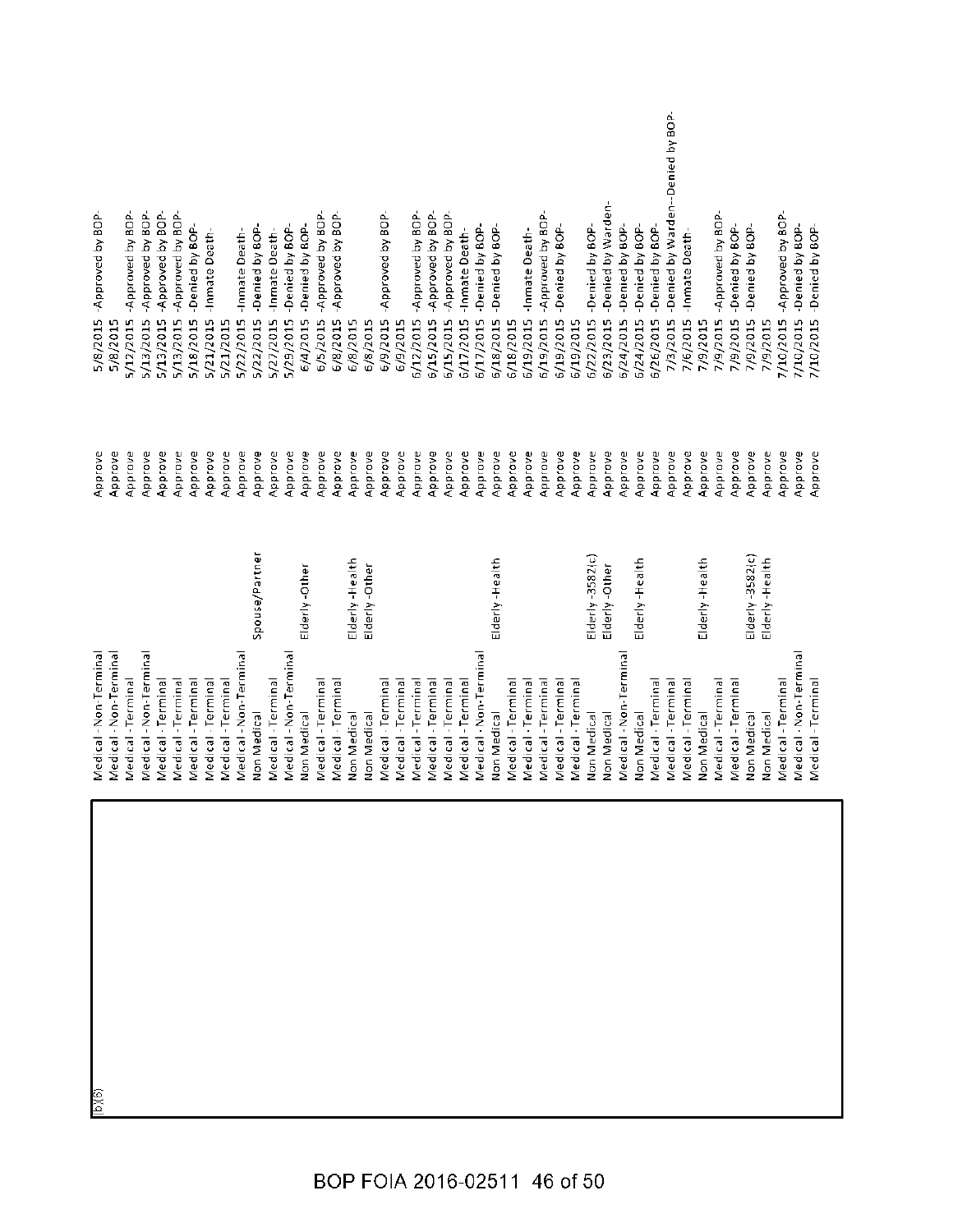| ĽĚX             |                                   |                    |                    | 7/13/2015                   |                                |
|-----------------|-----------------------------------|--------------------|--------------------|-----------------------------|--------------------------------|
| $\frac{1}{2}$   | Medical - Terminal<br>Non Medical | $E$ lderly-3582(c) | Approve<br>Approve | 7/15/2015                   | -Inmate Death-                 |
|                 | Medical - Terminal                |                    | Approve            | -Withdrawn-<br>7/15/2015    |                                |
| MEM<br>LOM      | Medical - Non-Terminal            |                    | Approve            | 7/17/2015                   | -Denied by BOP-                |
| <b>SMP</b>      | Medical - Termina                 |                    | Approve            | 7/20/2015                   | -Approved by BOP-              |
| BUF             | Non Medical                       | Elderly-Health     | Approve            | 7/20/2015                   | -Approved by BOP-              |
| TAF             | Medical-Terminal                  |                    | Approve            | 7/20/2015                   | -Approved by BOP-              |
| $\frac{1}{2}$   | Medical - Non-Terminal            |                    | Approve            | 7/20/2015                   |                                |
| БUН             | Medical - Terminal                |                    | Approve            | 7/21/2015                   | -Approved by BOP-              |
| Ľ               | Medical - Non-Terminal            |                    | Approve            | 7/23/2015                   |                                |
| $\frac{1}{2}$   | Medical - Terminal                |                    | Approve            | 7/27/2015                   | -Approved by BOP--GCT Release- |
| FПB             | Medical - Terminal                |                    | Approve            | 7/27/2015                   | -Approved by BOP-              |
| $\frac{1}{2}$   | Medical - Terminal                |                    | Approve            | 7/27/2015                   | -Approved by BOP-              |
| ĦПВ             | Medical - Terminal                |                    | Approve            | 7/27/2015                   | Approved by BOP-               |
| ВUН             | Medical - Termina                 |                    | Approve            | 7/27/2015                   | -Denied by BOP                 |
| $\frac{1}{5}$   | Medical - Termina                 |                    | Approve            | -GCT Release-<br>7/28/2015  |                                |
| $\frac{1}{2}$   | Medical - Terminal                |                    | Approve            | 7/29/2015                   | Approved by BOP-               |
| ĽĔX             | Medical - Terminal                |                    | Approve            | 7/30/2015                   | -Denied by BOP-                |
| $\frac{1}{2}$   | Medical - Terminal                |                    | Approve            | 7/30/2015                   | -Approved by BOP-              |
| LEX             | Medical - Non-Terminal            |                    | Approve            | 7/31/2015                   | -Denied by BOP-                |
| LEX             | Medical - Non-Terminal            |                    | Approve            | 7/31/2015                   |                                |
| CRW             | Medical - Terminal                |                    | Approve            | 8/5/2015                    | -Denied by BOP-                |
| $\frac{1}{2}$   | Non Medical                       | Elderly-Health     | Approve            | 8/5/2015                    | -Denied by BOP-                |
| $\frac{1}{5}$   | Medical - Terminal                |                    | Approve            | 8/5/2015                    |                                |
| БUН             | Medical - Termina                 |                    | Approve            | 8/6/2015                    | Approved by BOP-               |
| MCR             | Medical - Terminal                |                    | Approve            | 8/10/2015                   | -Inmate Death-                 |
| CRW             | Medical - Terminal                |                    | Approve            | 8/13/2015                   | -Approved by BOP-              |
| $\frac{1}{2}$   | Medical - Terminal                |                    | Approve            | 8/17/2015                   | Denied by BOP-                 |
| <b>RCH</b>      | Medical - Non-Terminal            |                    | Approve            | 8/18/2015                   |                                |
| <b>RCH</b>      | Non Medical                       | Eiderly-Health     | Approve            | 8/18/2015                   |                                |
| $E^2$           | Non Medical                       | Elderly-Health     | Approve            | 8/20/2015                   | Denied by BOP-                 |
| ĽĚX             | Non Medical                       | <b>OTHER</b>       | Approve            | 8/21/2015                   | -Denied by BOP-                |
| <b>SPG</b>      | Medical - Non-Terminal            |                    | Approve            | 8/25/2015                   | -Approved by BOP-              |
| HПВ             | Medical - Terminal                |                    | Approve            | 8/26/2015                   | -Approved by BOP-              |
| ĽŘ              | Medical - Termina                 |                    | Approve            | 8/28/2015                   | -Approved by BOP-              |
| $\frac{1}{2}$   | Medical - Terminal                |                    | Approve            | 8/31/2015                   | -Approved by BOP-              |
| JES <sup></sup> | Non Medical                       | Elderly-Other      | Approve            | 9/1/2015                    | -Denied by BOP-                |
| НCВ             | Medical - Terminal                |                    | Approve            | 9/1/2015                    |                                |
| 500             | Medical - Terminal                |                    | Approve            | 9/3/2015                    | -Approved by BOP-              |
| БUН             | Medical - Terminal                |                    | Approve            | 9/4/2015                    |                                |
| MEM             | Non Medical                       | Elderly-Other      | Approve            | 9/8/2015                    | -Denied by BOP-                |
| $\frac{1}{2}$   | Medical - Terminal                |                    | Approve            | 9/9/2015                    |                                |
| BAS             | Medical - Terminal                |                    | Approve            | -Inmate Death-<br>9/11/2015 |                                |
| <b>SPG</b>      | Medical - Non-Terminal            |                    | Approve            | -Withdrawn-<br>9/16/2015    |                                |
| SPG             | Medical - Non-Terminal            |                    | Approve            | 9/16/2015                   | -Denied by BOP-                |
| Ğ               | Medical - Non-Terminal            |                    | Approve            | 9/17/2015                   |                                |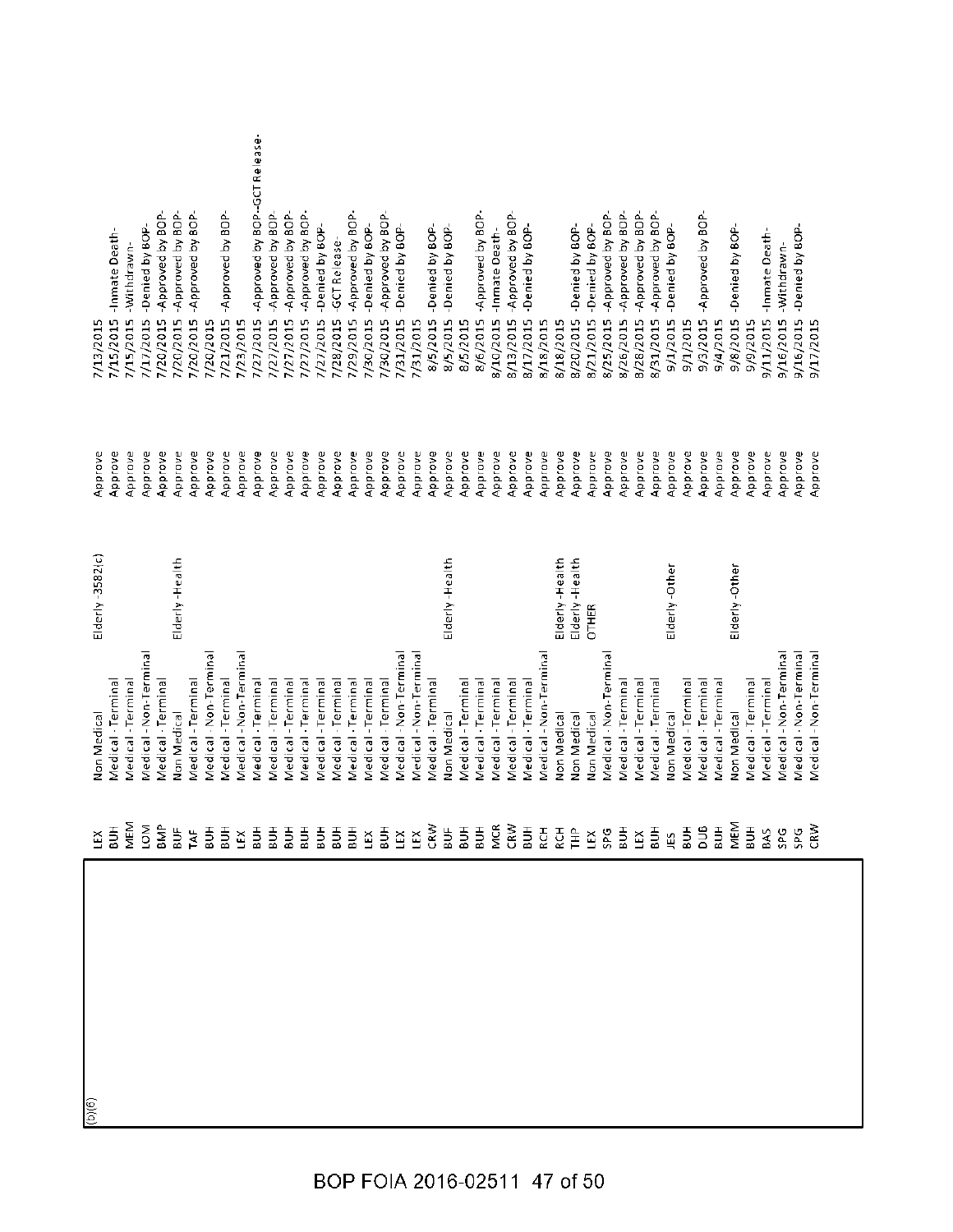| (6)(6) | Medical - Termina<br>FOR                                                                                                                                                                                                                                                                                                                                                                                                                                                              |                | Approve | -Denied by BOP<br>9/21/2015                |
|--------|---------------------------------------------------------------------------------------------------------------------------------------------------------------------------------------------------------------------------------------------------------------------------------------------------------------------------------------------------------------------------------------------------------------------------------------------------------------------------------------|----------------|---------|--------------------------------------------|
|        | Medical - Terminal                                                                                                                                                                                                                                                                                                                                                                                                                                                                    |                | Approve | -Approved by BOP-<br>9/21/2015             |
|        | Medical - Non-Terminal<br>$\frac{1}{2}$ $\frac{1}{2}$                                                                                                                                                                                                                                                                                                                                                                                                                                 |                | Approve | -Approved by BOP-<br>9/21/2015             |
|        | Medical - Terminal                                                                                                                                                                                                                                                                                                                                                                                                                                                                    |                | Approve | -Approved by BOP-<br>9/22/2015             |
|        | Medical - Non-Terminal                                                                                                                                                                                                                                                                                                                                                                                                                                                                |                | Approve | -Approved by BOP-<br>9/22/2015             |
|        | Medical - Non-Termina                                                                                                                                                                                                                                                                                                                                                                                                                                                                 |                | Approve | 9/22/2015                                  |
|        | Non Medical                                                                                                                                                                                                                                                                                                                                                                                                                                                                           | Eiderly-Other  | Approve | 9/23/2015                                  |
|        | Medical - Terminal<br>ΟD                                                                                                                                                                                                                                                                                                                                                                                                                                                              |                | Approve | -Inmate Death-<br>9/24/2015                |
|        | Medical - Non-Terminal                                                                                                                                                                                                                                                                                                                                                                                                                                                                |                | Approve | 9/24/2015                                  |
|        | Medical - Terminal                                                                                                                                                                                                                                                                                                                                                                                                                                                                    |                | Approve | -Approved by BOP-<br>9/29/2015             |
|        | Medical - Terminal                                                                                                                                                                                                                                                                                                                                                                                                                                                                    |                | Approve | -Denied by BOP-<br>9/29/2015               |
|        | Non Medical                                                                                                                                                                                                                                                                                                                                                                                                                                                                           | Elderly-Other  | Approve | 9/30/2015                                  |
|        | Medical - Non-Terminal                                                                                                                                                                                                                                                                                                                                                                                                                                                                |                | Approve | 10/2/2015                                  |
|        | Non Medical                                                                                                                                                                                                                                                                                                                                                                                                                                                                           | Elderly-Other  | Approve | 10/2/2015                                  |
|        | Medical - Terminal                                                                                                                                                                                                                                                                                                                                                                                                                                                                    |                | Approve | 10/5/2015                                  |
|        | Non Medical                                                                                                                                                                                                                                                                                                                                                                                                                                                                           | Elderly-Other  | Approve | 10/5/2015                                  |
|        | Medical - Non-Terminal                                                                                                                                                                                                                                                                                                                                                                                                                                                                |                | Approve | Approved by BOP-<br>10/7/2015              |
|        | Medical - Non-Termina                                                                                                                                                                                                                                                                                                                                                                                                                                                                 |                | Approve | -Approved by BOP-<br>10/7/2015             |
|        | Medical - Terminal                                                                                                                                                                                                                                                                                                                                                                                                                                                                    |                | Approve | -Inmate Death-<br>10/8/2015                |
|        | Medical - Non-Terminal                                                                                                                                                                                                                                                                                                                                                                                                                                                                |                | Approve | -Approved by BOP-<br>10/8/2015             |
|        | Medical - Non-Terminal                                                                                                                                                                                                                                                                                                                                                                                                                                                                |                | Approve | -Denied by BOP<br>10/8/2015                |
|        | Medical - Terminal                                                                                                                                                                                                                                                                                                                                                                                                                                                                    |                | Approve | -Denied by BOP-<br>10/8/2015               |
|        | Non Medical                                                                                                                                                                                                                                                                                                                                                                                                                                                                           | Elderly-Other  | Approve | 10/13/2015                                 |
|        | Non Medical                                                                                                                                                                                                                                                                                                                                                                                                                                                                           | Elderly-Other  | Approve | 10/16/2015                                 |
|        | Medical - Terminal                                                                                                                                                                                                                                                                                                                                                                                                                                                                    |                | Approve | Approved by BOP-<br>10/16/2015             |
|        | Medical - Terminal                                                                                                                                                                                                                                                                                                                                                                                                                                                                    |                | Approve | 10/16/2015                                 |
|        | Medical-Terminal                                                                                                                                                                                                                                                                                                                                                                                                                                                                      |                | Approve | -Approved by BOP-<br>10/19/2015            |
|        | Medical - Terminal                                                                                                                                                                                                                                                                                                                                                                                                                                                                    |                | Approve | Denied by BOP-<br>10/20/2015               |
|        | Medical - Terminal                                                                                                                                                                                                                                                                                                                                                                                                                                                                    |                | Approve | -Approved by BOP-<br>10/22/2015            |
|        | Medical-Terminal                                                                                                                                                                                                                                                                                                                                                                                                                                                                      |                | Approve | -Approved by BOP-<br>10/28/2015            |
|        | Medical - Terminal                                                                                                                                                                                                                                                                                                                                                                                                                                                                    |                | Approve | Denied by BOP-<br>10/28/2015               |
|        | Medical - Terminal                                                                                                                                                                                                                                                                                                                                                                                                                                                                    |                | Approve | 10/28/2015                                 |
|        | Medical - Non-Terminal                                                                                                                                                                                                                                                                                                                                                                                                                                                                |                | Approve | 10/29/2015                                 |
|        | Medical - Terminal                                                                                                                                                                                                                                                                                                                                                                                                                                                                    |                | Approve | -Approved by BOP-<br>10/29/2015            |
|        | Medical - Terminal                                                                                                                                                                                                                                                                                                                                                                                                                                                                    |                | Approve | -Denied by BOP-<br>10/29/2015              |
|        | Non Medical                                                                                                                                                                                                                                                                                                                                                                                                                                                                           | Elderly-Health | Approve | -Denied by BOP-<br>10/30/2015              |
|        | Medical - Non-Terminal                                                                                                                                                                                                                                                                                                                                                                                                                                                                |                | Approve | -Denied by BOP-<br>11/2/2015               |
|        | Medical - Non-Terminal<br>$\frac{1}{2} \frac{1}{6} \frac{1}{6} \frac{1}{6} \frac{1}{6} \frac{1}{6} \frac{1}{6} \frac{1}{6} \frac{1}{6} \frac{1}{6} \frac{1}{6} \frac{1}{6} \frac{1}{6} \frac{1}{6} \frac{1}{6} \frac{1}{6} \frac{1}{6} \frac{1}{6} \frac{1}{6} \frac{1}{6} \frac{1}{6} \frac{1}{6} \frac{1}{6} \frac{1}{6} \frac{1}{6} \frac{1}{6} \frac{1}{6} \frac{1}{6} \frac{1}{6} \frac{1}{6} \frac{1}{6} \frac{$                                                                |                | Approve | -Approved by BOP-<br>11/2/2015             |
|        | Medical - Non-Terminal                                                                                                                                                                                                                                                                                                                                                                                                                                                                |                | Approve | 11/2/2015                                  |
|        | Medical - Terminal<br>$\begin{array}{ccccccccc}\n\tilde{\Xi} & \tilde{\Xi} & \tilde{\Xi} & \tilde{\Xi} & \tilde{\Xi} & \tilde{\Xi} & \tilde{\Xi} & \tilde{\Xi} & \tilde{\Xi} & \tilde{\Xi} & \tilde{\Xi} & \tilde{\Xi} & \tilde{\Xi} & \tilde{\Xi} & \tilde{\Xi} & \tilde{\Xi} & \tilde{\Xi} & \tilde{\Xi} & \tilde{\Xi} & \tilde{\Xi} & \tilde{\Xi} & \tilde{\Xi} & \tilde{\Xi} & \tilde{\Xi} & \tilde{\Xi} & \tilde{\Xi} & \tilde{\Xi} & \tilde{\Xi} & \tilde{\Xi} & \tilde{\Xi} &$ |                | Approve | -Approved by BOP-<br>11/4/2015             |
|        | Medical-Terminal                                                                                                                                                                                                                                                                                                                                                                                                                                                                      |                | Approve | -Approved by BOP-<br>11/4/2015             |
|        | Medical - Terminal                                                                                                                                                                                                                                                                                                                                                                                                                                                                    |                | Approve | -Denied by BOP--Inmate Death-<br>11/6/2015 |
|        | Medical - Non-Terminal                                                                                                                                                                                                                                                                                                                                                                                                                                                                |                | Approve | -Denied by BOP-<br>11/9/2015               |
|        | Medical-Terminal                                                                                                                                                                                                                                                                                                                                                                                                                                                                      |                | Approve | -Denied by BOP-<br>11/12/2015              |
|        | Non Medical<br>GRE                                                                                                                                                                                                                                                                                                                                                                                                                                                                    | OTHER          | Approve | -Denied by BOP-<br>11/12/2015              |
|        | Medical - Terminal<br>ВUН                                                                                                                                                                                                                                                                                                                                                                                                                                                             |                | Approve | 11/12/2015 - Approved by BOP-              |
|        |                                                                                                                                                                                                                                                                                                                                                                                                                                                                                       |                |         |                                            |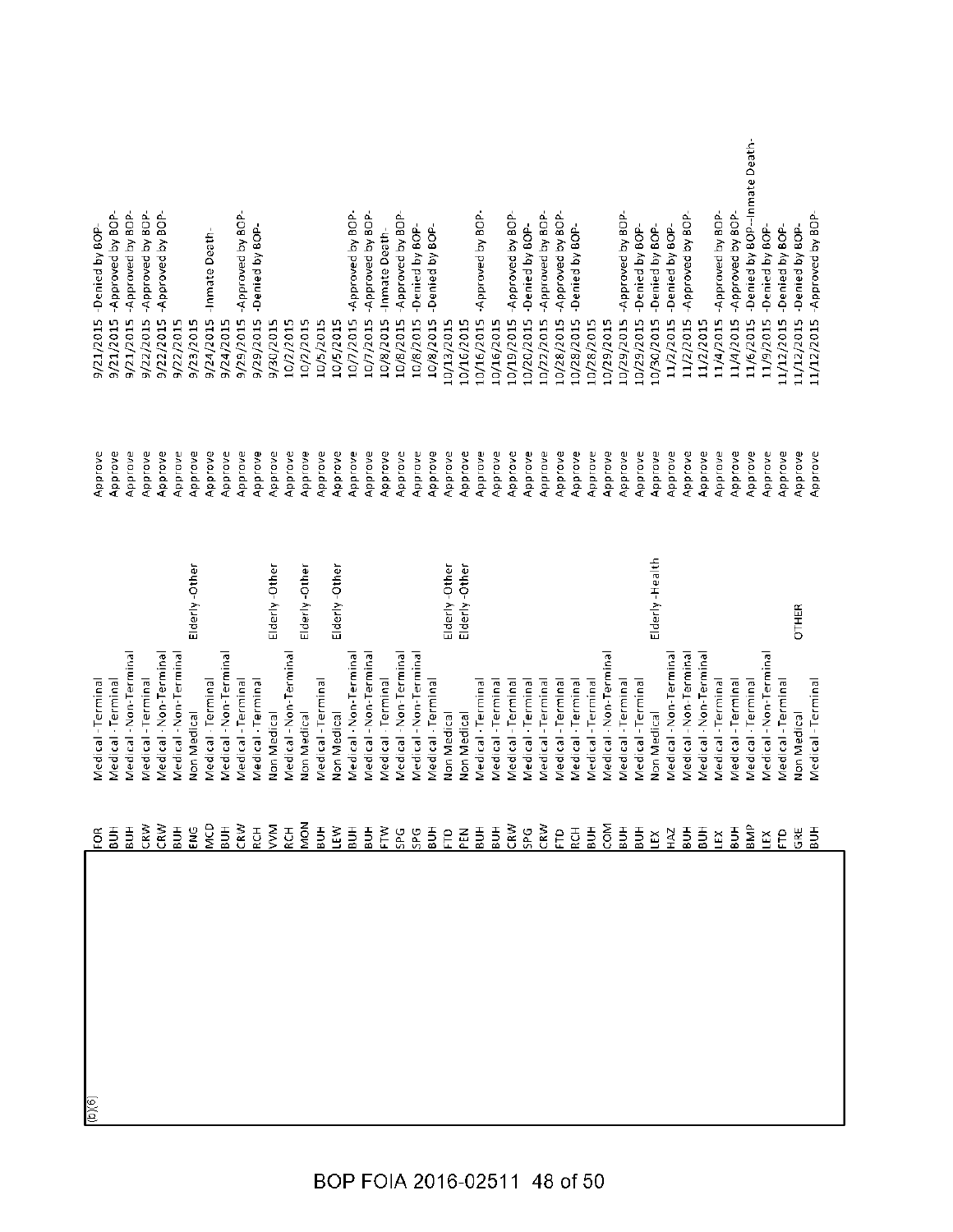| -Approved by BOP--Inmate Death-<br>Approved by BOP-<br>-Approved by BOP-<br>-Approved by BOP-<br>-Approved by BOP-<br>Approved by BOP-<br>-Approved by BOP-<br>-Denied by BOP-<br>-Denied by BOP-<br>-Denied by BOP-<br>Denied by BOP-<br>-Denied by BOP-<br>-Denied by BOP-<br>-Denied by BOP-<br>-Denied by BOP-<br>-Denied by BOP-<br>-Denied by BOP-<br>-Denied by BOP-<br>-Inmate Death-<br>-Inmate Death-<br>1/6/2016<br>12/10/2015<br>12/14/2015<br>12/15/2015<br>11/19/2015<br>12/3/2015<br>12/14/2015<br>12/15/2015<br>12/17/2015<br>12/18/2015<br>12/21/2015<br>1/5/2016<br>1/11/2016<br>11/17/2015<br>11/24/2015<br>12/16/2015<br>12/17/2015<br>12/17/2015<br>12/23/2015<br>12/28/2015<br>1/5/2016<br>1/26/2016<br>2/1/2016<br>2/8/2016<br>2/12/2016<br>2/16/2016<br>11/17/2015<br>11/17/2015<br>11/19/2015<br>11/24/2015<br>12/1/2015<br>12/1/2015<br>12/2/2015<br>12/11/2015<br>12/14/2015<br>12/14/2015<br>1/5/2016<br>1/15/2016<br>1/21/2016<br>2/8/2016<br>11/17/2015<br>11/17/2015<br>11/23/2015<br>12/29/2015<br>Approve<br>Approve<br>Approve<br>Approve<br>Approve<br>Approve<br>Approve<br>Approve<br>Approve<br>Approve<br>Approve<br>Approve<br>Approve<br>Approve<br>Approve<br>Approve<br>Approve<br>Approve<br>Approve<br>Approve<br>Approve<br>Approve<br>Approve<br>Approve<br>Approve<br>Approve<br>Approve<br>Approve<br>Approve<br>Approve<br>Approve<br>Approve<br>Approve<br>Approve<br>Approve<br>Approve<br>Approve<br>Approve<br>Approve<br>Approve<br>Approve<br>Approve<br>Approve<br>Approve<br>Spouse/Partner<br>Child Caregiver<br>Child Caregiver<br>Child Caregiver<br>Child Caregiver<br>Elderly-Health<br>Elderly-Other<br>Elderly-Other<br>Elderly-Other<br>Elderly-Other<br>Elderly-Other<br>Medical - Non-Terminal<br>Medical - Non-Terminal<br>Medical - Non-Terminal<br>Medical - Non-Terminal<br>Medical - Non-Terminal<br>Medical - Non-Terminal<br>Medical - Non-Terminal<br>Medical - Non-Terminal<br>Medical - Non-Termina<br>Medical - Terminal<br>Medical - Terminal<br>Medical - Terminal<br>Medical-Terminal<br>Medical - Terminal<br>Medical - Terminal<br>Medical - Terminal<br>Medical - Terminal<br>Medical - Terminal<br>Medical - Terminal<br>Medical - Terminal<br>Medical - Terminal<br>Medical - Terminal<br>Medical - Terminal<br>Medical - Terminal<br>Medical - Terminal<br>Medical - Terminal<br>Medical - Terminal<br>Medical - Terminal<br>Medical - Termina<br>Medical - Termina<br>Medical - Termina<br>Medical-Termina<br>Medical - Terminal<br>Non Medical<br>Non Medical<br>Non Medical<br>Non Medical<br>Non Medical<br>Non Medical<br>Non Medical<br>Non Medical<br>Non Medical<br>Non Medical<br>Non Medical<br>$\frac{1}{2}$<br>BUН<br>$\frac{1}{2}$<br>$\frac{1}{2}$<br>효품 | <b>END</b><br>BUB<br>CR <sub>M</sub> | Medical - Non-Termina<br>Medical - Non-Termina | Approve<br>Approve | 11/17/2015<br>11/17/2015 | -Approved by BOP- |
|----------------------------------------------------------------------------------------------------------------------------------------------------------------------------------------------------------------------------------------------------------------------------------------------------------------------------------------------------------------------------------------------------------------------------------------------------------------------------------------------------------------------------------------------------------------------------------------------------------------------------------------------------------------------------------------------------------------------------------------------------------------------------------------------------------------------------------------------------------------------------------------------------------------------------------------------------------------------------------------------------------------------------------------------------------------------------------------------------------------------------------------------------------------------------------------------------------------------------------------------------------------------------------------------------------------------------------------------------------------------------------------------------------------------------------------------------------------------------------------------------------------------------------------------------------------------------------------------------------------------------------------------------------------------------------------------------------------------------------------------------------------------------------------------------------------------------------------------------------------------------------------------------------------------------------------------------------------------------------------------------------------------------------------------------------------------------------------------------------------------------------------------------------------------------------------------------------------------------------------------------------------------------------------------------------------------------------------------------------------------------------------------------------------------------------------------------------------------------------------------------------------------------------------------------------------------------------------------------------------------------------------------------------------------------------------------------------------------------------------------------------------|--------------------------------------|------------------------------------------------|--------------------|--------------------------|-------------------|
|                                                                                                                                                                                                                                                                                                                                                                                                                                                                                                                                                                                                                                                                                                                                                                                                                                                                                                                                                                                                                                                                                                                                                                                                                                                                                                                                                                                                                                                                                                                                                                                                                                                                                                                                                                                                                                                                                                                                                                                                                                                                                                                                                                                                                                                                                                                                                                                                                                                                                                                                                                                                                                                                                                                                                                |                                      |                                                |                    |                          |                   |
|                                                                                                                                                                                                                                                                                                                                                                                                                                                                                                                                                                                                                                                                                                                                                                                                                                                                                                                                                                                                                                                                                                                                                                                                                                                                                                                                                                                                                                                                                                                                                                                                                                                                                                                                                                                                                                                                                                                                                                                                                                                                                                                                                                                                                                                                                                                                                                                                                                                                                                                                                                                                                                                                                                                                                                |                                      |                                                |                    |                          |                   |
|                                                                                                                                                                                                                                                                                                                                                                                                                                                                                                                                                                                                                                                                                                                                                                                                                                                                                                                                                                                                                                                                                                                                                                                                                                                                                                                                                                                                                                                                                                                                                                                                                                                                                                                                                                                                                                                                                                                                                                                                                                                                                                                                                                                                                                                                                                                                                                                                                                                                                                                                                                                                                                                                                                                                                                |                                      |                                                |                    |                          |                   |
|                                                                                                                                                                                                                                                                                                                                                                                                                                                                                                                                                                                                                                                                                                                                                                                                                                                                                                                                                                                                                                                                                                                                                                                                                                                                                                                                                                                                                                                                                                                                                                                                                                                                                                                                                                                                                                                                                                                                                                                                                                                                                                                                                                                                                                                                                                                                                                                                                                                                                                                                                                                                                                                                                                                                                                |                                      |                                                |                    |                          |                   |
|                                                                                                                                                                                                                                                                                                                                                                                                                                                                                                                                                                                                                                                                                                                                                                                                                                                                                                                                                                                                                                                                                                                                                                                                                                                                                                                                                                                                                                                                                                                                                                                                                                                                                                                                                                                                                                                                                                                                                                                                                                                                                                                                                                                                                                                                                                                                                                                                                                                                                                                                                                                                                                                                                                                                                                |                                      |                                                |                    |                          |                   |
|                                                                                                                                                                                                                                                                                                                                                                                                                                                                                                                                                                                                                                                                                                                                                                                                                                                                                                                                                                                                                                                                                                                                                                                                                                                                                                                                                                                                                                                                                                                                                                                                                                                                                                                                                                                                                                                                                                                                                                                                                                                                                                                                                                                                                                                                                                                                                                                                                                                                                                                                                                                                                                                                                                                                                                |                                      |                                                |                    |                          |                   |
|                                                                                                                                                                                                                                                                                                                                                                                                                                                                                                                                                                                                                                                                                                                                                                                                                                                                                                                                                                                                                                                                                                                                                                                                                                                                                                                                                                                                                                                                                                                                                                                                                                                                                                                                                                                                                                                                                                                                                                                                                                                                                                                                                                                                                                                                                                                                                                                                                                                                                                                                                                                                                                                                                                                                                                |                                      |                                                |                    |                          |                   |
|                                                                                                                                                                                                                                                                                                                                                                                                                                                                                                                                                                                                                                                                                                                                                                                                                                                                                                                                                                                                                                                                                                                                                                                                                                                                                                                                                                                                                                                                                                                                                                                                                                                                                                                                                                                                                                                                                                                                                                                                                                                                                                                                                                                                                                                                                                                                                                                                                                                                                                                                                                                                                                                                                                                                                                |                                      |                                                |                    |                          |                   |
|                                                                                                                                                                                                                                                                                                                                                                                                                                                                                                                                                                                                                                                                                                                                                                                                                                                                                                                                                                                                                                                                                                                                                                                                                                                                                                                                                                                                                                                                                                                                                                                                                                                                                                                                                                                                                                                                                                                                                                                                                                                                                                                                                                                                                                                                                                                                                                                                                                                                                                                                                                                                                                                                                                                                                                |                                      |                                                |                    |                          |                   |
|                                                                                                                                                                                                                                                                                                                                                                                                                                                                                                                                                                                                                                                                                                                                                                                                                                                                                                                                                                                                                                                                                                                                                                                                                                                                                                                                                                                                                                                                                                                                                                                                                                                                                                                                                                                                                                                                                                                                                                                                                                                                                                                                                                                                                                                                                                                                                                                                                                                                                                                                                                                                                                                                                                                                                                |                                      |                                                |                    |                          |                   |
|                                                                                                                                                                                                                                                                                                                                                                                                                                                                                                                                                                                                                                                                                                                                                                                                                                                                                                                                                                                                                                                                                                                                                                                                                                                                                                                                                                                                                                                                                                                                                                                                                                                                                                                                                                                                                                                                                                                                                                                                                                                                                                                                                                                                                                                                                                                                                                                                                                                                                                                                                                                                                                                                                                                                                                |                                      |                                                |                    |                          |                   |
|                                                                                                                                                                                                                                                                                                                                                                                                                                                                                                                                                                                                                                                                                                                                                                                                                                                                                                                                                                                                                                                                                                                                                                                                                                                                                                                                                                                                                                                                                                                                                                                                                                                                                                                                                                                                                                                                                                                                                                                                                                                                                                                                                                                                                                                                                                                                                                                                                                                                                                                                                                                                                                                                                                                                                                |                                      |                                                |                    |                          |                   |
|                                                                                                                                                                                                                                                                                                                                                                                                                                                                                                                                                                                                                                                                                                                                                                                                                                                                                                                                                                                                                                                                                                                                                                                                                                                                                                                                                                                                                                                                                                                                                                                                                                                                                                                                                                                                                                                                                                                                                                                                                                                                                                                                                                                                                                                                                                                                                                                                                                                                                                                                                                                                                                                                                                                                                                |                                      |                                                |                    |                          |                   |
|                                                                                                                                                                                                                                                                                                                                                                                                                                                                                                                                                                                                                                                                                                                                                                                                                                                                                                                                                                                                                                                                                                                                                                                                                                                                                                                                                                                                                                                                                                                                                                                                                                                                                                                                                                                                                                                                                                                                                                                                                                                                                                                                                                                                                                                                                                                                                                                                                                                                                                                                                                                                                                                                                                                                                                |                                      |                                                |                    |                          |                   |
|                                                                                                                                                                                                                                                                                                                                                                                                                                                                                                                                                                                                                                                                                                                                                                                                                                                                                                                                                                                                                                                                                                                                                                                                                                                                                                                                                                                                                                                                                                                                                                                                                                                                                                                                                                                                                                                                                                                                                                                                                                                                                                                                                                                                                                                                                                                                                                                                                                                                                                                                                                                                                                                                                                                                                                |                                      |                                                |                    |                          |                   |
|                                                                                                                                                                                                                                                                                                                                                                                                                                                                                                                                                                                                                                                                                                                                                                                                                                                                                                                                                                                                                                                                                                                                                                                                                                                                                                                                                                                                                                                                                                                                                                                                                                                                                                                                                                                                                                                                                                                                                                                                                                                                                                                                                                                                                                                                                                                                                                                                                                                                                                                                                                                                                                                                                                                                                                |                                      |                                                |                    |                          |                   |
|                                                                                                                                                                                                                                                                                                                                                                                                                                                                                                                                                                                                                                                                                                                                                                                                                                                                                                                                                                                                                                                                                                                                                                                                                                                                                                                                                                                                                                                                                                                                                                                                                                                                                                                                                                                                                                                                                                                                                                                                                                                                                                                                                                                                                                                                                                                                                                                                                                                                                                                                                                                                                                                                                                                                                                |                                      |                                                |                    |                          |                   |
|                                                                                                                                                                                                                                                                                                                                                                                                                                                                                                                                                                                                                                                                                                                                                                                                                                                                                                                                                                                                                                                                                                                                                                                                                                                                                                                                                                                                                                                                                                                                                                                                                                                                                                                                                                                                                                                                                                                                                                                                                                                                                                                                                                                                                                                                                                                                                                                                                                                                                                                                                                                                                                                                                                                                                                |                                      |                                                |                    |                          |                   |
|                                                                                                                                                                                                                                                                                                                                                                                                                                                                                                                                                                                                                                                                                                                                                                                                                                                                                                                                                                                                                                                                                                                                                                                                                                                                                                                                                                                                                                                                                                                                                                                                                                                                                                                                                                                                                                                                                                                                                                                                                                                                                                                                                                                                                                                                                                                                                                                                                                                                                                                                                                                                                                                                                                                                                                |                                      |                                                |                    |                          |                   |
|                                                                                                                                                                                                                                                                                                                                                                                                                                                                                                                                                                                                                                                                                                                                                                                                                                                                                                                                                                                                                                                                                                                                                                                                                                                                                                                                                                                                                                                                                                                                                                                                                                                                                                                                                                                                                                                                                                                                                                                                                                                                                                                                                                                                                                                                                                                                                                                                                                                                                                                                                                                                                                                                                                                                                                |                                      |                                                |                    |                          |                   |
|                                                                                                                                                                                                                                                                                                                                                                                                                                                                                                                                                                                                                                                                                                                                                                                                                                                                                                                                                                                                                                                                                                                                                                                                                                                                                                                                                                                                                                                                                                                                                                                                                                                                                                                                                                                                                                                                                                                                                                                                                                                                                                                                                                                                                                                                                                                                                                                                                                                                                                                                                                                                                                                                                                                                                                |                                      |                                                |                    |                          |                   |
|                                                                                                                                                                                                                                                                                                                                                                                                                                                                                                                                                                                                                                                                                                                                                                                                                                                                                                                                                                                                                                                                                                                                                                                                                                                                                                                                                                                                                                                                                                                                                                                                                                                                                                                                                                                                                                                                                                                                                                                                                                                                                                                                                                                                                                                                                                                                                                                                                                                                                                                                                                                                                                                                                                                                                                |                                      |                                                |                    |                          |                   |
|                                                                                                                                                                                                                                                                                                                                                                                                                                                                                                                                                                                                                                                                                                                                                                                                                                                                                                                                                                                                                                                                                                                                                                                                                                                                                                                                                                                                                                                                                                                                                                                                                                                                                                                                                                                                                                                                                                                                                                                                                                                                                                                                                                                                                                                                                                                                                                                                                                                                                                                                                                                                                                                                                                                                                                |                                      |                                                |                    |                          |                   |
|                                                                                                                                                                                                                                                                                                                                                                                                                                                                                                                                                                                                                                                                                                                                                                                                                                                                                                                                                                                                                                                                                                                                                                                                                                                                                                                                                                                                                                                                                                                                                                                                                                                                                                                                                                                                                                                                                                                                                                                                                                                                                                                                                                                                                                                                                                                                                                                                                                                                                                                                                                                                                                                                                                                                                                |                                      |                                                |                    |                          |                   |
|                                                                                                                                                                                                                                                                                                                                                                                                                                                                                                                                                                                                                                                                                                                                                                                                                                                                                                                                                                                                                                                                                                                                                                                                                                                                                                                                                                                                                                                                                                                                                                                                                                                                                                                                                                                                                                                                                                                                                                                                                                                                                                                                                                                                                                                                                                                                                                                                                                                                                                                                                                                                                                                                                                                                                                |                                      |                                                |                    |                          |                   |
|                                                                                                                                                                                                                                                                                                                                                                                                                                                                                                                                                                                                                                                                                                                                                                                                                                                                                                                                                                                                                                                                                                                                                                                                                                                                                                                                                                                                                                                                                                                                                                                                                                                                                                                                                                                                                                                                                                                                                                                                                                                                                                                                                                                                                                                                                                                                                                                                                                                                                                                                                                                                                                                                                                                                                                |                                      |                                                |                    |                          |                   |
|                                                                                                                                                                                                                                                                                                                                                                                                                                                                                                                                                                                                                                                                                                                                                                                                                                                                                                                                                                                                                                                                                                                                                                                                                                                                                                                                                                                                                                                                                                                                                                                                                                                                                                                                                                                                                                                                                                                                                                                                                                                                                                                                                                                                                                                                                                                                                                                                                                                                                                                                                                                                                                                                                                                                                                |                                      |                                                |                    |                          |                   |
|                                                                                                                                                                                                                                                                                                                                                                                                                                                                                                                                                                                                                                                                                                                                                                                                                                                                                                                                                                                                                                                                                                                                                                                                                                                                                                                                                                                                                                                                                                                                                                                                                                                                                                                                                                                                                                                                                                                                                                                                                                                                                                                                                                                                                                                                                                                                                                                                                                                                                                                                                                                                                                                                                                                                                                |                                      |                                                |                    |                          |                   |
|                                                                                                                                                                                                                                                                                                                                                                                                                                                                                                                                                                                                                                                                                                                                                                                                                                                                                                                                                                                                                                                                                                                                                                                                                                                                                                                                                                                                                                                                                                                                                                                                                                                                                                                                                                                                                                                                                                                                                                                                                                                                                                                                                                                                                                                                                                                                                                                                                                                                                                                                                                                                                                                                                                                                                                |                                      |                                                |                    |                          |                   |
|                                                                                                                                                                                                                                                                                                                                                                                                                                                                                                                                                                                                                                                                                                                                                                                                                                                                                                                                                                                                                                                                                                                                                                                                                                                                                                                                                                                                                                                                                                                                                                                                                                                                                                                                                                                                                                                                                                                                                                                                                                                                                                                                                                                                                                                                                                                                                                                                                                                                                                                                                                                                                                                                                                                                                                |                                      |                                                |                    |                          |                   |
|                                                                                                                                                                                                                                                                                                                                                                                                                                                                                                                                                                                                                                                                                                                                                                                                                                                                                                                                                                                                                                                                                                                                                                                                                                                                                                                                                                                                                                                                                                                                                                                                                                                                                                                                                                                                                                                                                                                                                                                                                                                                                                                                                                                                                                                                                                                                                                                                                                                                                                                                                                                                                                                                                                                                                                |                                      |                                                |                    |                          |                   |
|                                                                                                                                                                                                                                                                                                                                                                                                                                                                                                                                                                                                                                                                                                                                                                                                                                                                                                                                                                                                                                                                                                                                                                                                                                                                                                                                                                                                                                                                                                                                                                                                                                                                                                                                                                                                                                                                                                                                                                                                                                                                                                                                                                                                                                                                                                                                                                                                                                                                                                                                                                                                                                                                                                                                                                |                                      |                                                |                    |                          |                   |
|                                                                                                                                                                                                                                                                                                                                                                                                                                                                                                                                                                                                                                                                                                                                                                                                                                                                                                                                                                                                                                                                                                                                                                                                                                                                                                                                                                                                                                                                                                                                                                                                                                                                                                                                                                                                                                                                                                                                                                                                                                                                                                                                                                                                                                                                                                                                                                                                                                                                                                                                                                                                                                                                                                                                                                |                                      |                                                |                    |                          |                   |
|                                                                                                                                                                                                                                                                                                                                                                                                                                                                                                                                                                                                                                                                                                                                                                                                                                                                                                                                                                                                                                                                                                                                                                                                                                                                                                                                                                                                                                                                                                                                                                                                                                                                                                                                                                                                                                                                                                                                                                                                                                                                                                                                                                                                                                                                                                                                                                                                                                                                                                                                                                                                                                                                                                                                                                |                                      |                                                |                    |                          |                   |
|                                                                                                                                                                                                                                                                                                                                                                                                                                                                                                                                                                                                                                                                                                                                                                                                                                                                                                                                                                                                                                                                                                                                                                                                                                                                                                                                                                                                                                                                                                                                                                                                                                                                                                                                                                                                                                                                                                                                                                                                                                                                                                                                                                                                                                                                                                                                                                                                                                                                                                                                                                                                                                                                                                                                                                |                                      |                                                |                    |                          |                   |
|                                                                                                                                                                                                                                                                                                                                                                                                                                                                                                                                                                                                                                                                                                                                                                                                                                                                                                                                                                                                                                                                                                                                                                                                                                                                                                                                                                                                                                                                                                                                                                                                                                                                                                                                                                                                                                                                                                                                                                                                                                                                                                                                                                                                                                                                                                                                                                                                                                                                                                                                                                                                                                                                                                                                                                |                                      |                                                |                    |                          |                   |
|                                                                                                                                                                                                                                                                                                                                                                                                                                                                                                                                                                                                                                                                                                                                                                                                                                                                                                                                                                                                                                                                                                                                                                                                                                                                                                                                                                                                                                                                                                                                                                                                                                                                                                                                                                                                                                                                                                                                                                                                                                                                                                                                                                                                                                                                                                                                                                                                                                                                                                                                                                                                                                                                                                                                                                |                                      |                                                |                    |                          |                   |
|                                                                                                                                                                                                                                                                                                                                                                                                                                                                                                                                                                                                                                                                                                                                                                                                                                                                                                                                                                                                                                                                                                                                                                                                                                                                                                                                                                                                                                                                                                                                                                                                                                                                                                                                                                                                                                                                                                                                                                                                                                                                                                                                                                                                                                                                                                                                                                                                                                                                                                                                                                                                                                                                                                                                                                |                                      |                                                |                    |                          |                   |
|                                                                                                                                                                                                                                                                                                                                                                                                                                                                                                                                                                                                                                                                                                                                                                                                                                                                                                                                                                                                                                                                                                                                                                                                                                                                                                                                                                                                                                                                                                                                                                                                                                                                                                                                                                                                                                                                                                                                                                                                                                                                                                                                                                                                                                                                                                                                                                                                                                                                                                                                                                                                                                                                                                                                                                |                                      |                                                |                    |                          |                   |
|                                                                                                                                                                                                                                                                                                                                                                                                                                                                                                                                                                                                                                                                                                                                                                                                                                                                                                                                                                                                                                                                                                                                                                                                                                                                                                                                                                                                                                                                                                                                                                                                                                                                                                                                                                                                                                                                                                                                                                                                                                                                                                                                                                                                                                                                                                                                                                                                                                                                                                                                                                                                                                                                                                                                                                |                                      |                                                |                    |                          |                   |
|                                                                                                                                                                                                                                                                                                                                                                                                                                                                                                                                                                                                                                                                                                                                                                                                                                                                                                                                                                                                                                                                                                                                                                                                                                                                                                                                                                                                                                                                                                                                                                                                                                                                                                                                                                                                                                                                                                                                                                                                                                                                                                                                                                                                                                                                                                                                                                                                                                                                                                                                                                                                                                                                                                                                                                |                                      |                                                |                    |                          |                   |
|                                                                                                                                                                                                                                                                                                                                                                                                                                                                                                                                                                                                                                                                                                                                                                                                                                                                                                                                                                                                                                                                                                                                                                                                                                                                                                                                                                                                                                                                                                                                                                                                                                                                                                                                                                                                                                                                                                                                                                                                                                                                                                                                                                                                                                                                                                                                                                                                                                                                                                                                                                                                                                                                                                                                                                |                                      |                                                |                    |                          |                   |
|                                                                                                                                                                                                                                                                                                                                                                                                                                                                                                                                                                                                                                                                                                                                                                                                                                                                                                                                                                                                                                                                                                                                                                                                                                                                                                                                                                                                                                                                                                                                                                                                                                                                                                                                                                                                                                                                                                                                                                                                                                                                                                                                                                                                                                                                                                                                                                                                                                                                                                                                                                                                                                                                                                                                                                |                                      |                                                |                    |                          |                   |
|                                                                                                                                                                                                                                                                                                                                                                                                                                                                                                                                                                                                                                                                                                                                                                                                                                                                                                                                                                                                                                                                                                                                                                                                                                                                                                                                                                                                                                                                                                                                                                                                                                                                                                                                                                                                                                                                                                                                                                                                                                                                                                                                                                                                                                                                                                                                                                                                                                                                                                                                                                                                                                                                                                                                                                |                                      |                                                |                    |                          |                   |